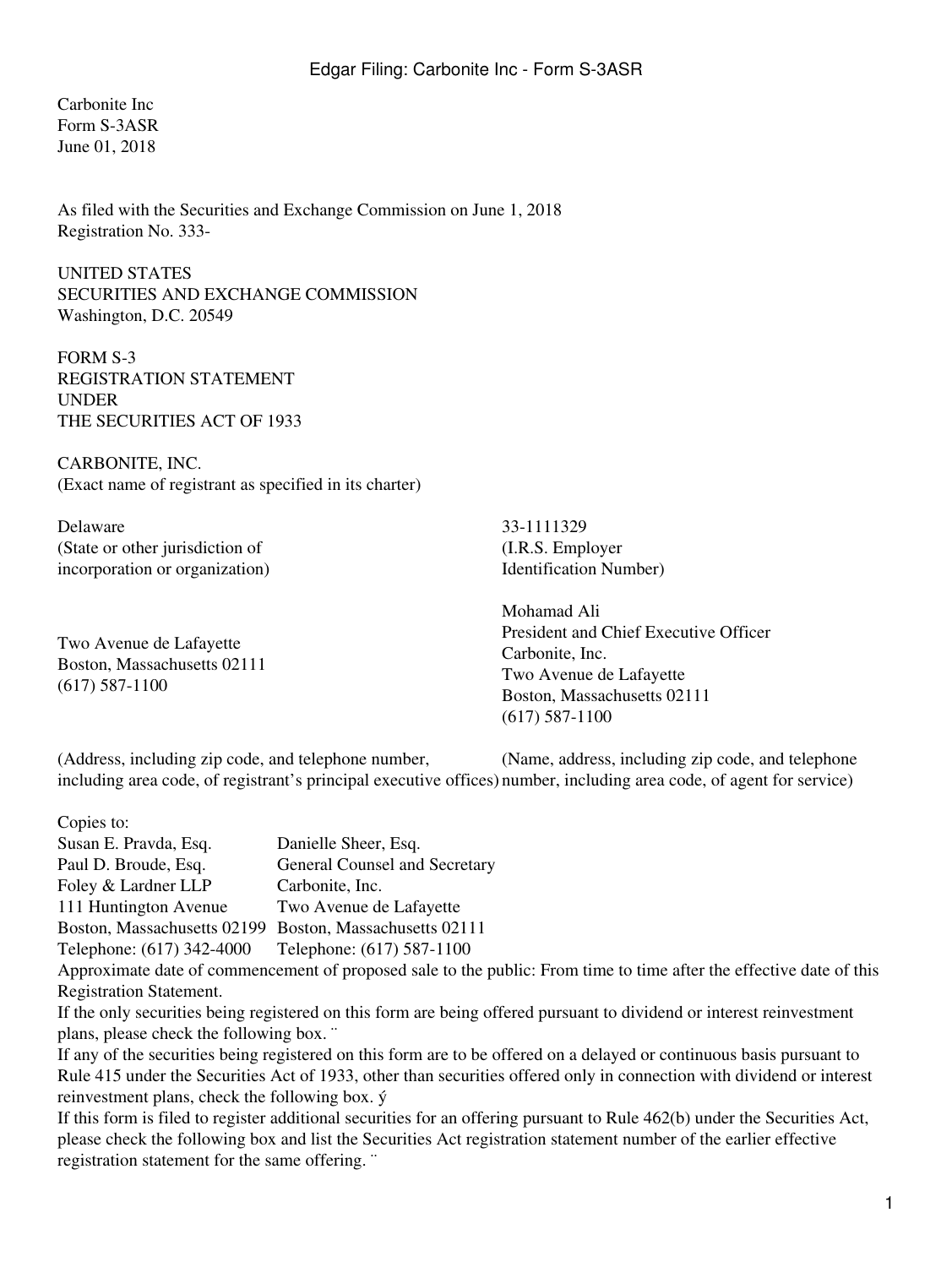## Edgar Filing: Carbonite Inc - Form S-3ASR

If this form is a post-effective amendment filed pursuant to Rule 462(c) under the Securities Act, check the following box and list the Securities Act registration statement number of the earlier effective registration statement for the same offering. ¨

If this form is a registration statement pursuant to General Instruction I.D. or a post-effective amendment thereto that shall become effective upon filing with the Commission pursuant to Rule 462(e) under the Securities Act, check the following box. ý

If this form is a post-effective amendment to a registration statement filed pursuant to General Instruction I.D. filed to register additional securities or additional classes of securities pursuant to Rule 413(b) under the Securities Act, check the following box. ¨

Indicate by check mark whether the registrant is a large accelerated filer, an accelerated filer, a non-accelerated filer, a smaller reporting company, or an emerging growth company. See the definitions of "large accelerated filer," "accelerated filer," "smaller reporting company" and "emerging growth company" in Rule 12b-2 of the Exchange Act.

| Large accelerated | $\ddot{\phantom{a}}$ . Accelerated |                       | Smaller reporting | Emerging          |
|-------------------|------------------------------------|-----------------------|-------------------|-------------------|
| filer             | filer                              | Non-accelerated filer | company           | growth<br>company |

(Do not check if a smaller reporting company)

If an emerging growth company, indicate by check mark if the registrant has elected not to use the extended transition period for comply with any new or revised financial accounting standards provided pursuant to Section 7(a)(2)(B) of Securities Act. <sup>1</sup>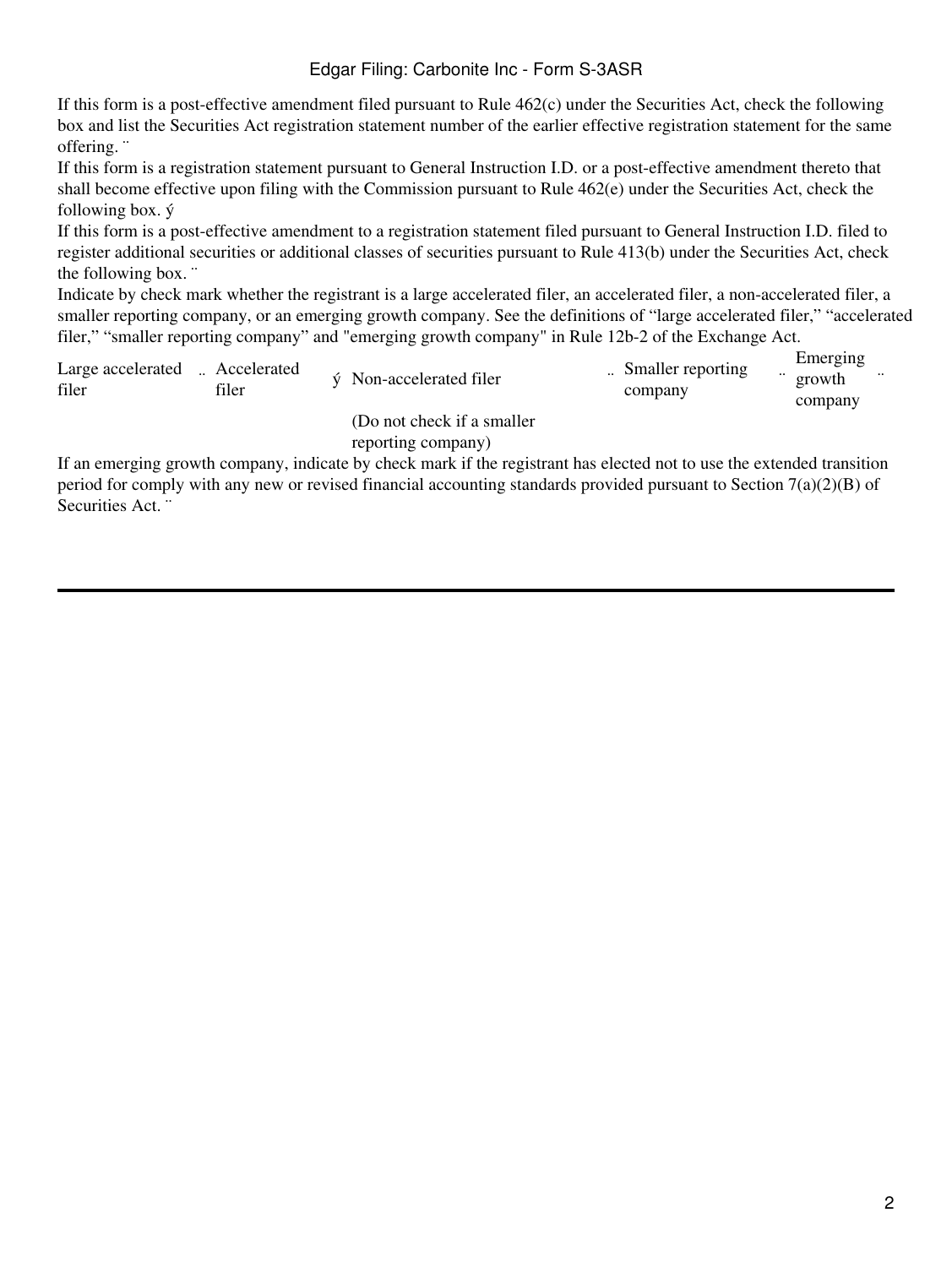## CALCULATION OF REGISTRATION FEE

| Title of Each Class of<br>Securities to be Registered | Amount<br>to be | Proposed Maximum<br><b>Offering Price</b><br>Registered $(1)$ per Share $(1)(2)$ | Proposed Maximum Aggregate<br>Offering Price (1)                                                                                                                                                                                                                                                                                                                                                                                                                                                                                                                                                                                                                                                                                | Amount of<br>Registration<br>Fee $(1)$ |
|-------------------------------------------------------|-----------------|----------------------------------------------------------------------------------|---------------------------------------------------------------------------------------------------------------------------------------------------------------------------------------------------------------------------------------------------------------------------------------------------------------------------------------------------------------------------------------------------------------------------------------------------------------------------------------------------------------------------------------------------------------------------------------------------------------------------------------------------------------------------------------------------------------------------------|----------------------------------------|
| Common Stock, par value                               |                 |                                                                                  |                                                                                                                                                                                                                                                                                                                                                                                                                                                                                                                                                                                                                                                                                                                                 |                                        |
| $$0.01$ per share $(2)$                               |                 |                                                                                  |                                                                                                                                                                                                                                                                                                                                                                                                                                                                                                                                                                                                                                                                                                                                 |                                        |
| Preferred Stock, par value                            |                 |                                                                                  |                                                                                                                                                                                                                                                                                                                                                                                                                                                                                                                                                                                                                                                                                                                                 |                                        |
| \$0.01 per share $(2)$                                |                 |                                                                                  |                                                                                                                                                                                                                                                                                                                                                                                                                                                                                                                                                                                                                                                                                                                                 |                                        |
| <b>Debt Securities</b>                                |                 |                                                                                  |                                                                                                                                                                                                                                                                                                                                                                                                                                                                                                                                                                                                                                                                                                                                 |                                        |
| Warrants                                              |                 |                                                                                  |                                                                                                                                                                                                                                                                                                                                                                                                                                                                                                                                                                                                                                                                                                                                 |                                        |
| Units                                                 |                 |                                                                                  |                                                                                                                                                                                                                                                                                                                                                                                                                                                                                                                                                                                                                                                                                                                                 |                                        |
| (1)<br>type of security registered hereunder.         |                 |                                                                                  | An indeterminate aggregate initial offering price or number of the securities of each identified class is being<br>registered as may from time to time be offered at indeterminate prices. Separate consideration may or may not be<br>received for securities that are issuable on exercise, conversion or exchange of other securities or that are issued in<br>units. In accordance with Rules 456(b) and 457(r), the registrant is deferring payment of all of the registration fee.<br>In addition, securities registered hereunder may be sold either separately or as units comprised of more than one<br>Includes on indeterminate number of shares of common stock or professed stock as may be sold from time to time |                                        |

(2) Includes an indeterminate number of shares of common stock or preferred stock as may be sold from time to time, at indeterminate prices.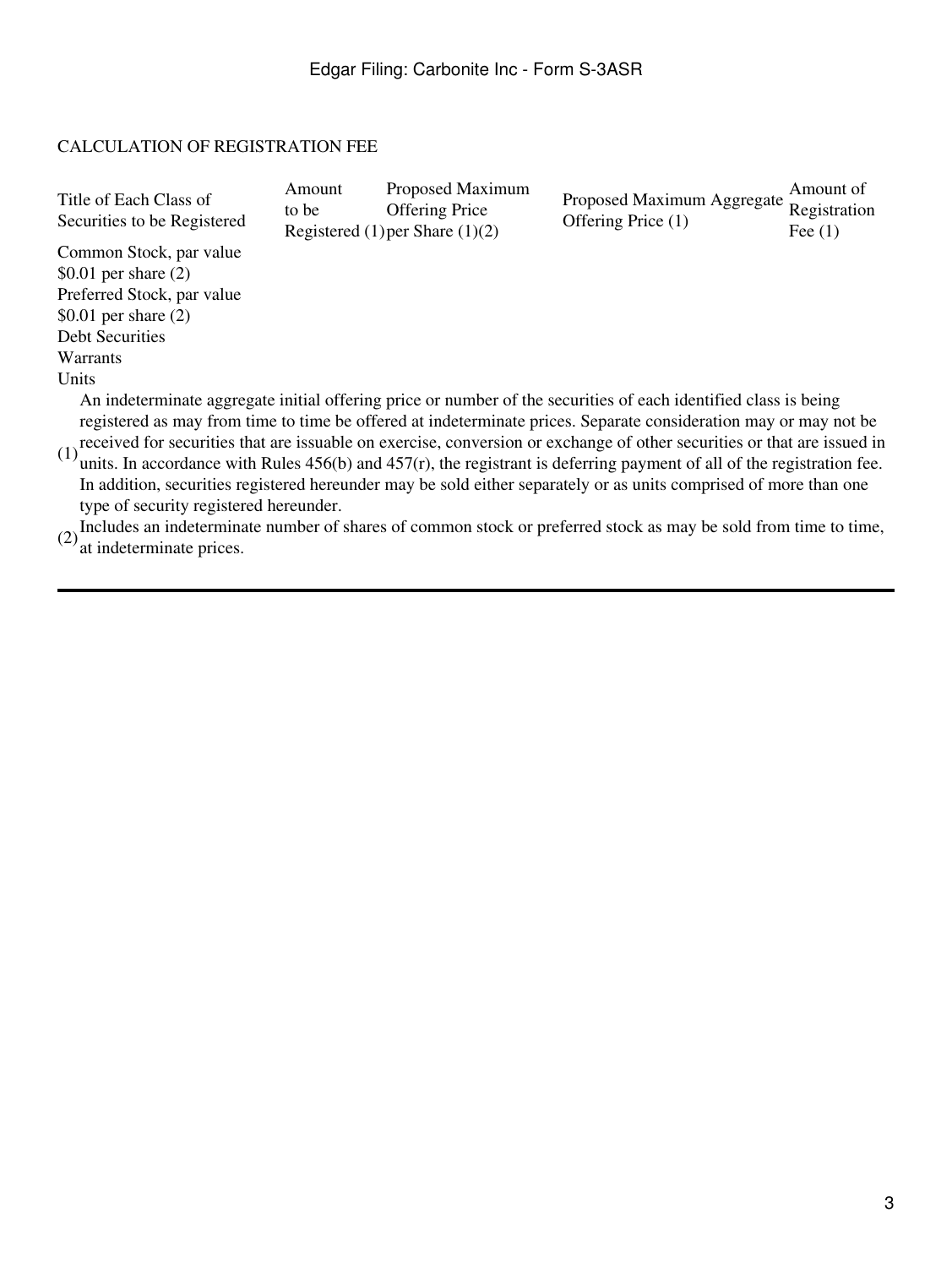<span id="page-3-0"></span>PROSPECTUS Common Stock Preferred Stock Debt Securities Warrants **Units** 

We may from time to time offer and sell, in one or more series or issuances and on terms that we will determine at the time of the offering, any combination of common stock, preferred stock, debt securities, and warrants, either separately or in units.

We will specify in the accompanying prospectus supplement the terms of the securities to be offered and sold. We may sell these securities to or through underwriters or dealers and also to other purchasers or through agents. We will set forth the names of any underwriters, dealers or agents in the accompanying prospectus supplement. Our common stock is listed on the Nasdaq Global Market under the symbol "CARB." On May 30, 2018, the last reported sale price of the shares of our common stock on the Nasdaq Global Market was \$39.15 per share. In addition, selling shareholders to be named in a prospectus supplement may offer and sell from time to time shares of our common stock in such amounts as set forth in a prospectus supplement. Unless otherwise set forth in a prospectus supplement, we will not receive any proceeds from the sale of shares of our common stock by any selling shareholders.

Investing in our securities involves a high degree of risk. See "Risk Factors" on page 1 of this prospectus and any other risk factors included in any accompanying prospectus supplement and in the documents incorporated by reference in this prospectus for a discussion of the factors you should carefully consider before deciding to purchase these securities.

Neither the Securities and Exchange Commission nor any state securities commission has approved or disapproved of these securities or passed upon the accuracy or adequacy of this prospectus. Any representation to the contrary is a criminal offense.

This prospectus may not be used to consummate sales of securities unless, to the extent required by applicable law, it is accompanied by a prospectus supplement.

The date of this prospectus is June 1, 2018.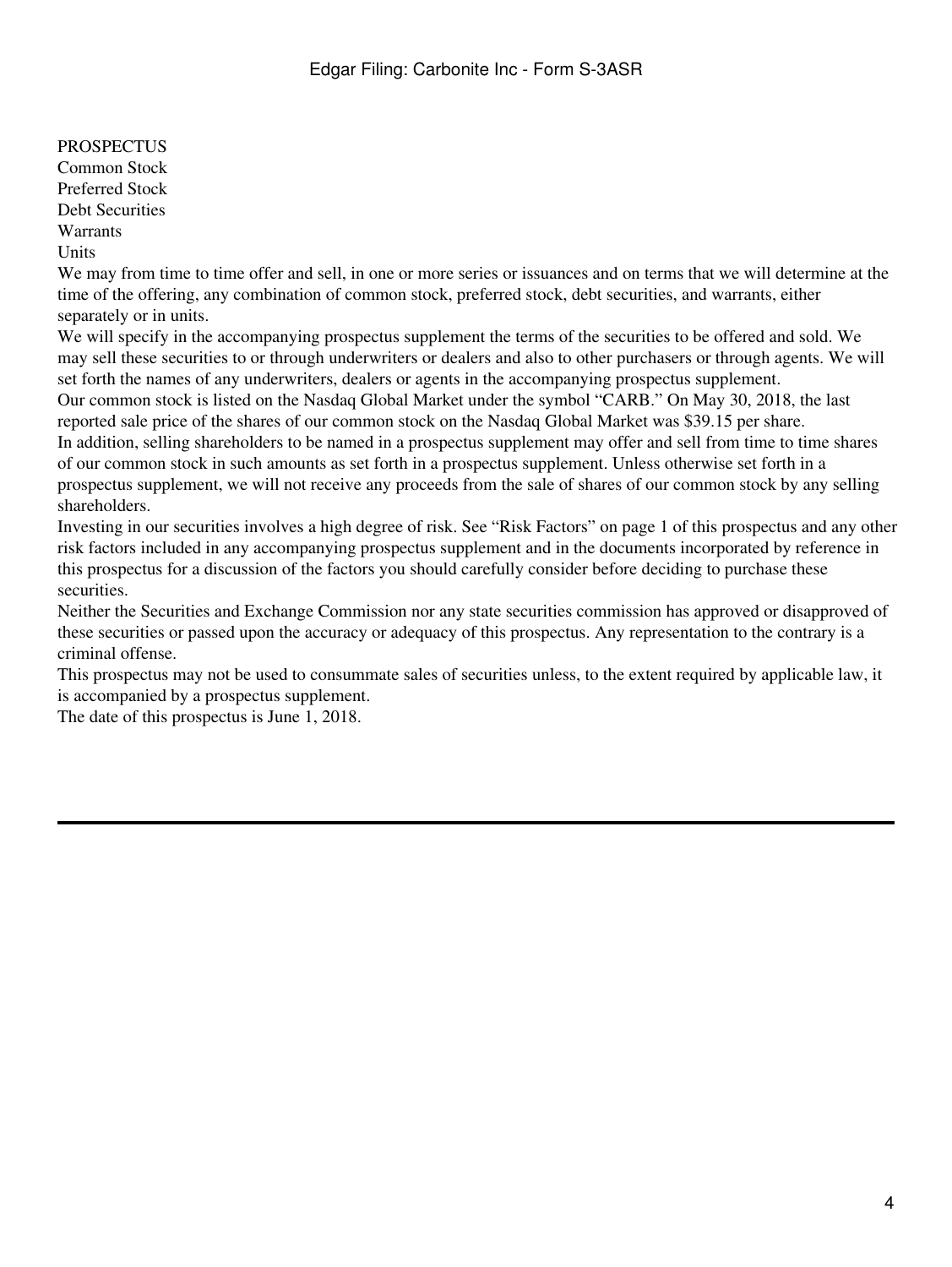Table of Contents

|                                                                                                                                                                                                                                                                                                                                                                                                                                                              | Page           |
|--------------------------------------------------------------------------------------------------------------------------------------------------------------------------------------------------------------------------------------------------------------------------------------------------------------------------------------------------------------------------------------------------------------------------------------------------------------|----------------|
| <b>ABOUT THIS PROSPECTUS</b>                                                                                                                                                                                                                                                                                                                                                                                                                                 |                |
| <b>SUMMARY</b>                                                                                                                                                                                                                                                                                                                                                                                                                                               |                |
| <b>RISK FACTORS</b>                                                                                                                                                                                                                                                                                                                                                                                                                                          |                |
| SPECIAL NOTE REGARDING FORWARD-LOOKING STATEMENTS                                                                                                                                                                                                                                                                                                                                                                                                            |                |
| RATIO OF EARNINGS TO FIXED CHARGES AND PREFERRED STOCK DIVIDENDS                                                                                                                                                                                                                                                                                                                                                                                             |                |
| <b>USE OF PROCEEDS</b>                                                                                                                                                                                                                                                                                                                                                                                                                                       | $\overline{2}$ |
| <b>SECURITIES WE MAY OFFER</b>                                                                                                                                                                                                                                                                                                                                                                                                                               | $\overline{2}$ |
| DESCRIPTION OF COMMON STOCK                                                                                                                                                                                                                                                                                                                                                                                                                                  | $\overline{2}$ |
| DESCRIPTION OF PREFERRED STOCK                                                                                                                                                                                                                                                                                                                                                                                                                               | $\overline{3}$ |
| <b>DESCRIPTION OF DEBT SECURITIES</b>                                                                                                                                                                                                                                                                                                                                                                                                                        | $\overline{6}$ |
| DESCRIPTION OF WARRANTS                                                                                                                                                                                                                                                                                                                                                                                                                                      | 15             |
| <b>DESCRIPTION OF UNITS</b>                                                                                                                                                                                                                                                                                                                                                                                                                                  | <u>18</u>      |
| <b>LEGAL OWNERSHIP OF SECURITIES</b>                                                                                                                                                                                                                                                                                                                                                                                                                         | 19             |
| CERTAIN PROVISIONS OF DELAWARE LAW, OUR CERTIFICATE OF INCORPORATION, AND                                                                                                                                                                                                                                                                                                                                                                                    | 22             |
| <b>BYLAWS</b>                                                                                                                                                                                                                                                                                                                                                                                                                                                |                |
| PLAN OF DISTRIBUTION                                                                                                                                                                                                                                                                                                                                                                                                                                         | 24             |
| <b>LEGAL MATTERS</b>                                                                                                                                                                                                                                                                                                                                                                                                                                         | 27             |
| <b>EXPERTS</b>                                                                                                                                                                                                                                                                                                                                                                                                                                               | 27             |
| WHERE YOU CAN FIND MORE INFORMATION                                                                                                                                                                                                                                                                                                                                                                                                                          | 27             |
| <b>INCORPORATION OF CERTAIN DOCUMENTS BY REFERENCE</b>                                                                                                                                                                                                                                                                                                                                                                                                       | 27             |
| PART II. INFORMATION NOT REQUIRED IN PROSPECTUS                                                                                                                                                                                                                                                                                                                                                                                                              | 29             |
| <b>SIGNATURES</b>                                                                                                                                                                                                                                                                                                                                                                                                                                            | 33             |
| SIGNATURES AND POWER OF ATTORNEY                                                                                                                                                                                                                                                                                                                                                                                                                             | 34             |
| You should rely only on the information contained or incorporated by reference in this prospectus, any accompanying                                                                                                                                                                                                                                                                                                                                          |                |
| $\mathcal{L} = \mathcal{L} = \mathcal{L} = \mathcal{L} = \mathcal{L} = \mathcal{L} = \mathcal{L} = \mathcal{L} = \mathcal{L} = \mathcal{L} = \mathcal{L} = \mathcal{L} = \mathcal{L} = \mathcal{L} = \mathcal{L} = \mathcal{L} = \mathcal{L} = \mathcal{L} = \mathcal{L} = \mathcal{L} = \mathcal{L} = \mathcal{L} = \mathcal{L} = \mathcal{L} = \mathcal{L} = \mathcal{L} = \mathcal{L} = \mathcal{L} = \mathcal{L} = \mathcal{L} = \mathcal{L} = \mathcal$ |                |

prospectus supplement or any "free writing prospectus" that we may authorize to be delivered to you. We have not authorized anyone to provide you with different information. If anyone provides you with different or inconsistent information, you should not rely on it. You should assume that the information appearing in this prospectus, any prospectus supplement, and the documents incorporated by reference herein and therein are accurate only as of their respective dates. Our business, financial condition, results of operations and prospects may have changed since those dates. Neither this prospectus nor any accompanying prospectus supplement shall constitute an offer or solicitation by anyone in any jurisdiction in which such offer or solicitation is not authorized or in which the person making such offer or solicitation is not qualified to do so or to anyone to whom it is unlawful to make such offer or solicitation.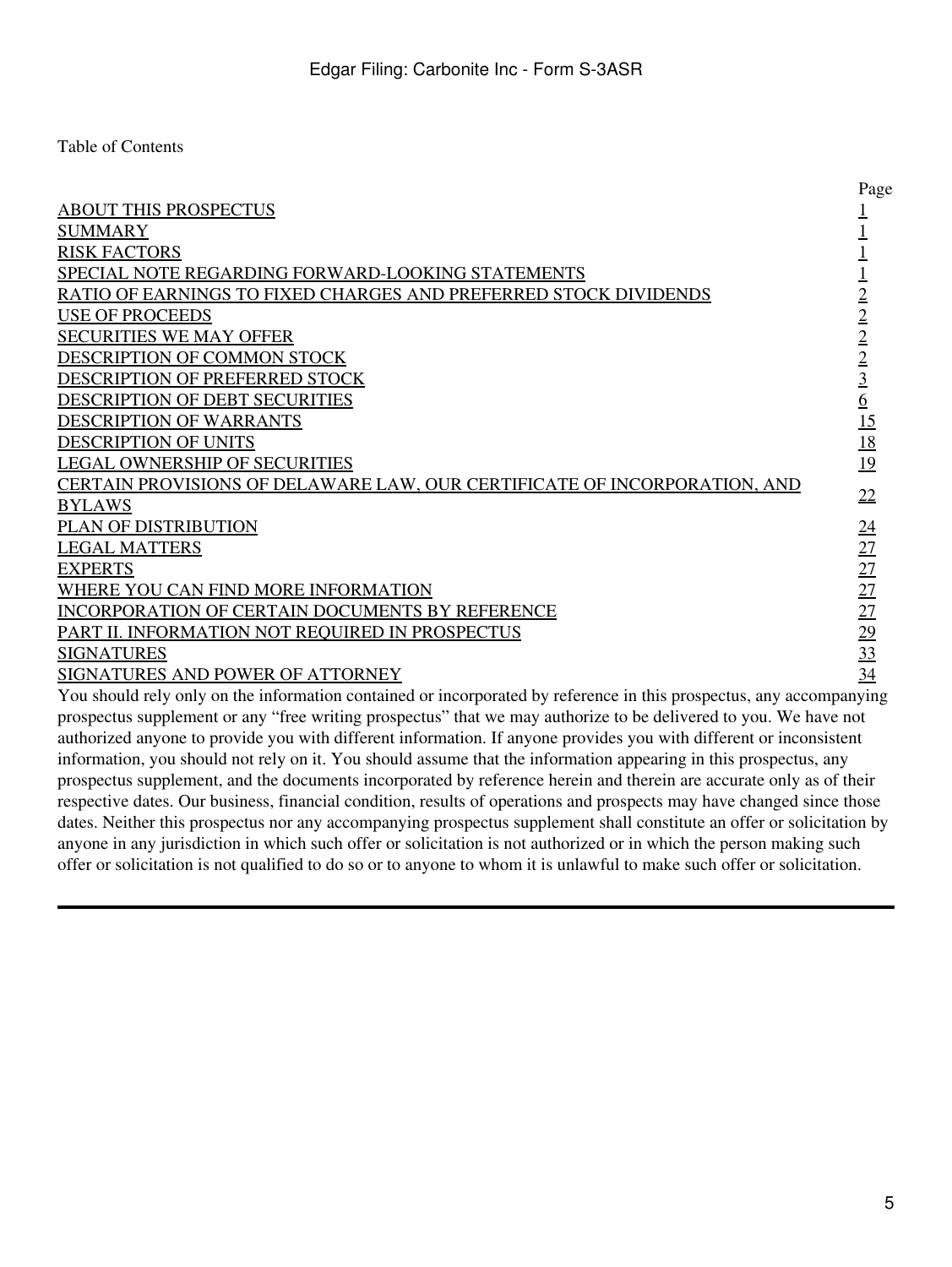### <span id="page-5-0"></span>ABOUT THIS PROSPECTUS

This prospectus is part of a registration statement that we filed with the Securities and Exchange Commission, or the SEC, using a "shelf" registration process. Under this shelf registration process, we may from time to time sell any combination of the securities registered in one or more offerings. We have provided to you in this prospectus a general description of the securities that we may offer. Each time we sell securities, we will, to the extent required by law, provide a prospectus supplement that will contain specific information about the terms of the offering. We may also add, update or change in any accompanying prospectus supplement or any "free writing prospectus" that we may authorize to be delivered to you any of the information contained in this prospectus. To the extent there is a conflict between the information contained in this prospectus and the prospectus supplement, you should rely on the information in the prospectus supplement, provided that if any statement in one of these documents is inconsistent with a statement in another document having a later date - for example, a document incorporated by reference in this prospectus or any prospectus supplement - the statement in the document having the later date modifies or supersedes the earlier statement. This prospectus, together with any accompanying prospectus supplement and any "free writing prospectus" that we may authorize to be delivered to you, includes all material information relating to the offering of our securities.

As permitted by the rules and regulations of the SEC, the registration statement, of which this prospectus forms a part, includes additional information not contained in this prospectus. You may read the registration statement and the other reports we file with the SEC at the SEC's web site or at the SEC's offices described below under the heading "Where You Can Find Additional Information."

#### <span id="page-5-1"></span>SUMMARY

Carbonite, Inc.

Carbonite, Inc. is a Delaware corporation incorporated on February 10, 2005. We provide backup, disaster recovery, high availability and workload migration technology (the "Carbonite Data Protection Platform"). The Carbonite Data Protection Platform supports businesses in locations around the world with secure global cloud infrastructure. We founded Carbonite on one simple idea: all computers need to be backed up, and in our always connected and highly mobile world, cloud backup is the ideal approach.

Corporate Information

Our principal executive offices are located at Carbonite, Inc., Two Avenue de Lafayette, Boston, Massachusetts 02111. Our telephone number is (617) 587-1100. Our website address is www.carbonite.com. We have included our website address as an inactive textual reference only. The information contained on, or that can be accessed through, our website is not a part of this prospectus.

In this prospectus, unless otherwise stated or the context otherwise requires, references to "Carbonite," "the Company", "we," "us" and "our" and similar references refer to Carbonite, Inc. CARBONITE, the Carbonite logo and other trademarks of Carbonite appearing in this prospectus or any applicable prospectus supplement are the property of Carbonite. Solely for convenience, our trademarks and trade names referred to in this prospectus or any applicable prospectus supplement are without the  $\infty$  or  $\mathfrak{m}$  symbol, as applicable, but such references are not intended to indicate, in any way, that we will not assert, to the fullest extent under applicable law, our rights to these trademarks and trade names. Trade names and trademarks of other companies appearing in this prospectus or any applicable prospectus supplement are the property of the respective holders.

## <span id="page-5-2"></span>RISK FACTORS

<span id="page-5-3"></span>An investment in our securities involves a high degree of risk. You should carefully consider the risks described in this prospectus and any prospectus supplement, including the risk factors set forth in the documents and reports filed with the SEC that are incorporated by reference herein, before you make an investment decision pursuant to this prospectus and any accompanying prospectus supplement. These risks include the risk factors under the heading "Risk Factors" in our Annual Report on Form 10-K for the fiscal year ended December 31, 2017 on file with the SEC, as revised or supplemented by our Quarterly Reports on Form 10-Q filed with the SEC since the filing of our most recent Annual Report on Form 10-K, all of which are incorporated by reference in this prospectus. Additional risks and uncertainties not presently known to us or that we currently deem immaterial may also affect our business operations.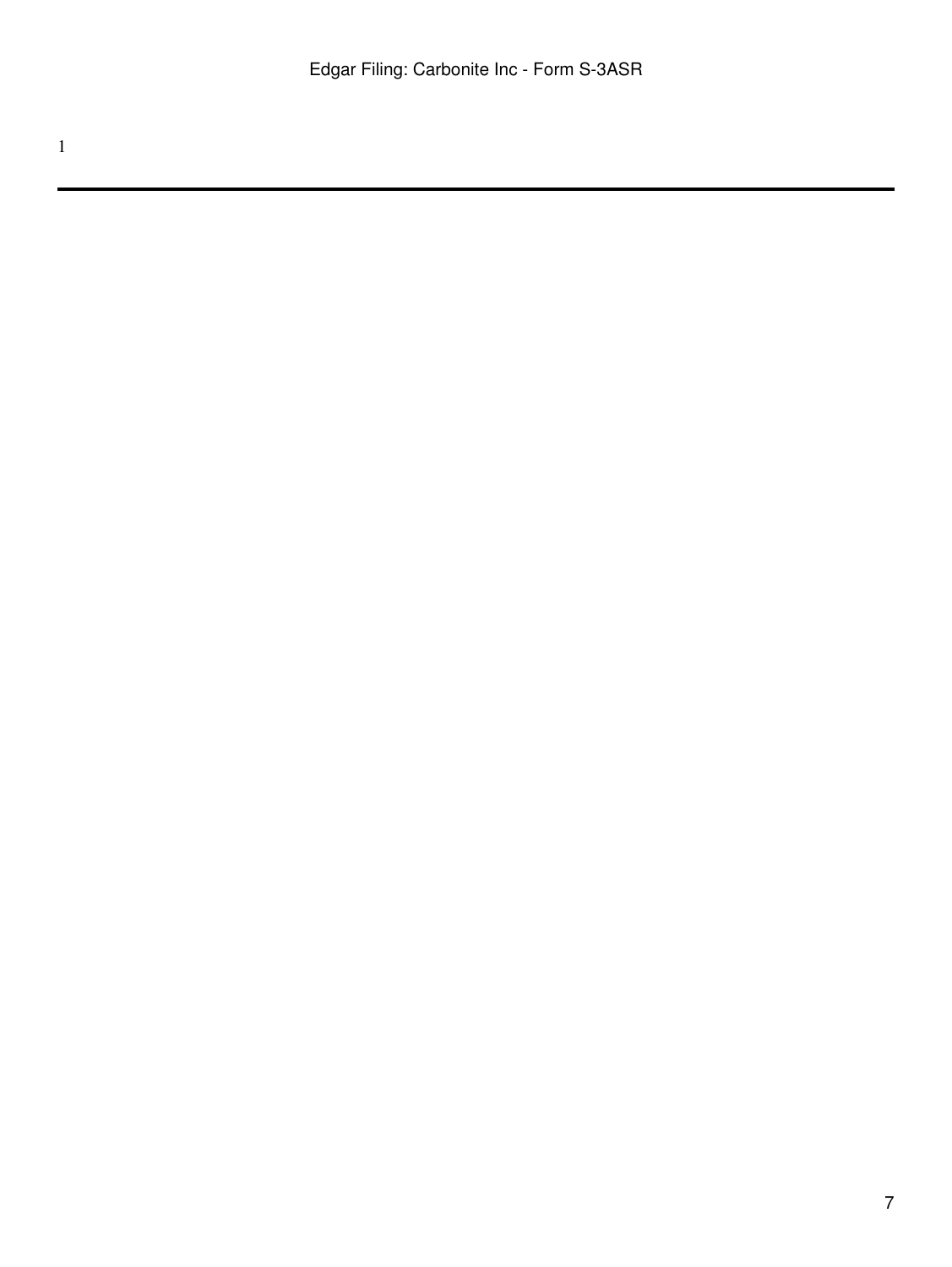## SPECIAL NOTE REGARDING FORWARD LOOKING STATEMENTS

This prospectus, any prospectus supplement, and the documents incorporated by reference herein contain forward-looking statements that involve risks and uncertainties, as well as assumptions that, if they never materialize or prove incorrect, could cause our results to differ materially from those expressed or implied by such forward-looking statements. All statements that are not purely historical are forward-looking statements within the meaning of Section 27A of the Securities Act of 1933, as amended, or Securities Act, and Section 21E of the Securities Exchange Act of 1934, as amended, or Exchange Act. Forward-looking statements are often identified by the use of words such as, but not limited to, "anticipate," "believe," "can," "continue," "could," "estimate," "expect," "intend," "will," "plan," "project," "seek," "should," "target," "will," "would," and similar expressions or variations intended to identify forward-looking statements, although not all forward-looking statements contain these identifying words. We may not actually achieve the plans, intentions, or expectations disclosed in our forward-looking statements, and you should not place undue reliance on our forward-looking statements. Actual results or events could differ materially from the plans, intentions and expectations disclosed in the forward-looking statements we make. We have included important factors in the cautionary statements included and incorporated by reference in this prospectus that we believe could cause actual results or events to differ materially from the forward-looking statements that we make. See "Risk Factors" for more information. You should consider these factors and other cautionary statements made in this prospectus and in the documents we incorporate by reference as being applicable to all related forward-looking statements wherever they appear in the prospectus and in the documents incorporated by reference. Unless specifically indicated, our forward-looking statements do not reflect the potential impact of any future acquisitions, mergers, dispositions, joint ventures, or investments that we may make. Except as required by law, we do not assume any obligation to update any forward-looking statements.

#### <span id="page-7-0"></span>RATIO OF EARNINGS TO FIXED CHARGES

Our ratio of earnings to fixed charges for each of the five most recently completed fiscal years and any required interim periods will each be specified in a prospectus supplement or in a document that we file with the SEC and incorporate by reference pertaining to the issuance, if any, by us of debt securities in the future. USE OF PROCEEDS

<span id="page-7-1"></span>Unless otherwise provided in the applicable prospectus supplement, we currently intend to use the net proceeds from the sale of the securities from offerings under this prospectus for general corporate purposes, which may include the development of our products and services; our repurchase of outstanding stock of the Company; the acquisition of products, technologies, or businesses; working capital; and capital expenditures. We may set forth additional information on the use of proceeds from the sale of securities that we offer under this prospectus in a prospectus supplement relating to the specific offering. We have not determined the amount of net proceeds to be used specifically for the foregoing purposes. As a result, our management will have broad discretion in the allocation of the net proceeds. Pending use of the net proceeds, we intend to invest the proceeds in a variety of capital preservation instruments, which may include money market accounts and government and government agency securities. All investments, if any, will be made in accordance with the Company's investment policy as approved by our board of directors.

## <span id="page-7-2"></span>SECURITIES WE MAY OFFER

The following is a general description of the terms and provisions of the securities we may offer and sell by this prospectus. These summaries are not meant to be complete. This prospectus and the applicable prospectus supplement will contain the material terms and conditions of each security. Any prospectus supplement may add, update or change the terms and conditions of the securities as described in this prospectus.

#### <span id="page-7-3"></span>DESCRIPTION OF COMMON STOCK

The following description of our common stock, together with any additional information we include in any applicable prospectus supplements, summarizes the material terms and provisions of our common stock that we may offer under this prospectus. For the complete terms of our common stock, please refer to our certificate of incorporation, which is an exhibit to our Quarterly Report on Form 10-Q filed on November 10, 2011, and bylaws, which is an exhibit to Amendment No. 2 to our Registration Statement on Form S-1 filed on July 13, 2011. The terms of our common stock may also be affected by Delaware law.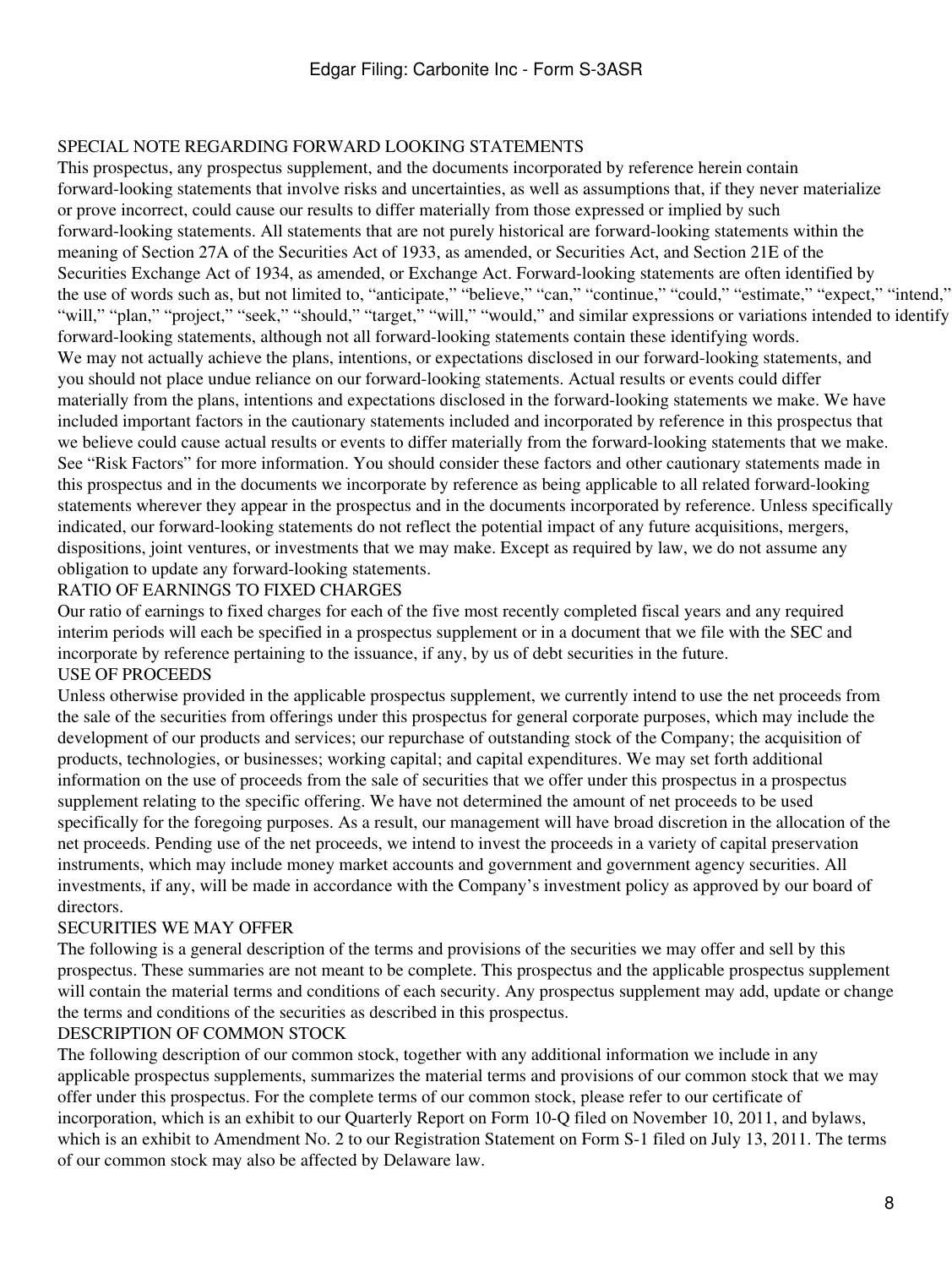Under our certificate of incorporation, we are authorized to issue 45,000,000 shares of common stock, par value \$0.01 per share, of which 30,655,448 shares of common stock were issued and 28,678,891 shares of common stock were outstanding as of May 30, 2018.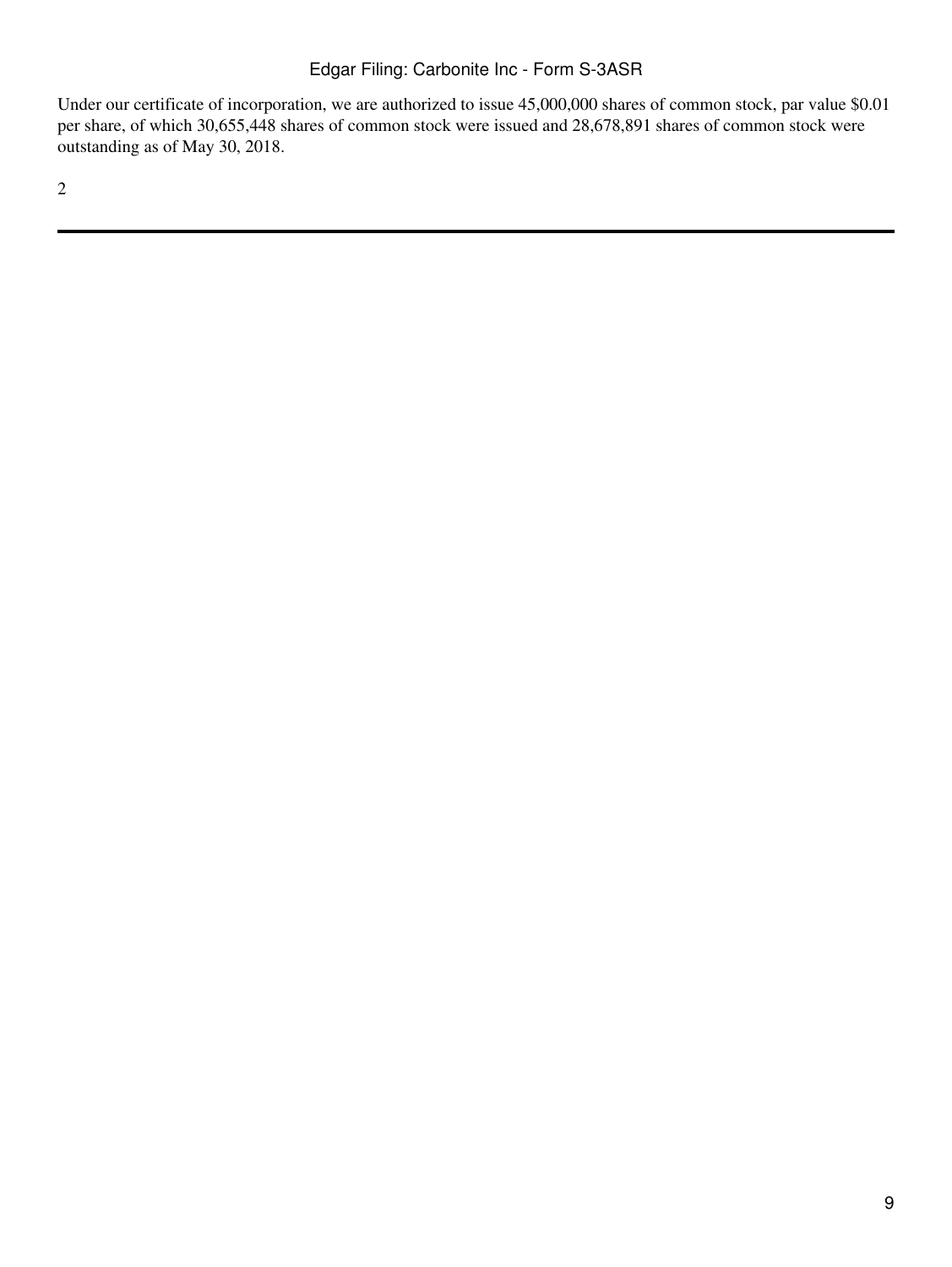## Dividend rights

Subject to preferences that may be applicable to any then outstanding preferred stock, holders of our common stock are entitled to receive such dividends, if any, as may be declared from time to time by our board of directors out of legally available funds.

Voting rights

Each holder of our common stock is entitled to one vote for each share on all matters submitted to a vote of the stockholders, including the election of directors. Our stockholders do not have cumulative voting rights in the election of directors. Accordingly, holders of a majority of the voting shares are able to elect all of the directors. Liquidation

In the event of our liquidation, dissolution, or winding up, holders of our common stock will be entitled to the net assets legally available for distribution to stockholders after the payment of all of our debts and other liabilities and the satisfaction of any liquidation preference granted to the holders of any then outstanding shares of preferred stock. Rights and preferences

Holders of our common stock have no preemptive, conversion, subscription or other rights, and there are no redemption or sinking fund provisions applicable to our common stock. The rights, preferences, and privileges of the holders of our common stock are subject to and may be adversely affected by, the rights of the holders of shares of any series of our preferred stock that we may designate in the future.

The Nasdaq Global Market Listing

Our common stock is listed on the Nasdaq Global Market under the symbol "CARB." As of May 30, 2018, the closing price per share of our common stock on the Nasdaq Global Market was \$39.15.

Transfer Agent and Registrar

<span id="page-9-0"></span>The transfer agent and registrar for our common stock is American Stock Transfer & Trust Company, LLC. DESCRIPTION OF PREFERRED STOCK

The following description of our preferred stock, together with any additional information we include in any applicable prospectus supplements, summarizes the material terms and provisions of our preferred stock that we offer under this prospectus. For the complete terms of our preferred stock, please refer to our certificate of incorporation, which is an exhibit to our Quarterly Report on Form 10-Q filed on November 10, 2011, and bylaws, which is an exhibit to Amendment No. 2 to our Registration Statement on Form S-1 filed on July 13, 2011, as well as any certificate of designation or amendment to our certificate of incorporation that will specify the terms of the preferred stock being offered, and which will be filed or incorporated by reference as an exhibit to the registration statement before the preferred stock is issued. The terms of our preferred stock may also be affected by Delaware law. Under our certificate of incorporation, we are authorized to issue 6,000,000 shares of preferred stock, par value \$0.01 per share, none of which were issued and outstanding as of June 1, 2018. Our board of directors has the authority, without further action by our stockholders, to issue shares of preferred stock in one or more series and to fix the rights, preferences, privileges, and restrictions thereof.

Terms of Preferred Stock to Be Offered

Unless provided in the applicable prospectus supplement, the shares of our preferred stock to be issued will have no preemptive rights. The applicable prospectus supplement offering our preferred stock will furnish the following information with respect to the preferred stock offered by that prospectus supplement:

the title and stated value of the preferred stock;

•the number of shares of preferred stock to be issued and the offering price of the preferred stock; any dividend rights;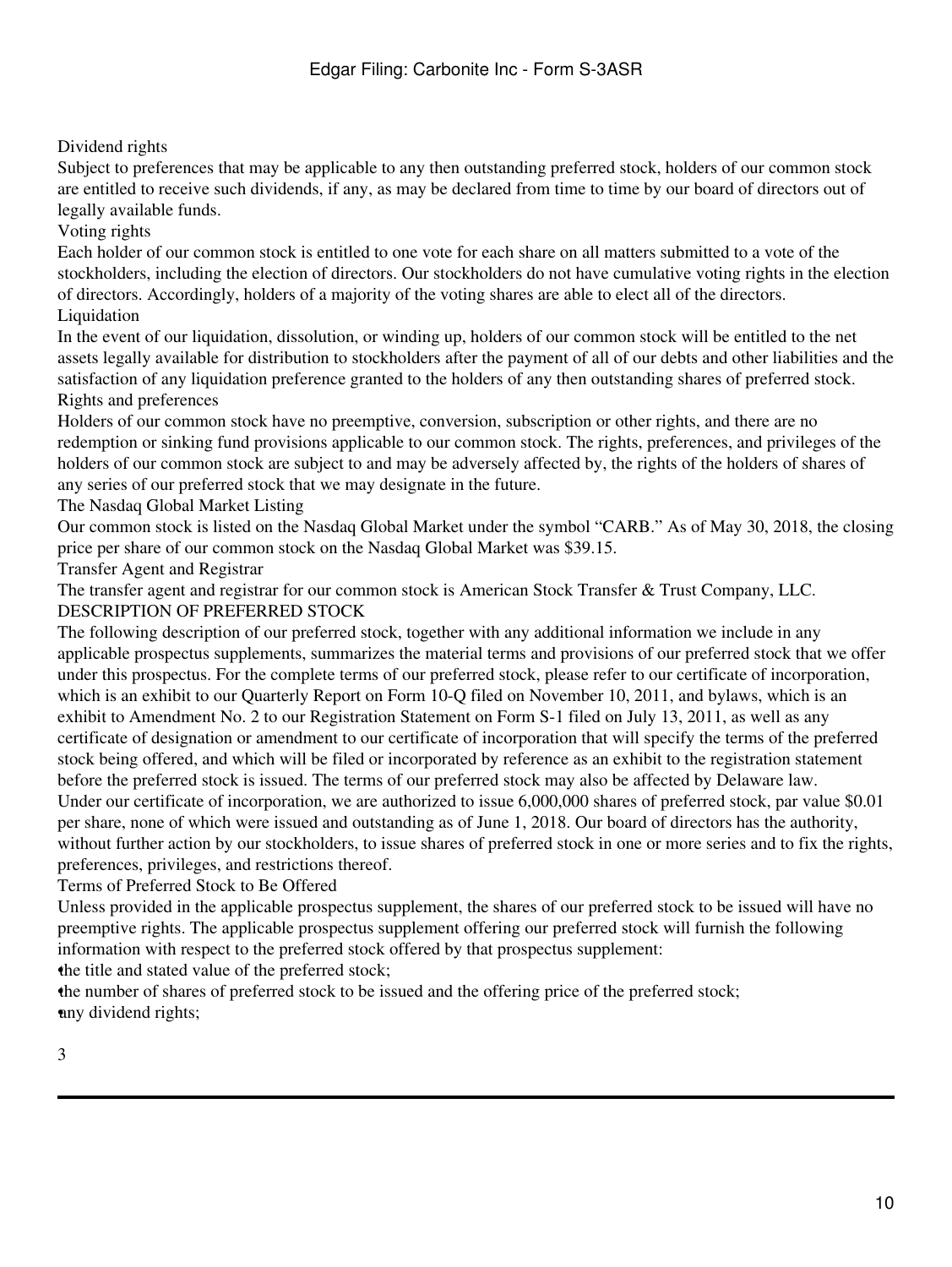•any dividend rates, periods, or payment dates, or methods of calculation of dividends applicable to the preferred stock; •the date from which distributions on the preferred stock shall accumulate, if applicable;

including the conditions, in approache, apon which the preferred including the conversion price (or manner of calculation thereof); the terms and conditions, if applicable, upon which the preferred stock will be convertible into our common stock,

•any right to convert the preferred stock into a different type of security;

any voting rights attributable to the preferred

• stock;

•any rights and preferences upon our liquidation, dissolution or winding up of our affairs;

•any terms of redemption;

•the procedures for any auction and remarketing, if any, for the preferred stock;

the provisions for a sinking fund, if any, for the preferred stock;

•any listing of the preferred stock on any securities exchange;

•a discussion of federal income tax considerations applicable to the preferred stock;

• preference as to the preferred stock will be treated as a liability for purposes of determining the availability of assets the relative ranking and preferences of the preferred stock as to distribution rights (including whether any liquidation for distributions to holders of stock ranking junior to the shares of preferred stock as to distribution rights);

any initiations on issuance or any series or preferred stock rainting senior to or on party with the series or preferred stock being offered as to distribution rights and rights upon liquidation, dissolution, or winding up any limitations on issuance of any series of preferred stock ranking senior to or on parity with the series of preferred •any other specific terms, preferences, rights, limitations, or restrictions of the preferred stock.

Rank

Unless otherwise indicated in the applicable prospectus supplement, shares of our preferred stock will rank, with respect to payment of distributions and rights upon our liquidation, dissolution, or winding up, and allocation of our earnings and losses:

• stock; senior to all classes or series of our common stock and to all of our equity securities ranking junior to the preferred

If party with an equity securities issued by rank on parity with the preferred stock; and on parity with all equity securities issued by us, the terms of which specifically provide that these equity securities

senior to the preferred stock. junior to all equity securities issued by us, the terms of which specifically provide that these equity securities rank

Distributions

Subject to any preferential rights of any outstanding stock or series of stock, our preferred stockholders are entitled to receive distributions when, as, and if declared by our board of directors, out of legally available funds and to share pro rata based on the number of shares of preferred stock, common stock, and other parity equity securities outstanding. The rates and dates of payment of dividends will be set forth in the applicable prospectus supplement relating to the applicable series of preferred stock. Dividends will be payable to holders of record of preferred stock as they appear on our books or, if applicable, the records of the depositary referred to below on the record dates fixed by the board of directors. Dividends on a series of preferred stock may be cumulative or noncumulative.

We may not declare, pay, or set apart for payment dividends on the preferred stock unless full dividends on other series of preferred stock that rank on an equal or senior basis have been paid or sufficient funds have been set apart for payment for:

•all prior dividend periods of other series of preferred stock that pay dividends on a cumulative basis; or • basis. the immediately preceding dividend period of other series of preferred stock that pay dividends on a noncumulative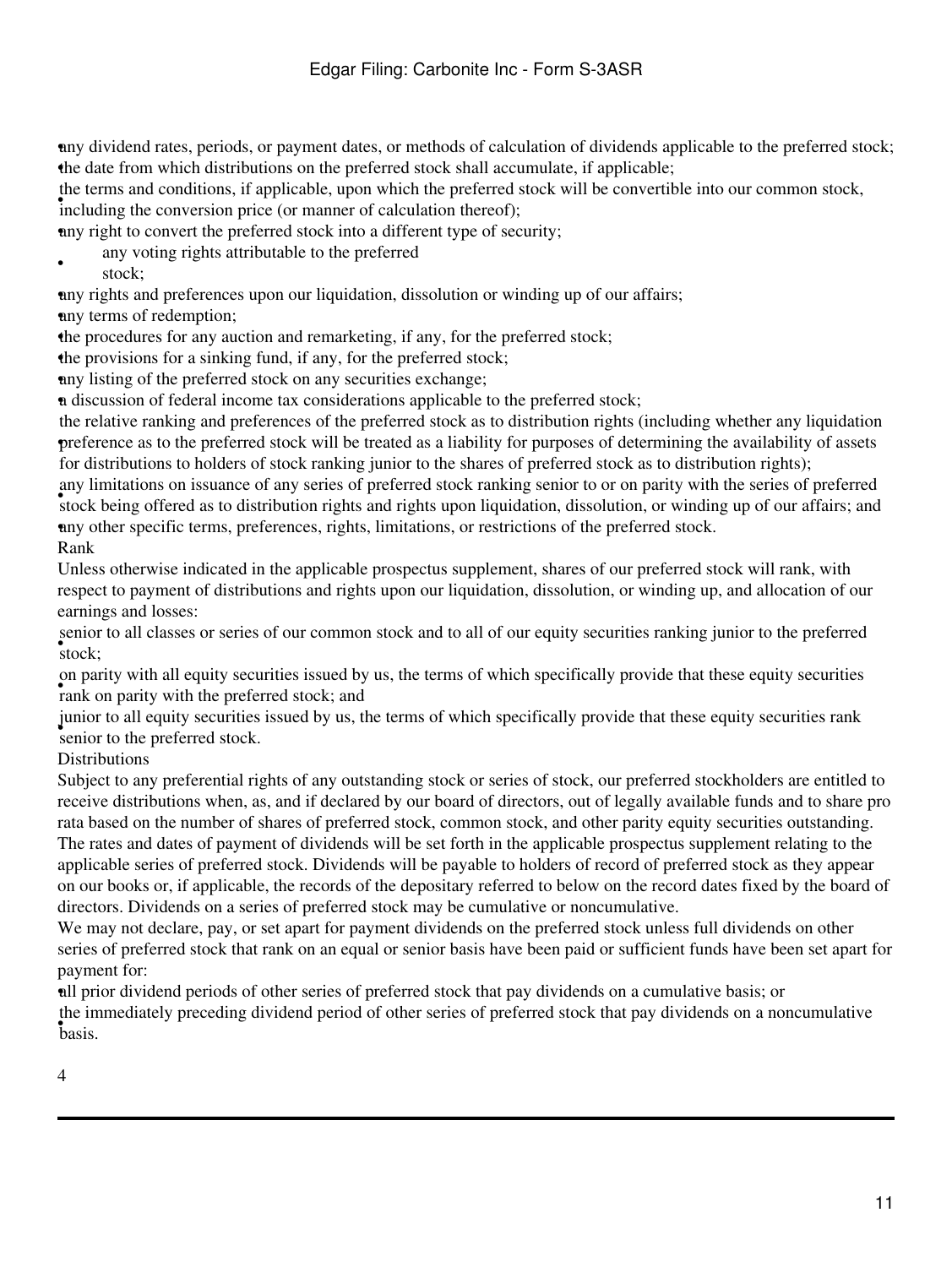Partial dividends declared on shares of preferred stock and each other series of preferred stock ranking on an equal basis as to dividends will be declared pro rata. A pro rata declaration means that the ratio of dividends declared per share to accrued dividends per share will be the same for each series of preferred stock. Similarly, we may not declare, pay, or set apart for payment non-stock dividends or make other payments on the common stock or any other of our stock ranking junior to the preferred stock until full dividends on the preferred stock have been paid or set apart for payment for:

•all prior dividend periods if the preferred stock pays dividends on a cumulative basis; or

•the immediately preceding dividend period if the preferred stock pays dividends on a noncumulative basis. Voting Rights

Unless otherwise indicated in the applicable prospectus supplement, holders of our preferred stock will not have any voting rights.

Liquidation Preference

Upon the voluntary or involuntary liquidation, dissolution, or winding up of our affairs, before any distribution or payment shall be made to the holders of any common stock or any other class or series of stock ranking junior to the preferred stock in our distribution of assets upon any liquidation, dissolution, or winding up, the holders of each series of our preferred stock will be entitled to receive, after payment or provision for payment of our debts and other liabilities, out of our assets legally available for distribution to stockholders, liquidating distributions in the amount of the liquidation preference per share (set forth in the applicable prospectus supplement), plus an amount, if applicable, equal to all distributions accrued and unpaid thereon (which shall not include any accumulation in respect of unpaid distributions for prior distribution periods if the preferred stock does not have a cumulative distribution). Unless otherwise specified in the applicable prospectus supplement, after payment of the full amount of the liquidating distributions to which they are entitled, the holders of preferred stock will have no right or claim to any of our remaining assets. In the event that, upon our voluntary or involuntary liquidation, dissolution, or winding up, the legally available assets are insufficient to pay the amount of the liquidating distributions on all of our outstanding preferred stock and the corresponding amounts payable on all of our other classes or series of equity securities ranking on parity with the preferred stock in the distribution of assets upon liquidation, dissolution, or winding up, then the holders of our preferred stock and all other such classes or series of equity securities will share ratably in the distribution of assets in proportion to the full liquidating distributions to which they would otherwise be respectively entitled.

If the liquidating distributions are made in full to all holders of preferred stock, our remaining assets will be distributed among the holders of any other classes or series of equity securities ranking junior to the preferred stock upon liquidation, dissolution, or winding up, according to their respective rights and preferences and in each case according to their respective number of shares of stock.

#### Conversion Rights

The terms and conditions, if any, upon which shares of any series of preferred stock are convertible into other securities will be set forth in the applicable prospectus supplement. These terms will include the amount and type of security into which the shares of preferred stock are convertible, the conversion price (or manner of calculation thereof), the conversion period, provisions as to whether conversion will be at the option of the holders of the preferred stock or us, the events requiring an adjustment of the conversion price, and provisions affecting conversion in the event of the redemption of that preferred stock.

## Redemption

If so provided in the applicable prospectus supplement, our preferred stock will be subject to mandatory redemption or redemption at our option, in whole or in part, in each case upon the terms, at the times, and at the redemption prices set forth in any such prospectus supplement. Unless we default in the payment of the redemption price, dividends will cease to accrue after the redemption date on shares of preferred stock called for redemption and all rights of holders of such shares will terminate, except for the right to receive the redemption price. No series of preferred stock will receive the benefit of a sinking fund except as set forth in the applicable prospectus supplement. Registrar and Transfer Agent

The registrar and transfer agent for our preferred stock will be set forth in the applicable prospectus supplement.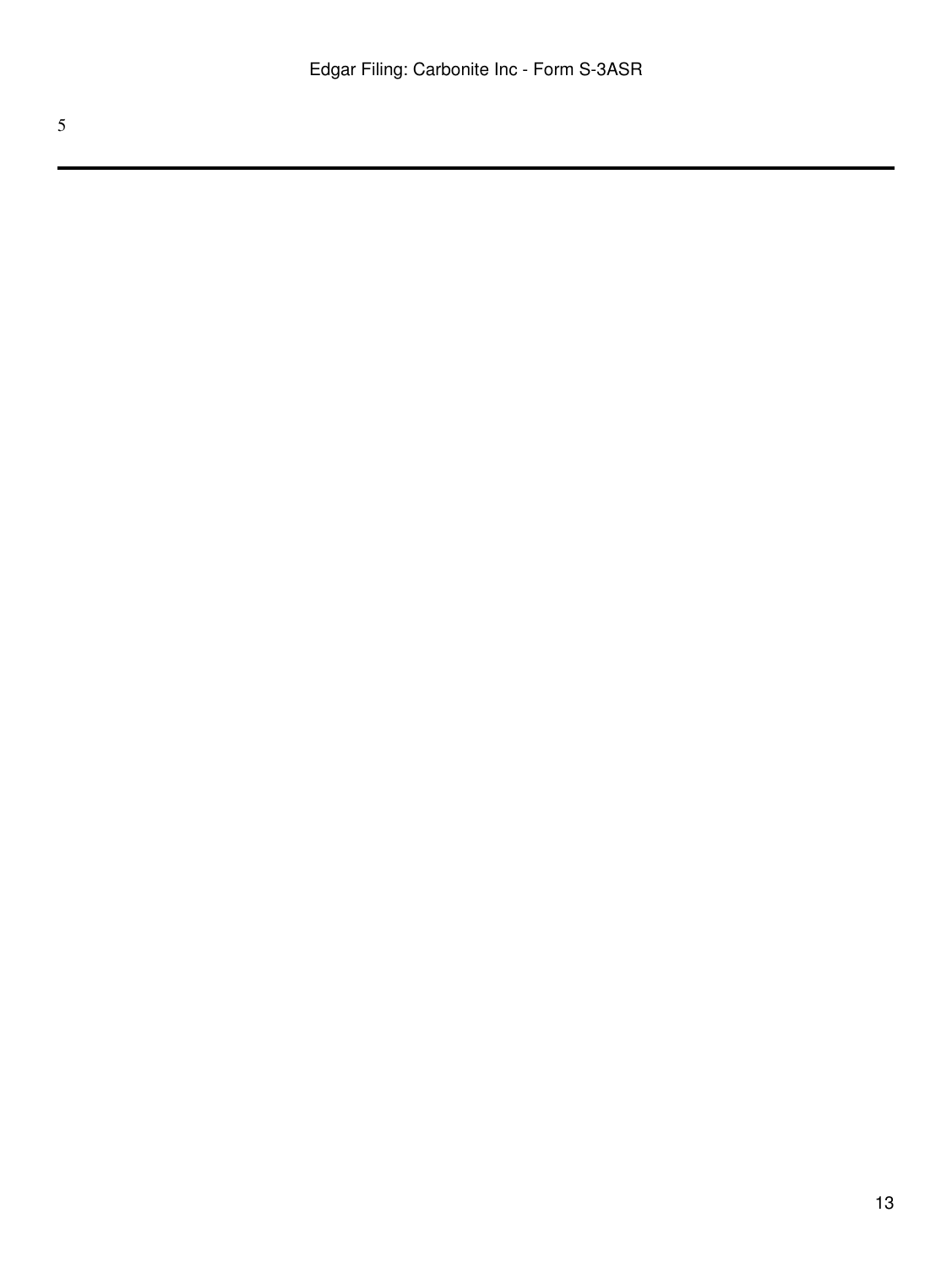If our board of directors decides to issue any preferred stock, it may discourage or make more difficult a merger, tender offer, business combination, or proxy contest, assumption of control by a holder of a large block of our securities, or the removal of incumbent management, even if these events were favorable to the interests of stockholders. Our board of directors, without stockholder approval, may issue preferred stock with voting and conversion rights and dividend and liquidation preferences that may adversely affect the holders of our other equity or debt securities.

#### <span id="page-13-0"></span>DESCRIPTION OF DEBT SECURITIES

The following description of our debt, together with any additional information we include in any applicable prospectus supplements, summarizes the material terms and provisions of our debt securities that we offer under this prospectus. When we offer to sell a particular series of debt securities, we will describe the specific terms of the series in a prospectus supplement. The following description of debt securities will apply to the debt securities offered by this prospectus unless we provide otherwise in the applicable prospectus supplement. The applicable prospectus supplement for a particular series of debt securities may specify different or additional terms.

We may issue "senior," "senior subordinated," or "subordinated," debt securities. "Senior securities" will be direct obligations of ours and will rank equally and ratably in right of payment with other indebtedness of ours that is not subordinated. "Senior subordinated securities" will be subordinated in right of payment to the prior payment in full of senior indebtedness, as defined in the applicable prospectus supplement, and may rank equally and ratably with any other senior subordinated indebtedness. "Subordinated securities" will be subordinated in right of payment to senior subordinated securities.

We need not issue all debt securities of one series at the same time. Unless we provide otherwise, we may reopen a series, without the consent of the holders of such series, for issuances of additional securities of that series. We will issue the senior debt securities and senior subordinated debt securities under a senior indenture, which we will enter into with the trustee to be named in the senior indenture, and we will issue the subordinated debt securities under a subordinated indenture, which we will enter into with the trustee to be named in the subordinated indenture. We use the term "indenture" or "indentures" to refer to both the senior indenture and the subordinated indenture. Each indenture will be subject to and governed by the Trust Indenture Act of 1939, as amended, or the Trust Indenture Act, and we may supplement the indenture from time to time. Any trustee under any indenture may resign or be removed with respect to one or more series of debt securities, and we may appoint a successor trustee to act with respect to that series. We have filed a form of indenture between us as the issuer, and a U.S. banking institution to be named as trustee in a prospectus supplement and/or other offering material as the indenture trustee, as an exhibit to this registration statement, of which this prospectus forms a part. The terms of the senior indenture and subordinated indenture will be substantially similar, except that the subordinated indenture will include provisions pertaining to the subordination of the subordinated debt securities and senior subordinated debt securities to the senior debt securities and any other of our senior securities. The following statements relating to the debt securities and the indenture are summaries only, are subject to change, and are qualified in their entirety to the detailed provisions of the indenture, any supplemental indenture, and the discussion contained in any prospectus supplements. General

The debt securities will be our direct obligations. We may issue debt securities from time to time and in one or more series as our board of directors may establish by resolution or as we may establish in one or more supplemental indentures. The particular terms of each series of debt securities will be described in a prospectus supplement relating to the series. We may issue debt securities with terms different from those of debt securities that we previously issued. We may issue debt securities from time to time and in one or more series with the same or various maturities, at par, at a premium, or at a discount. We will set forth in a prospectus supplement, relating to any series of debt securities being offered, the initial offering price and the following terms of the debt securities: the title of the debt securities;

•the series designation and whether they are senior securities, senior subordinated securities, or subordinated securities; • securities; the aggregate principal amount of the debt securities and any limit on the aggregate amount of the series of debt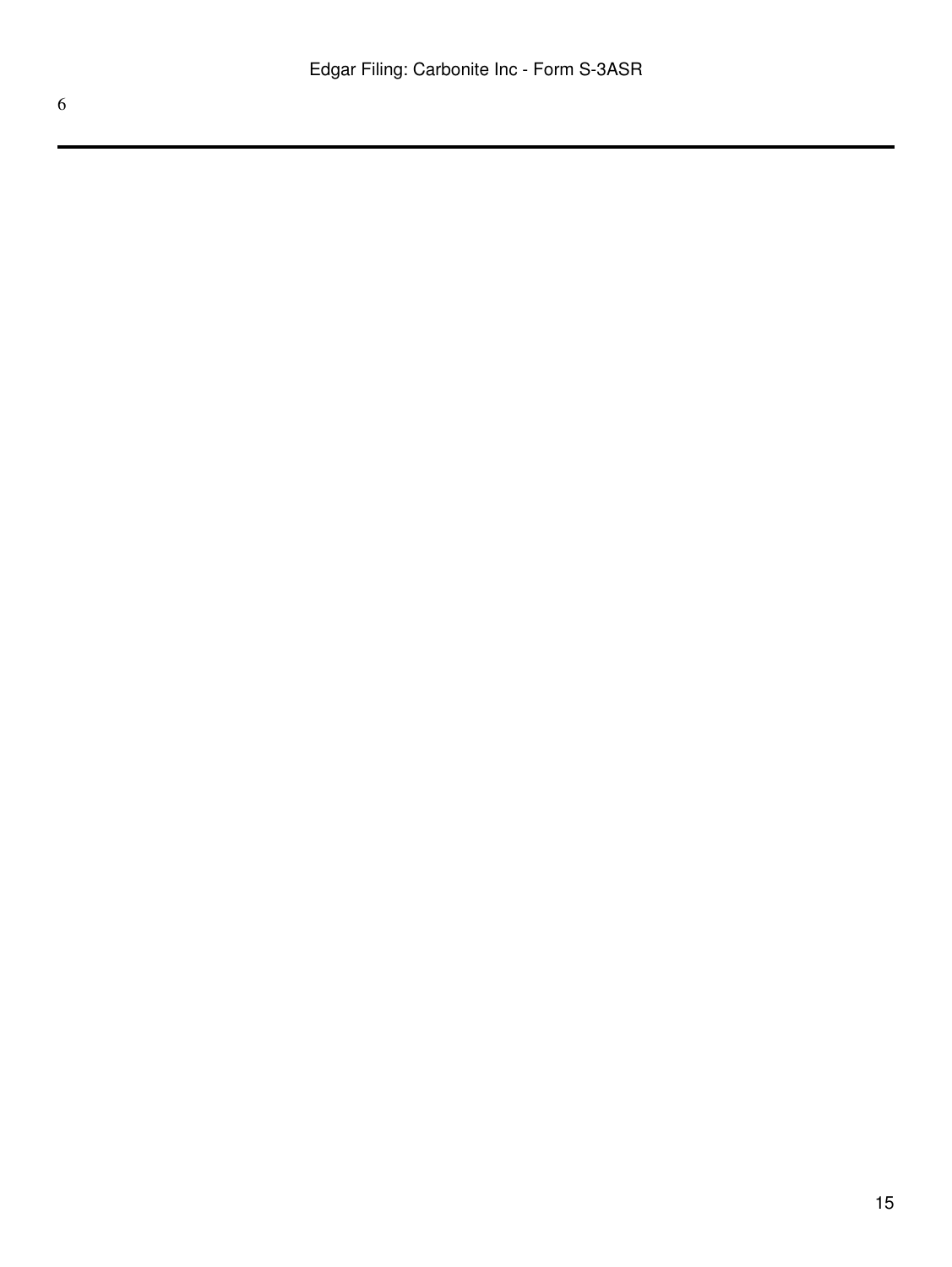securities and, if other than the principal amount of the debt securities, the portion of the principal amount of the debt the price or prices (expressed as a percentage of the aggregate principal amount) at which we will issue the debt securities payable upon the maturity of the debt securities;

•the date or dates on which we will pay the principal on the debt securities;

will bear interest, the date or dates from which interest will accrue, the date or dates on which interest will commence the rate or rates (which may be fixed or variable) per annum or the method used to determine the rate or rates (including any commodity, commodity index, stock exchange index, or financial index) at which the debt securities and be payable, and any regular record date for the interest payable on any interest payment date;

surrendered for transfer, exchange, or conversion; the place where principal, interest, and any additional amounts will be payable and where the debt securities can be

stock, preferred stock, or any other security or property; the terms, if any, by which holders of the debt securities may convert or exchange the debt securities for our common

•if convertible, the initial conversion price, the conversion period, and any other terms governing such conversion; •any subordination provisions or limitations relating to the debt securities;

any sinking fund requirements;

or at the option of a holder of debt securities; any obligation we have to redeem or purchase the debt securities pursuant to any sinking fund or analogous provisions

For dates on which and the price of prices at which we will reparentle the deed securities of debt securities and other detailed terms and provisions of these repurchase obligations; the dates on which and the price or prices at which we will repurchase the debt securities at the option of the holders

multiple thereof; the denominations in which the debt securities will be issued, if other than denominations of \$1,000 and any integral

other than the principal amount; the portion of principal amount of the debt securities payable upon declaration of acceleration of the maturity date, if

whether we will issue the debt securities in certificated or book-entry form;

whener the deet seemines with ce in registered of octaer form and, if in registered form, the denominations if other<br>than in even multiples of \$1,000 and, if in bearer form, the denominations and terms and conditions relat whether the debt securities will be in registered or bearer form and, if in registered form, the denominations if other on the debt securities will be made; the designation of the currency, currencies, or currency units in which payment of principal of, premium, and interest

• more currencies or currency units other than that or those in which the debt securities are denominated, the manner in if payments of principal of, and interest and any additional amounts on, the debt securities will be made in one or which the exchange rate with respect to these payments will be determined;

securities will be determined, it also allocates may be determined by reference to an index based on a carrency of currencies other than that in which the debt securities are denominated or designated to be payable or by r the manner in which the amounts of payment of principal of, and interest and any additional amounts on, the debt securities will be determined, if these amounts may be determined by reference to an index based on a currency or commodity, commodity index, stock exchange index, or financial index;

•any applicability of the defeasance provisions described in this prospectus or any prospectus supplement; • tax, assessment, or governmental charge and, if so, whether we will have the option to redeem the debt securities whether and under what circumstances, if any, we will pay additional amounts on any debt securities in respect of any instead of making this payment;

• debt securities and any change in the acceleration provisions described in this prospectus or in the indenture with any addition to or change in the events of default described in this prospectus or in the indenture with respect to the respect to the debt securities;

securities; any addition to or change in the covenants described in this prospectus or in the indenture with respect to the debt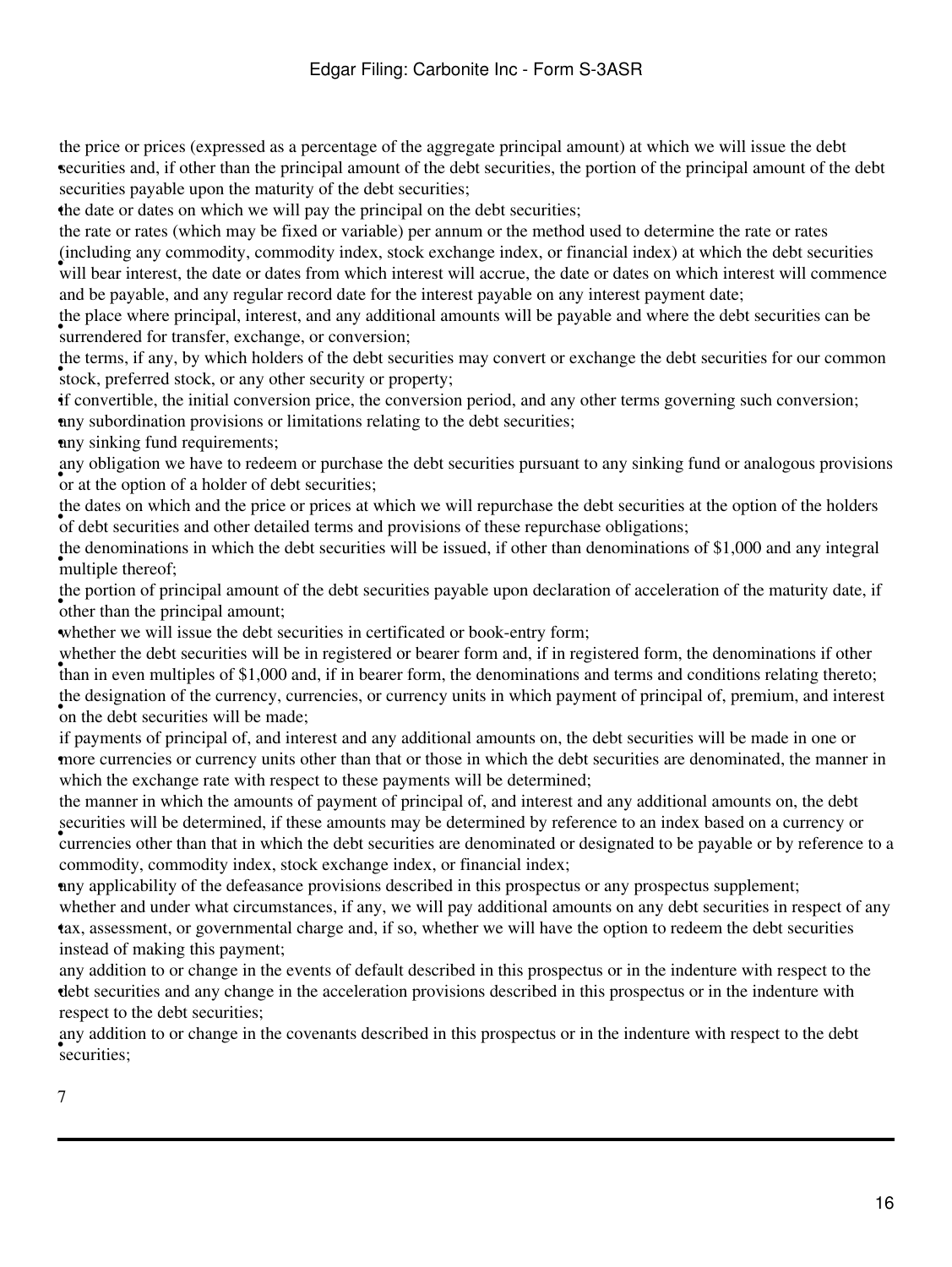• authenticated and delivered; if the debt securities are to be issued upon the exercise of debt warrants, the time, manner, and place for them to be

•any securities exchange on which we will list the debt securities;

•any restrictions on transfer, sale, or other assignment;

•any provisions relating to any security provided for the debt securities;

•any provisions relating to any guarantee of the debt securities;

• series; and any other terms of the debt securities, which may modify or delete any provision of the indenture as it applies to that

debt securities. any depositaries, interest rate calculation agents, exchange rate calculation agents, or other agents with respect to the

We may issue debt securities that are exchangeable for or convertible into shares of our common stock or other securities or property. The terms, if any, on which the debt securities may be exchanged for or converted into shares of our common stock or other securities or property will be set forth in the applicable prospectus supplement. Such terms may include provisions for conversion, either mandatory, at the option of the holder, or at our option, in which case the number of shares of common stock or other securities or property to be received by the holders of debt securities would be calculated as of a time and in the manner stated in the applicable prospectus supplement.

We may issue debt securities at less than the principal amount payable upon maturity. We refer to these securities as "original issue discount securities." If material or applicable, we will describe in the applicable prospectus supplement special U.S. federal income tax, accounting, and other considerations applicable to original issue discount securities. If we denominate the purchase price of any of the debt securities in a foreign currency or currencies or a foreign currency unit or units, or if the principal of, and interest and any additional amounts on, any series of debt securities is payable in a foreign currency or currencies or a foreign currency unit or units, we will provide you with information on the restrictions, elections, general tax considerations, specific terms, and other information with respect to that issue of debt securities and such foreign currency or currencies or foreign currency unit or units in the applicable prospectus supplement.

Except as may be set forth in any prospectus supplement relating to the debt securities, an indenture will not contain any other provisions that would limit our ability to incur indebtedness or that would afford holders of the debt securities protection in the event of a highly leveraged or similar transaction involving us or in the event of a change in control. You should review carefully the applicable prospectus supplement for information with respect to events of default and any covenants applicable to the debt securities being offered.

Payments and Paying Agents

Unless we otherwise indicate in the applicable prospectus supplement, we will make payment of the interest on any debt securities on any interest payment date to the person in whose name the debt securities, or one or more predecessor securities, are registered at the close of business on the regular record date for the interest. We will pay principal of, and interest and any additional amounts on, the debt securities of a particular series at the office of the paying agents designated by us, except that, unless we otherwise indicate in the applicable prospectus supplement, we may make interest payments by check, which we will mail to the holder, or by wire transfer to certain holders. Unless we otherwise indicate in a prospectus supplement, we will designate the corporate trust office of the

trustee as our sole paying agent for payments with respect to debt securities of each series. We will name in the applicable prospectus supplement any other paying agents that we initially designate for the debt securities of a particular series.

## Form, Transfer, and Exchange

Each debt security will be represented by either one or more global securities registered in the name of The Depository Trust Company, as depositary, or a nominee of the depositary (as a "book-entry debt security"), or a certificate issued in definitive registered form (as a "certificated debt security"), as described in the applicable prospectus supplement. Except as described under "Global Debt Securities and Book-Entry System" below, book-entry debt securities will not be issuable in certificated form.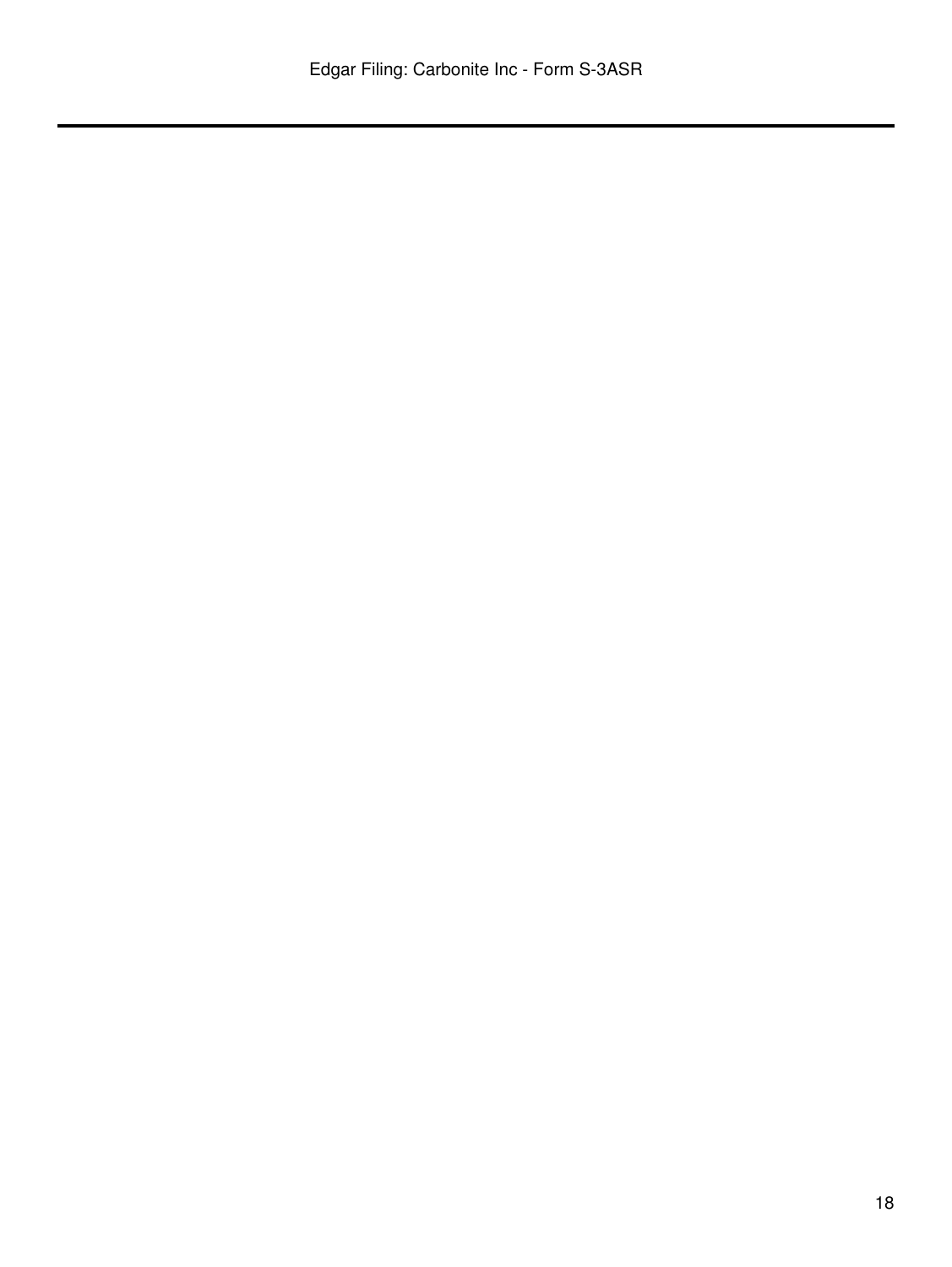## Certificated Debt Securities

You may transfer or exchange certificated debt securities at the trustee's office or paying agencies in accordance with the terms of the indenture. No service charge will be made for any transfer or exchange of certificated debt securities, but we may require payment of a sum sufficient to cover any tax or other governmental charge payable in connection with a transfer or exchange.

You may transfer certificated debt securities and the right to receive the principal of, and interest and any additional amounts on, certificated debt securities only by surrendering the old certificate representing those certificated debt securities and either we or the trustee will reissue the old certificate to the new holder, or we or the trustee will issue a new certificate to the new holder.

#### Global Debt Securities and Book-Entry System

Each global debt security representing book-entry debt securities will be deposited with, or on behalf of, the depositary, and registered in the name of the depositary or a nominee of the depositary. Ownership of beneficial interests in book-entry debt securities will be limited to persons that have accounts with the depositary for the related global debt security, whom we refer to as participants, or persons that may hold interests through participants. Except as described in this prospectus or the applicable prospectus supplement, beneficial owners of book-entry debt securities will not be entitled to have securities registered in their names, will not receive or be entitled to receive physical delivery of a certificate in definitive form representing securities, and will not be considered the owners or holders of those securities under the indenture. Accordingly, to exercise any rights of a holder under the indenture, each person beneficially owning book-entry debt securities must rely on the procedures of the depositary for the related global debt security and, if that person is not a participant, on the procedures of the participant through which that person owns its interest.

We understand, however, that under existing industry practice, the depositary will authorize the persons on whose behalf it holds a global debt security to exercise certain rights of holders of debt securities, and the indenture provides that we, the trustee, and our respective agents will treat as the holder of a debt security the persons specified in a written statement of the depositary with respect to that global debt security for purposes of obtaining any consents or directions required to be given by holders of the debt securities pursuant to the indenture.

We will make payments of principal of, and interest and any additional amounts on, book-entry debt securities to the depositary or its nominee, as the case may be, as the registered holder of the related global debt security. We, the trustee, and any other agent of ours or agent of the trustee will not have any responsibility or liability for any aspect of the records relating to or payments made on account of beneficial ownership interests in a global debt security or for maintaining, supervising, or reviewing any records relating to such beneficial ownership interests.

Any certificated debt securities issued in exchange for a global debt security will be registered in such name or names as the depositary shall instruct the trustee. We expect that such instructions will be based upon directions received by the depositary from participants with respect to ownership of book-entry debt securities relating to such global debt security.

For additional discussion of book entry and certificated securities, see the section entitled "Legal Ownership of Securities" included in this prospectus. We have obtained the foregoing information in this section and the section entitled "Legal Ownership of Securities" section concerning the depositary and the depositary's book-entry system from sources we believe to be reliable. We take no responsibility for the depositary's performance of its obligations under the rules and regulations governing its operations.

No Protection in the Event of a Change in Control

Unless we provide otherwise in the applicable prospectus supplement, the debt securities will not contain any provisions that may afford holders of the debt securities protection in the event we have a change in control or in the event of a highly leveraged transaction (whether or not such transaction results in a change in control). Covenants

Unless we provide otherwise in the applicable prospectus supplement, the debt securities will not contain any restrictive covenants, including covenants restricting us or any of our subsidiaries from incurring, issuing, assuming, or guaranteeing any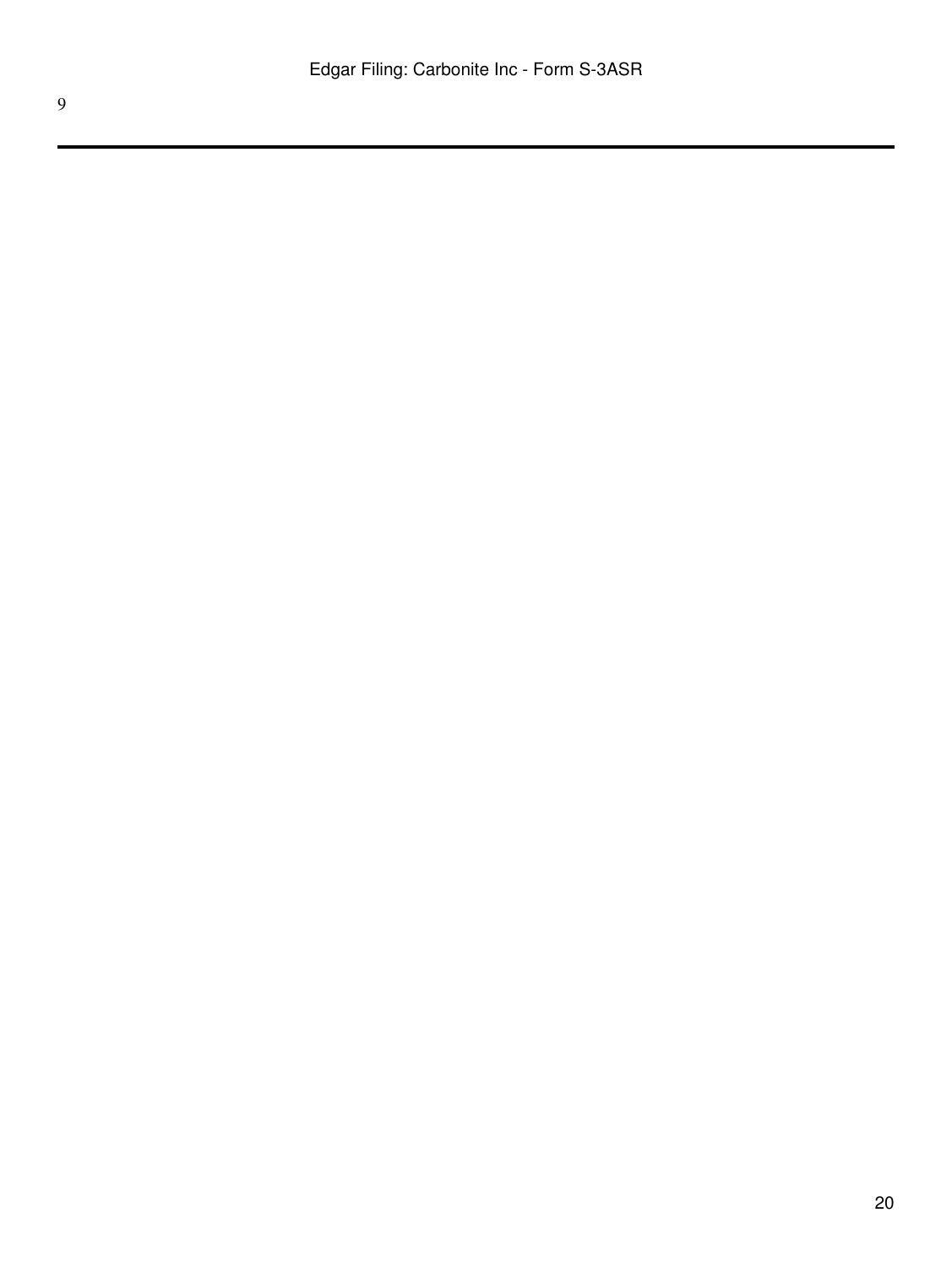indebtedness secured by a lien on any of our or our subsidiaries' property or capital stock or restricting us or any of our subsidiaries from entering into any sale and leaseback transactions.

Merger, Consolidation, and Sale of Assets

Unless we provide otherwise in the applicable prospectus supplement, we may not merge with or into or consolidate with, or convey, transfer, or lease all or substantially all of our properties and assets to, any person (a "successor person"), and we may not permit any person to merge into, or convey, transfer, or lease its properties and assets substantially as an entirety to us, unless the following applies:

• entity organized and validly existing under the laws of any United States domestic jurisdiction and expressly assumes either (a) the Company is the surviving entity or (b) the successor person is a corporation, partnership, trust, or other our obligations on the debt securities and under the indenture;

or both, would become an event of default, shall have occurred and be continuing under the indenture; and or both, would become an event of default, shall have occurred and be continuing under the indenture; and immediately after giving effect to the transaction, no event of default, and no event that, after notice or lapse of time, •certain other conditions that may be set forth in the applicable prospectus supplement are met.

This covenant would not apply to any recapitalization transaction, a change in control of us, or a transaction in which we incur a large amount of additional debt unless the transactions or change in control included a merger, consolidation, or transfer or lease of substantially all of our assets. Except as may be described in the applicable prospectus supplement, there are no covenants or other provisions in the indenture providing for a "put" right or increased interest or that would otherwise afford holders of debt securities additional protection in the event of a recapitalization transaction, a change in control of us, or a transaction in which we incur a large amount of additional debt.

Events of Default Under the Indenture

Unless we provide otherwise in the applicable prospectus supplement, an "event of default" will mean, with respect to any series of debt securities, any of the following:

• continuance of that default for a period of 30 days (unless the entire amount of such payment is deposited by us with a default in the payment of any interest upon any debt security of that series when it becomes due and payable and the trustee or with a paying agent before the expiration of the 30-day period);

• payable either at maturity, redemption, or otherwise; default in the payment of principal of, and any other amounts due on, any debt security of that series when due and

•default in the deposit of any sinking fund payment, when and as due in respect of any debt security of that series; series) or in the debt security, which default continues uncured for a period of 60 days after we receive written notice default in the performance or breach of any other covenant or warranty by us in the indenture (other than a covenant or warranty that has been included in the indenture solely for the benefit of a series of debt securities other than that from the trustee or we and the trustee receive written notice from the holders of not less than a majority in principal amount of the outstanding debt securities of that series as provided in the indenture;

substantiary an or our property, make a general assignment for the benefit of our creditors, or admit in writing or<br>inability generally to pay our debts as they become due; or, similarly, a court enters an order or decree we, pursuant to or within the meaning of any applicable bankruptcy law, commence a voluntary case, consent to the entry of an order for relief against us in an involuntary case, consent to the appointment of a custodian for all or substantially all of our property, make a general assignment for the benefit of our creditors, or admit in writing our applicable bankruptcy law that provides for relief against us in an involuntary case, appoints a custodian for all or substantially all of our properties, or orders our liquidation (and the order remains in effect for 60 days); and in y other event or dentain provided with respect to deet seemines or that series that is included in indenture or is described in the applicable prospectus supplement accompanying this prospectus. any other event of default provided with respect to debt securities of that series that is included in any supplemental

No event of default with respect to a particular series of debt securities (except as to certain events of bankruptcy, insolvency, or reorganization) necessarily constitutes an event of default with respect to any other series of debt securities. An event of default may also be an event of default under our bank credit agreements or other debt securities in existence from time to time and under certain guaranties by us of any subsidiary indebtedness. In addition, certain events of default or an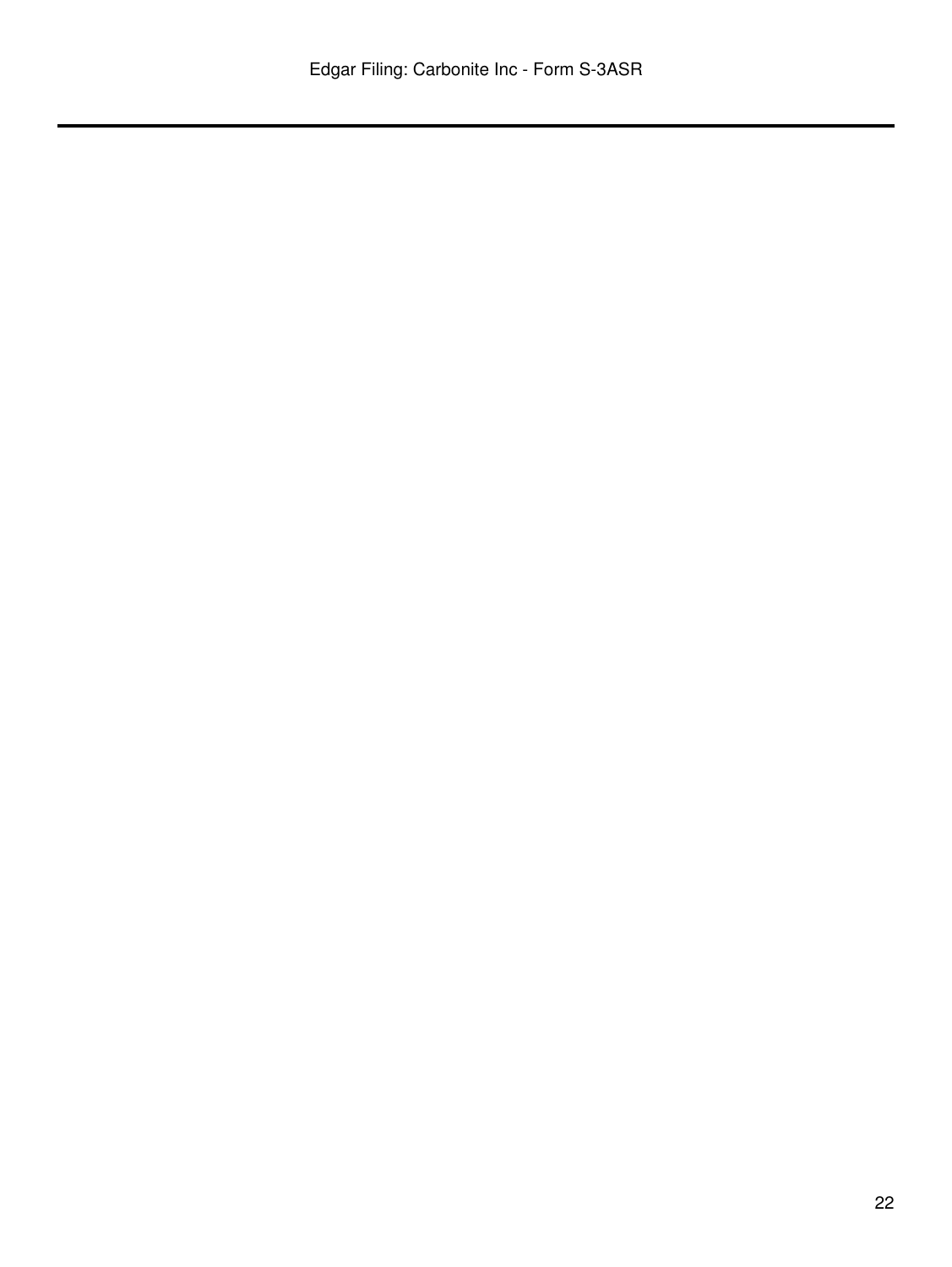acceleration under the indenture may also be an event of default under some of our other indebtedness outstanding from time to time.

Unless we provide otherwise in the applicable prospectus supplement, if an event of default with respect to debt securities of any series at the time outstanding occurs and is continuing (other than certain events of our bankruptcy, insolvency, or reorganization), then the trustee or the holders of not less than a majority in principal amount of the outstanding debt securities of that series may, by written notice to us (and to the trustee if given by the holders), declare to be due and payable immediately the principal (or, if the debt securities of that series are discount securities, that portion of the principal amount as may be specified in the terms of that series) of and accrued and unpaid interest, if any, of all debt securities of that series. In the case of an event of default resulting from certain events of bankruptcy, insolvency, or reorganization, the principal (or such specified amount) of and accrued and unpaid interest, if any, of all outstanding debt securities will become and be immediately due and payable without any declaration or other act by the trustee or any holder of outstanding debt securities.

At any time after an acceleration with respect to debt securities of a series has been made, but before a judgment or decree for payment of the money due has been obtained by the trustee, the holders of not less than a majority in principal amount of the outstanding debt securities of that series may cancel the acceleration and annul its consequences if the rescission would not conflict with any judgment or decree and if all existing events of default with respect to that series have been cured or waived except nonpayment of principal (or such lesser amount) or interest that has become due solely because of the acceleration.

The indenture also provides that the holders of not less than a majority in principal amount of the outstanding debt securities of any series may waive any past default with respect to that series and its consequences, except a default involving the following:

•our failure to pay the principal of, and interest and any additional amounts on, any debt security; or **A** covenant of provision contained in the intentitie that callidot be holders of each outstanding debt security affected by the default. a covenant or provision contained in the indenture that cannot be modified or amended without the consent of the

The trustee is generally required to give notice to the holders of debt securities of each affected series within 90 days of a default actually known to a responsible officer of the trustee unless the default has been cured or waived. The indenture provides that the trustee may withhold notice to the holders of debt securities of any series of any default or event of default (except in payment on any debt securities of that series) with respect to debt securities of that series if it in good faith determines that withholding notice is in the interest of the holders of those debt securities.

Unless we provide otherwise in the applicable prospectus supplement, the indenture will provide that the trustee will be under no obligation to exercise any of its rights or powers under the indenture at the request or discretion of any holder of any such outstanding debt securities unless the trustee receives indemnity satisfactory to it against any loss, liability, or expense. Subject to certain rights of the trustee, the holders of a majority in principal amount of the outstanding debt securities of any series will have the right to direct the time, method, and place of conducting any proceeding for any remedy available to the trustee or exercising any trust or power conferred on the trustee with respect to the debt securities of that series. The trustee may, however, refuse to follow any discretion that conflicts with the indenture or any law or which may be unduly prejudicial to the holders of the debt securities of the applicable series not joining in the discretion.

Unless we provide otherwise in the applicable prospectus supplement, no holder of any debt security of any series will have any right to institute any proceeding, judicial or otherwise, with respect to the indenture or for the appointment of a receiver or trustee, or for any remedy under the indenture, unless:

**Fraction** has previously g<br>securities of that series; and that holder has previously given to the trustee written notice of a continuing event of default with respect to debt

not have received from the holders of a majority in principal amount of the outstanding debt securities of that series a the holders of at least 25% in principal amount of the outstanding debt securities of that series have made written request, and offered reasonable indemnity, to the trustee to institute such proceeding as trustee, and the trustee shall direction inconsistent with that request and has failed to institute the proceeding within 60 days.

Notwithstanding the foregoing, except as provided in the subordination provisions, if any, the holder of any debt security will have an absolute and unconditional right to receive payment of the principal of, and any interest or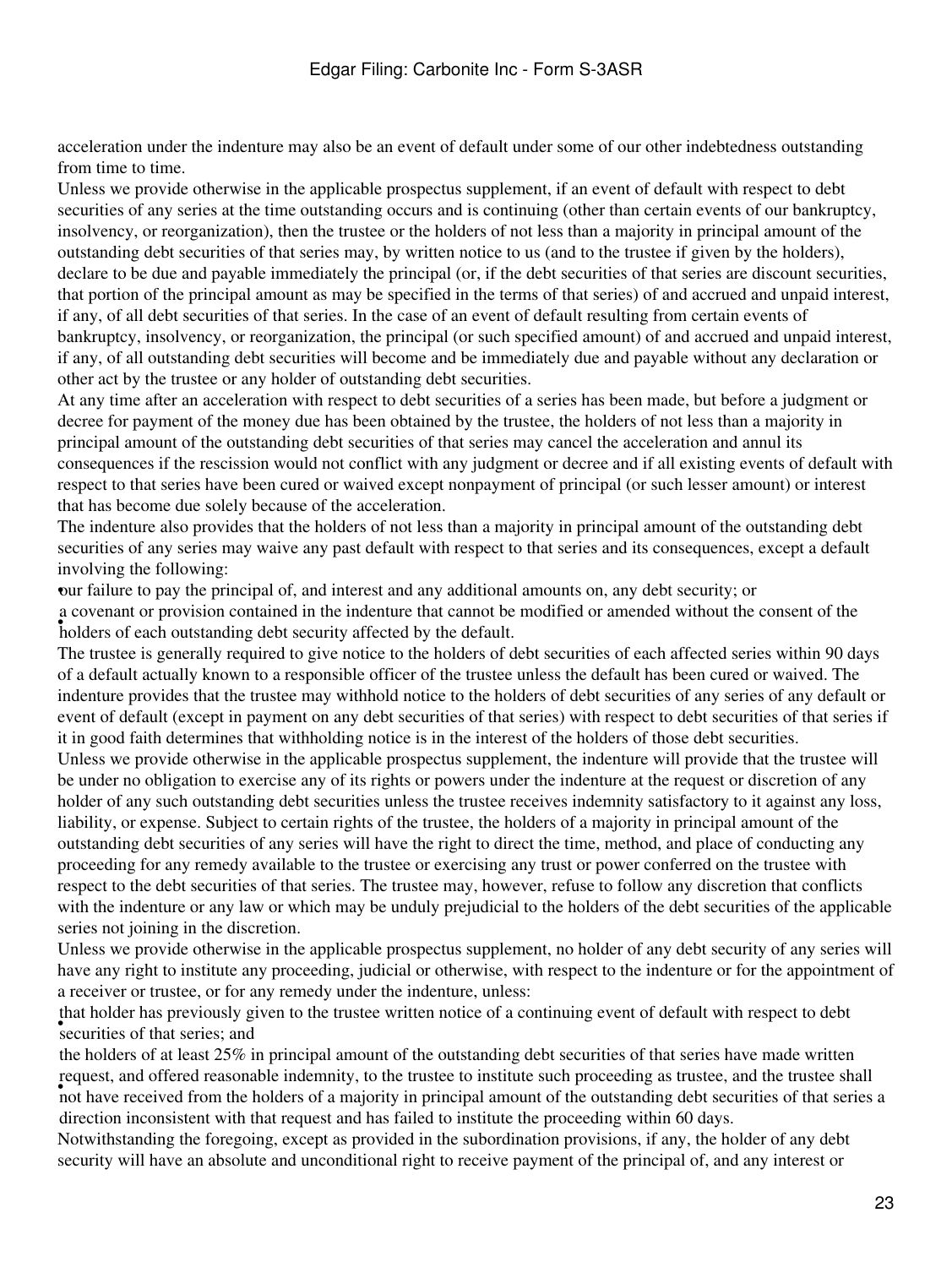additional amounts on, that debt security on or after the due dates expressed in that debt security and to institute suit for the enforcement of payment.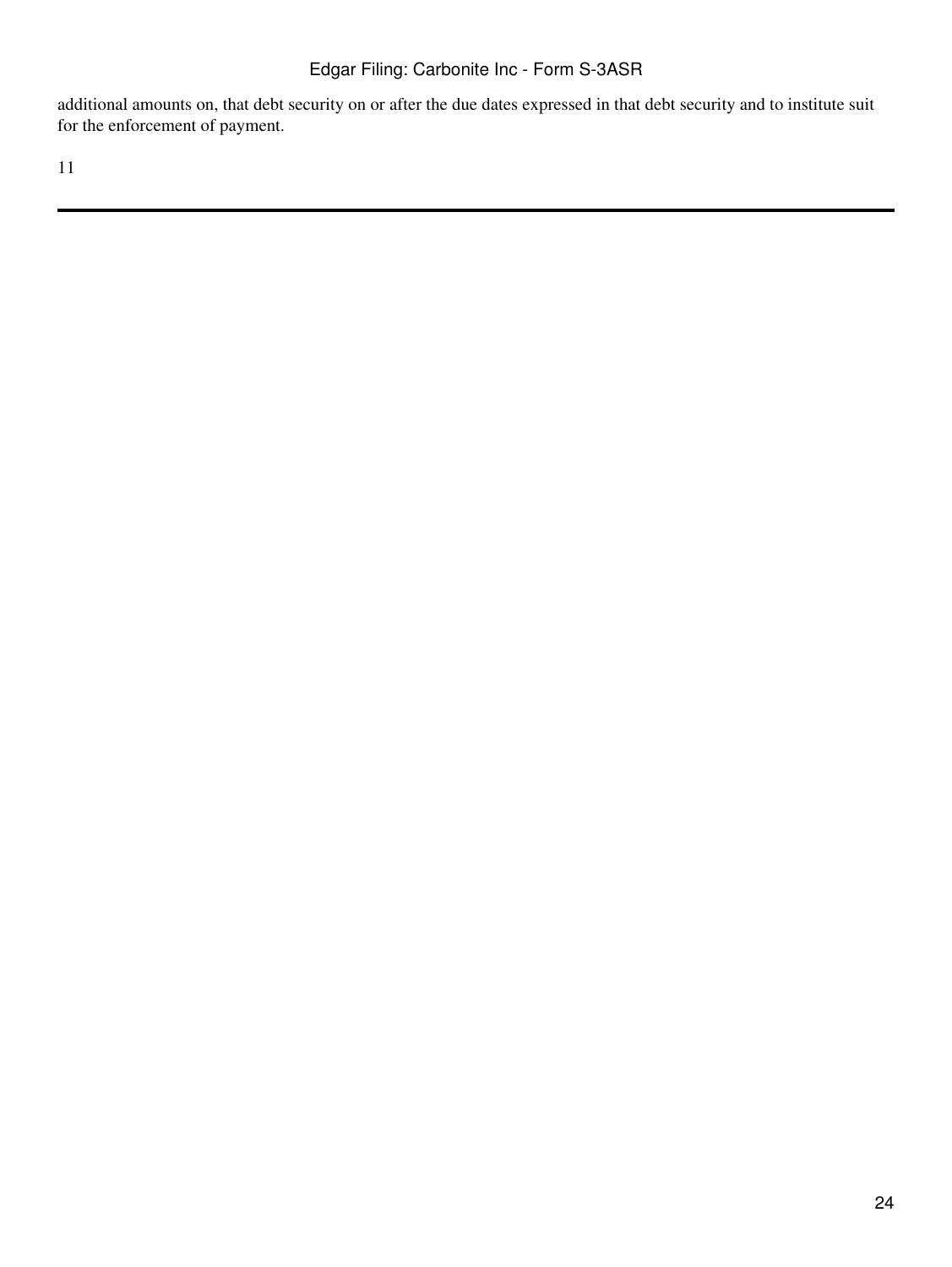The indenture requires us, within 120 days after the end of our fiscal year, to furnish to the trustee a certificate as to compliance with the indenture, or, in the event of noncompliance, specify the noncompliance and the nature and status of the noncompliance.

Modification of Indenture and Waiver

Except as specified below, modifications and amendments to the indenture require the approval of not less than a majority in principal amount of our outstanding debt securities.

Changes Requiring the Unanimous Approval

We and the trustee may not make any modification or amendment to the indenture without the consent of the holder of each affected debt security then outstanding if that amendment will have any of the following results:

•reduce the rate of or extend the time for payment of interest, including default interest, on any debt security; amount of, or postpone the date fixed for, the payment of any sinking fund or analogous obligation with respect to any reduce the principal of or any additional amounts on or change the fixed maturity of any debt security or reduce the series of debt securities;

•reduce the principal amount of discount securities payable upon acceleration of maturity;

waive a default in the payment of the principal of, and interest or any additional amounts on, any debt security, except a rescission of acceleration of the debt securities of any series by the holders of at least a majority in aggregate

**•** reseassion of decertation of the debt securities of any series by the holders of at least a majority in aggregate principal amount of the then outstanding debt securities of that series and a waiver of the payment defa from that acceleration;

• stated in the debt security; make the principal of, or interest or any additional amounts on, any debt security payable in currency other than that

**change the place of payment on a debt security;** 

additional amounts on, any debt security; change the currency or currencies of payment of the principal of, and any premium, make-whole payment, interest, or

•impair the right to initiate suit for the enforcement of any payment on or with respect to any debt security;

waive compliance with certain provisions of an indenture, or to waive certain defaults; reduce the percentage of holders of debt securities whose consent is needed to modify or amend an indenture, to

indenture, to waive compliance with provisions of the indenture or defaults and their consequences under the reduce the percentage of the holders of outstanding debt securities of any series necessary to modify or amend the indenture, or to reduce the quorum or voting requirements contained in the indenture;

• the indenture or decrease the conversion or exchange rate or increase the conversion or exchange price of any such make any change that adversely affects the right to convert or exchange any debt security other than as permitted by debt security;

•waive a redemption payment with respect to any debt security; or

securities to receive payment of the principal of, and interest and any additional amount on, those debt securities, the make any change to certain provisions of the indenture relating to, among other things, the right of holders of debt right of holders to institute suit for the enforcement of any payment, or the right of holders to waive past defaults. Changes Not Requiring Approval of Debt Holders

We and the trustee may modify or amend an indenture, without the consent of any holder of debt securities, for any of the following purposes:

•to evidence the succession of another person to us as obligor under the indenture;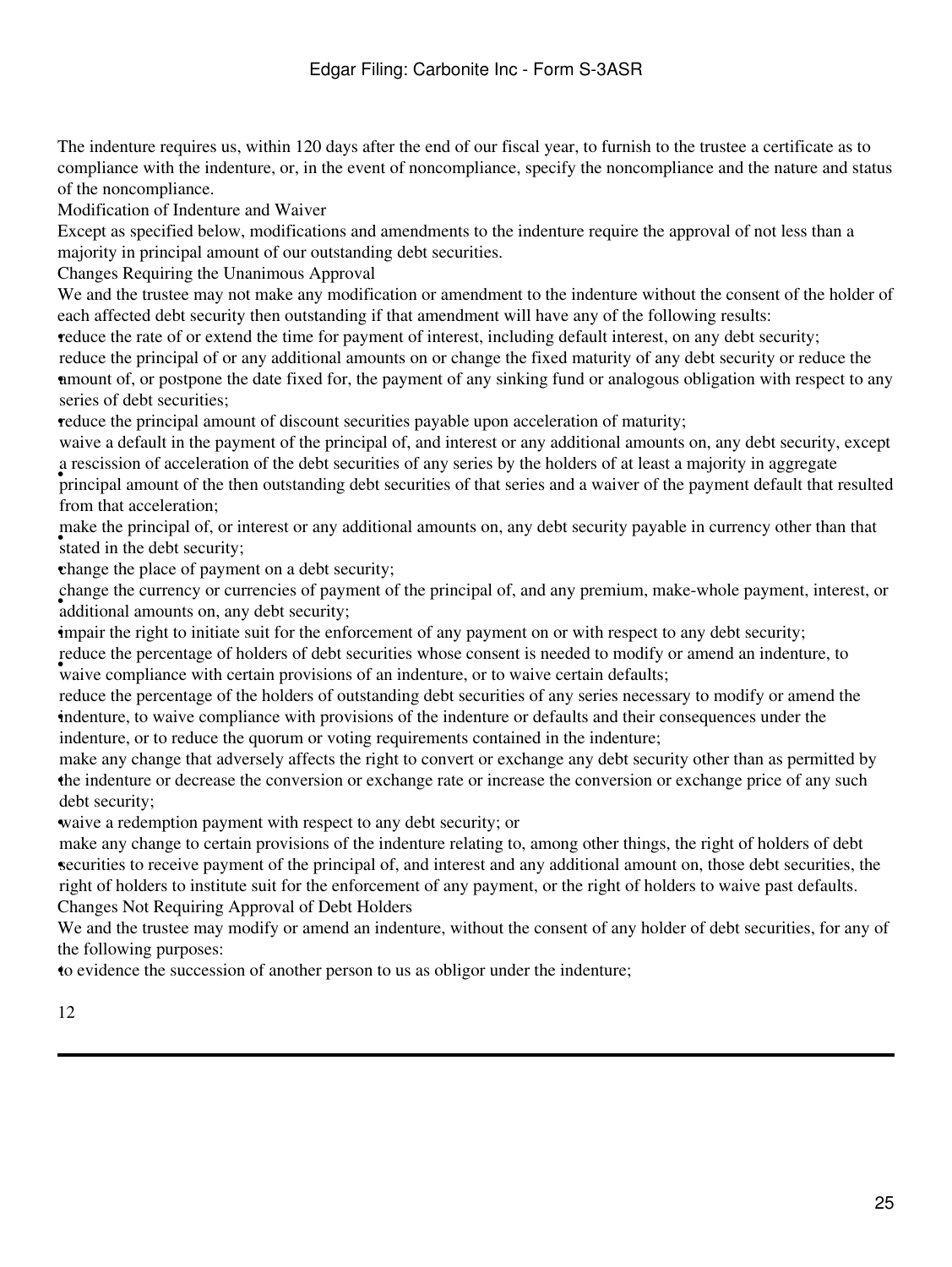securities, or to surrender any right or power conferred upon us in the indenture; to add to our existing covenants additional covenants for the benefit of the holders of all or any series of debt

•to add events of default for the benefit of the holders of all or any series of debt securities;

this action will not adversely affect the interests of the holders of the debt securities of any series in any material this action will not adversely affect the interests of the holders of the debt securities of any serie to add or change any provisions of the indenture to facilitate the issuance of, or to liberalize the terms of, debt securities in bearer form, or to permit or facilitate the issuance of debt securities in uncertificated form, provided that respect;

and entitled to the benefit of such provision nor (ii) modify the rights of the holder of any debt security with respect to and entitled to the benefit of such provision nor (ii) modify the rights of the holder of any debt to add, change, or eliminate any provisions of the indenture, provided that any addition, change, or elimination (a) shall neither (i) apply to any debt security of any series created prior to the execution of such supplemental indenture such provision, or (b) shall become effective only when there are no outstanding debt securities;

•to establish additional series of debt securities;

•to secure previously unsecured debt securities;

for the conversion or exchange of the debt securities into our common stock, preferred stock, or other securities or to establish the form or terms of debt securities of any series, including the provisions and procedures, if applicable, property;

to evidence and provide for the acceptance of appointusts under the indenture by more than one trustee; to evidence and provide for the acceptance or appointment of a successor trustee or facilitate the administration of the

the indenture; to make any provision with respect to the conversion or exchange of rights of holders pursuant to the requirements of

interests of holders of debt securities of any series issued under the indenture; to cure any ambiguity, defect, or inconsistency in the indenture, provided that the action does not adversely affect the

• qualify, or maintain qualification of, the indenture under the Trust Indenture Act; or to close the indenture with respect to the authentication and delivery of additional series of debt securities or to

discharge of any series of debt securities, provided that the action shall not adversely affect the interests of the holders to supplement any of the provisions of the indenture to the extent necessary to permit or facilitate defeasance and of the debt securities of any series in any material respect.

A vote by holders of debt securities will not be required for clarifications and certain other changes that would not adversely affect holders of the debt securities.

Defeasance of Debt Securities and Certain Covenants in Certain Circumstances

Legal Defeasance

Unless the terms of the applicable series of debt securities provide otherwise, we may be discharged from any and all obligations in respect of the debt securities of any series (except for certain obligations to register the transfer or exchange of debt securities of the series; to replace stolen, lost, or mutilated debt securities of the series; and to maintain paying agencies and certain provisions relating to the treatment of funds held by paying agents). We will be so discharged upon the deposit with the trustee, in trust, of money and/or U.S. government obligations or, in the case of debt securities denominated in a single currency other than U.S. dollars, foreign government obligations (as described at the end of this section), that, through the payment of interest and principal in accordance with their terms, will provide money in an amount sufficient to pay and discharge each installment of principal, interest, and any additional amounts on and any mandatory sinking fund payments in respect of the debt securities of that series on the stated maturity of such payments in accordance with the terms of the indenture and those debt securities.

This discharge may occur only if, among other things, we have delivered to the trustee an officers' certificate and an opinion of counsel stating that we have received from, or there has been published by, the U.S. Internal Revenue Service a ruling or, since the date of execution of the indenture, there has been a change in the applicable U.S. federal income tax law, in either case to the effect that holders of the debt securities of such series will not recognize income, gain, or loss for U.S. federal income tax purposes as a result of the deposit, defeasance, and discharge and will be subject to U.S. federal income tax on the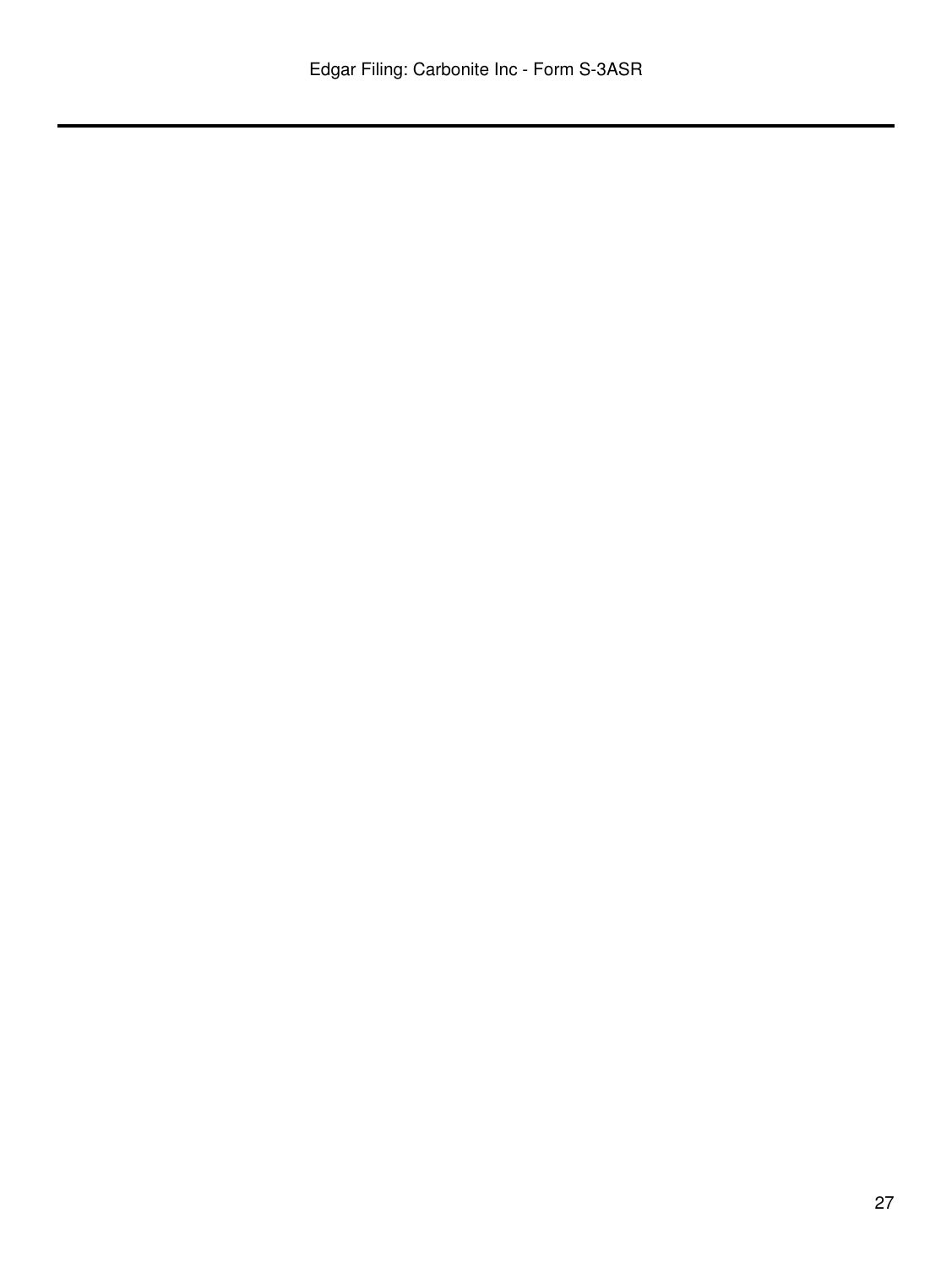same amount and in the same manner and at the same times as would have been the case if the deposit, defeasance, and discharge had not occurred.

Defeasance of Certain Covenants

Unless the terms of the applicable series of debt securities provide otherwise, upon compliance with certain conditions, we may omit to comply with the restrictive covenants contained in the indenture, as well as any additional covenants contained in the applicable prospectus supplement.

The conditions include, among others, the following:

principal in accordance with their terms, will provide money in an amount surfletch, in the optimon of a nationally recognized firm of independent public accountants, to pay principal, interest, and any additional amounts depositing with the trustee money and/or U.S. government obligations or, in the case of debt securities denominated in a single currency other than U.S. dollars, foreign government obligations, that, through the payment of interest and principal in accordance with their terms, will provide money in an amount sufficient, in the opinion of a nationally mandatory sinking fund payments in respect of the debt securities of that series on the stated maturity of those payments in accordance with the terms of the indenture and those debt securities; and

defeasance and will be subject to U.S. federal income tax in the same amount and in the same manner and at the same delivering to the trustee an opinion of counsel to the effect that the holders of the debt securities of that series will not recognize income, gain, or loss for U.S. federal income tax purposes as a result of the deposit and related covenant times as would have been the case if the deposit and related covenant defeasance had not occurred. Covenant Defeasance and Events of Default

If we exercise our option, as described above, not to comply with certain covenants of the indenture with respect to any series of debt securities, and the debt securities of that series are declared due and payable because of the occurrence of any event of default, the amount of money and/or U.S. government obligations or foreign government obligations on deposit with the trustee will be sufficient to pay amounts due on the debt securities of that series at the time of their stated maturity but may not be sufficient to pay amounts due on the debt securities of that series at the time of the acceleration resulting from the event of default. However, we will remain liable for those payments. "Foreign government obligations" means, with respect to debt securities of any series that are denominated in a currency other than United States dollars:

• obligations its full faith and credit is pledged, which are not callable or redeemable at the option of the issuer thereof; direct obligations of the government that issued or caused to be issued such currency for the payment of which or

• timely payment of which is unconditionally guaranteed as a full faith and credit obligation by that government, which obligations of a person controlled or supervised by or acting as an agency or instrumentality of that government, the are not callable or redeemable at the option of the issuer thereof.

Guarantees

Our payment obligations under any series of debt securities may be guaranteed by us or one or more of our subsidiaries. The terms of any such guarantee will be set forth in the applicable prospectus supplement. Subordination

We will set forth in the applicable prospectus supplement the terms and conditions, if any, upon which any series of senior subordinated securities or subordinated securities is subordinated to debt securities of another series or to other indebtedness of ours. The terms will include a description of the following:

•the indebtedness ranking senior to the debt securities being offered; or

• in restrictions on payments to the senior indebtedness is continuing; any restrictions on payments to the holders of the debt securities being offered while a default with respect to the

•any restrictions on payments to the holders of the debt securities being offered following an event of default; and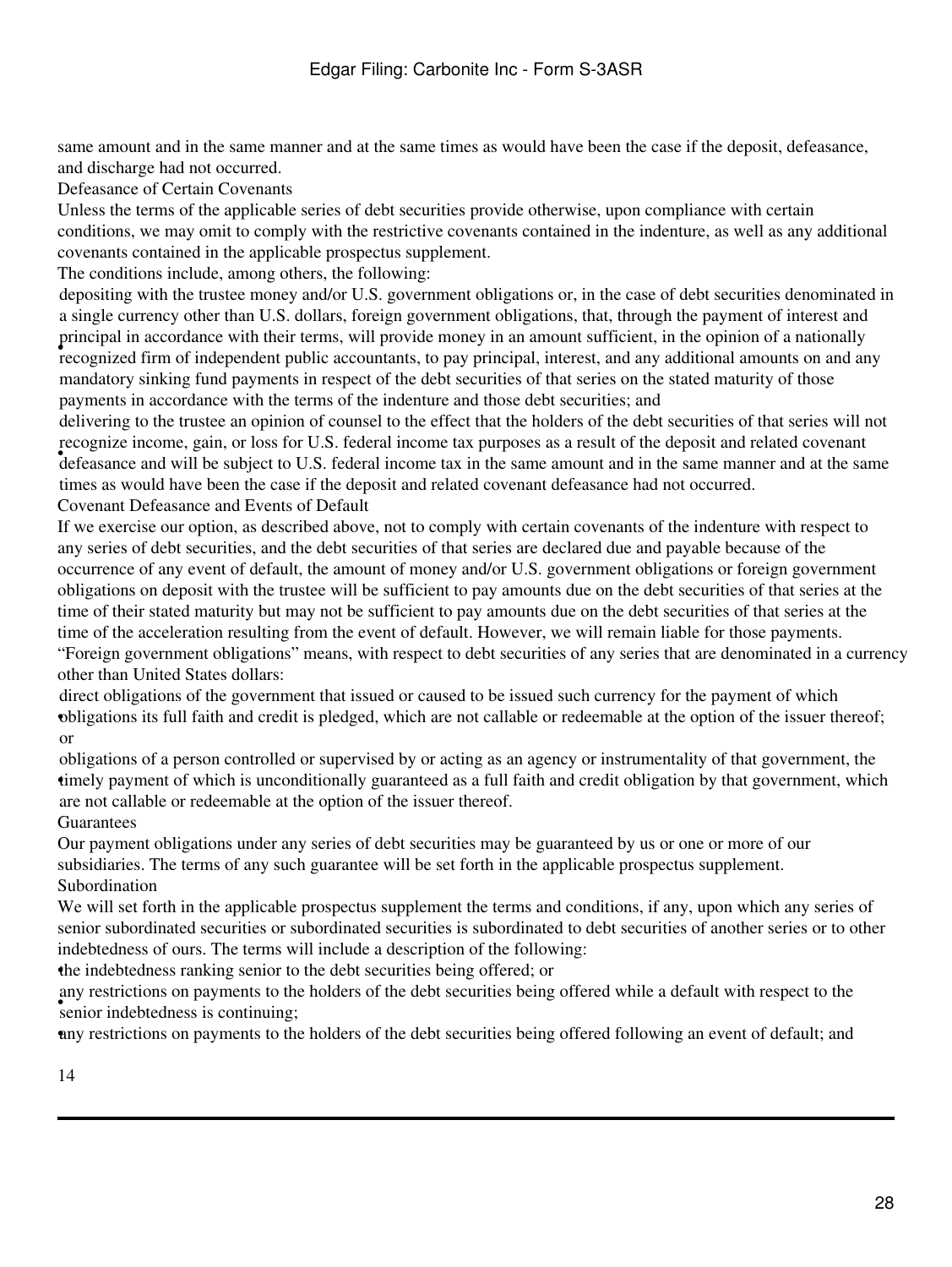• indebtedness. provisions requiring holders of the debt securities being offered to remit some payments to holders of senior

Conversion and Exchange Rights

The terms on which debt securities of any series may be convertible into or exchangeable for our common stock, preferred stock, or other securities or property of our company will be described in the applicable prospectus supplement. These terms will include the following:

•the conversion or exchange price, or the manner of calculating the price;

the exchange or conversion period;

whether the conversion or exchange is mandatory, or voluntary at the option of the holder, or at our option; **e** conversion or exchange; and any restrictions on conversion or exchange in the event of redemption of the debt securities and any restrictions on

For means of calculating the halfbet of shares of debt securities. the means of calculating the number of shares of our common stock, preferred stock, or other securities or property of

The conversion or exchange price of any debt securities of any series that are convertible into our common stock or preferred stock may be adjusted for any stock dividends, stock splits, reclassification, combinations, or similar transactions, as set forth in the applicable prospectus supplement.

Redemption of Debt Securities

The debt securities may be subject to optional or mandatory redemption on terms and conditions described in the applicable prospectus supplement. Subject to such terms, we may opt at any time to partially or entirely redeem the debt securities.

If less than all the debt securities of any series are to be redeemed or purchased in an offer to purchase at any time, the trustee will select the debt securities of that series to be redeemed or purchased as follows: (1) if the securities of such series are listed on any national securities exchange, in compliance with the requirements of the principal national securities exchange on which the debt securities of that series are listed, or (2) if the debt securities of that series are not listed on a national securities exchange, on a pro rata basis, by lot, or by such other method as the trustee deems fair and appropriate.

Except as otherwise provided as to any particular series of debt securities, at least 30 days but not more than 60 days before a redemption date, we or the trustee will mail a notice of redemption to each holder whose debt securities are to be redeemed. From and after notice has been given as provided in the applicable indenture, if funds for the redemption of any debt securities called for redemption shall have been made available on the redemption date, the debt securities will cease to bear interest on the date fixed for the redemption specified in the notice, and the only right of the holders of the debt securities will be to receive payment of the redemption price.

Governing Law

The indentures and the debt securities will be governed by and construed in accordance with the laws of the state of New York, except to the extent that the Trust Indenture Act is applicable.

## <span id="page-28-0"></span>DESCRIPTION OF WARRANTS

General

We may issue warrants to purchase common stock (which we refer to as common stock warrants), preferred stock (which we refer to as preferred stock warrants), or debt securities (which we refer to as debt security warrants). Any of these warrants may be issued independently or together with any other securities offered by this prospectus and may be attached to or separate from those securities.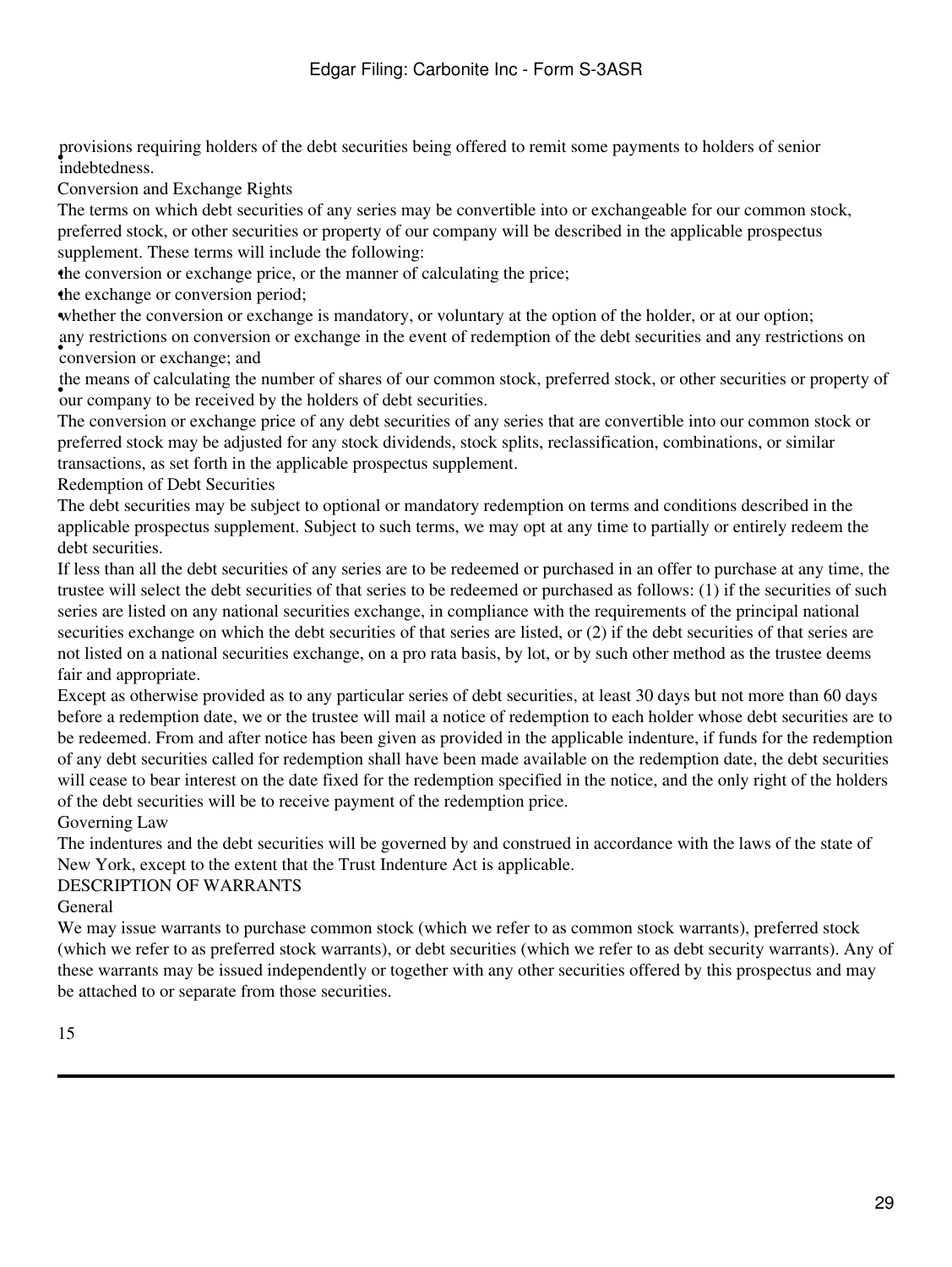While the terms we have summarized below will generally apply to any future warrants we may offer under this prospectus, we will describe the particular terms of any warrants that we may offer in more detail in the applicable prospectus supplement. The terms of any warrants we offer under a prospectus supplement may differ from the terms we describe below.

We may issue the warrants under a warrant agreement, which we will enter into with a warrant agent to be selected by us. Each warrant agent will act solely as our agent under the applicable warrant agreement and will not assume any obligation or relationship of agency or trust with any holder of any warrant. A single bank or trust company may act as warrant agent for more than one issue of warrants. A warrant agent will have no duty or responsibility in case of any default by us under the applicable warrant agreement or warrant, including any duty or responsibility to initiate any proceedings at law or otherwise, or to make any demand upon us. Any holder of a warrant may, without the consent of the related warrant agent or the holder of any other warrant, enforce by appropriate legal action its right to exercise, and receive the securities purchasable upon exercise of, its warrants.

We will incorporate by reference into the registration statement, of which this prospectus is a part, the form of warrant agreement, including a form of warrant certificate, that describes the terms of the series of warrants we are offering before the issuance of the related series of warrants. The following summaries of material provisions of the warrants and the warrant agreements are subject to, and qualified in their entirety by reference to, all the provisions of the warrant agreement applicable to a particular series of warrants. We urge you to read the applicable prospectus supplements related to the warrants that we sell under this prospectus, as well as the complete warrant agreements that contain the terms of the warrants.

We will set forth in the applicable prospectus supplement the terms of the warrants in respect of which this prospectus is being delivered, including, when applicable, the following:

the title of the warrants;

the aggregate number of the warrants;

the price or prices at which the warrants will be issued;

•the designation, number, and terms of the securities purchasable upon exercise of the warrants;

warrants issued with each such security; the designation and terms of the other securities, if any, with which the warrants are issued and the number of

•the date, if any, on and after which the warrants and the related underlying securities will be separately transferable; •the price at which each underlying security purchasable upon exercise of the warrants may be purchased;

•the date on which the right to exercise the warrants will commence and the date on which such right will expire; •the minimum amount of the warrants that may be exercised at any one time;

any information with respect to book-entry procedures;

warrants; the effect of any merger, consolidation, sale, or other disposition of our business on the warrant agreement and the

and exercise of such warrants; any other terms of the warrants, including terms, procedures, and limitations relating to the transferability, exchange,

the terms of any rights to redeem or call, or accelerate the expiration of, the warrants;

•the date on which the right to exercise the warrants begins and the date on which that right expires;

•the U.S. federal income tax consequences of holding or exercising the warrants; and

•any other specific terms, preferences, rights, or limitations of, or restrictions on, the warrants.

Unless specified in an applicable prospectus supplement, common stock warrants, preferred stock warrants, or debt security warrants will be in registered form only.

A holder of warrant certificates may exchange them for new certificates of different denominations, present them for registration of transfer, and exercise them at the corporate trust office of the warrant agent or any other office indicated in the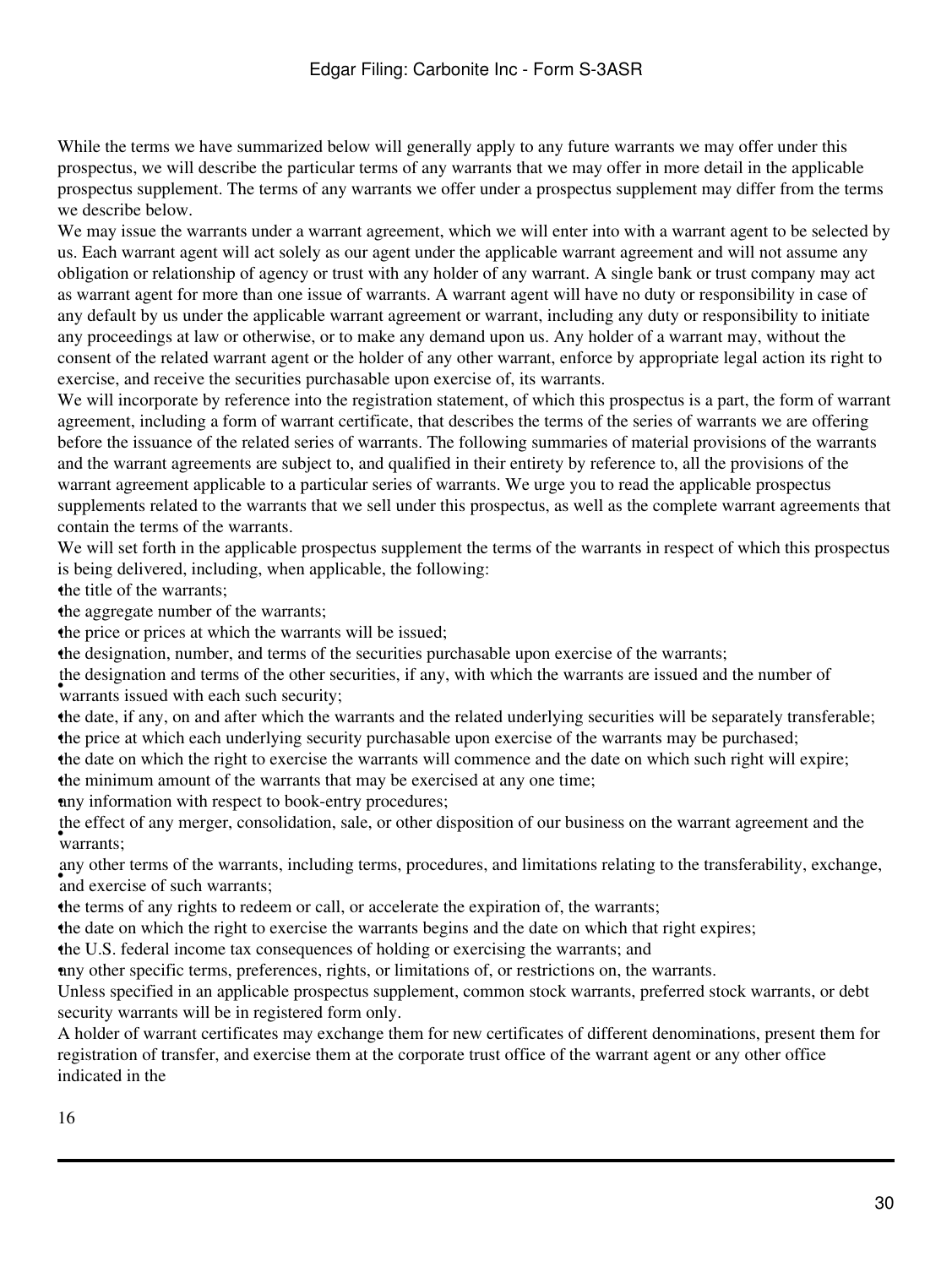applicable prospectus supplement. Until any common stock warrants, preferred stock warrants, or debt security warrants are exercised, holders of the warrants will not have any rights of holders of the underlying common stock, preferred stock, or debt securities, except to the extent set forth under the heading "Warrant Adjustments" below. Exercise of Warrants

Each warrant will entitle the holder to purchase for cash shares of common stock, preferred stock, or debt securities at the applicable exercise price set forth in, or determined as described in, the applicable prospectus supplement. Warrants may be exercised at any time up to the close of business on the expiration date set forth in the applicable prospectus supplement. After the close of business on the expiration date, unexercised warrants will become void. Warrants may be exercised by delivering to the corporation trust office of the warrant agent or any other officer indicated in the applicable prospectus supplement (a) the warrant certificate properly completed and duly executed and (b) payment of the amount due upon exercise. As soon as practicable following exercise, we will forward the shares of common stock or preferred stock, or debt securities. If less than all of the warrants represented by a warrant certificate are exercised, a new warrant certificate will be issued for the remaining warrants. If we so indicate in the applicable prospectus supplement, holders of the warrants may surrender securities as all or a part of the exercise price for the warrants.

Amendments and Supplements to the Warrant Agreements

We may amend or supplement a warrant agreement without the consent of the holders of the applicable warrants to cure ambiguities in the warrant agreement, to cure or correct a defective provision in the warrant agreement, or to provide for other matters under the warrant agreement that we and the warrant agent deem necessary or desirable, so long as, in each case, such amendments or supplements do not materially adversely affect the interests of the holders of the warrants.

Warrant Adjustments

Unless the applicable prospectus supplement states otherwise, the exercise price of, and the number of securities covered by, a common stock warrant, preferred stock warrant, or debt security warrant will be adjusted proportionately if we subdivide or combine our common stock or preferred stock, as applicable. In addition, unless the prospectus supplement states otherwise, if we, without payment:

• rights to subscribe for, purchase, or otherwise acquire any of the foregoing, as a dividend or distribution to holders of issue capital stock or other securities convertible into or exchangeable for common stock or preferred stock, or any our common stock or preferred stock;

• retained earnings or other than in accordance with the terms of the preferred stock; pay any cash to holders of our common stock or preferred stock other than a cash dividend paid out of our current or

state any evidence of our independent issue any evidence of our indebtedness or rights to subscribe for or purchase our indebtedness to holders of our

• stock or preferred stock by way of spinoff, split-up, reclassification, combination of shares, or similar corporate issue common stock or preferred stock or additional stock or other securities or property to holders of our common rearrangement,

then the holders of common stock warrants, preferred stock warrants, and debt security warrants, as applicable, will be entitled to receive upon exercise of the warrants, in addition to the securities otherwise receivable upon exercise of the warrants and without paying any additional consideration, the amount of stock and other securities and property such holders would have been entitled to receive had they held the common stock, preferred stock, or debt securities, as applicable, issuable under the warrants on the dates on which holders of those securities received or became entitled to receive such additional stock and other securities and property.

Except as stated above, the exercise price and number of securities covered by a common stock warrant, preferred stock warrant, and debt security warrant, and the amounts of other securities or property to be received, if any, upon exercise of those warrants, will not be adjusted or provided for if we issue those securities or any securities convertible into or exchangeable for those securities, or securities carrying the right to purchase those securities or securities convertible into or exchangeable for those securities.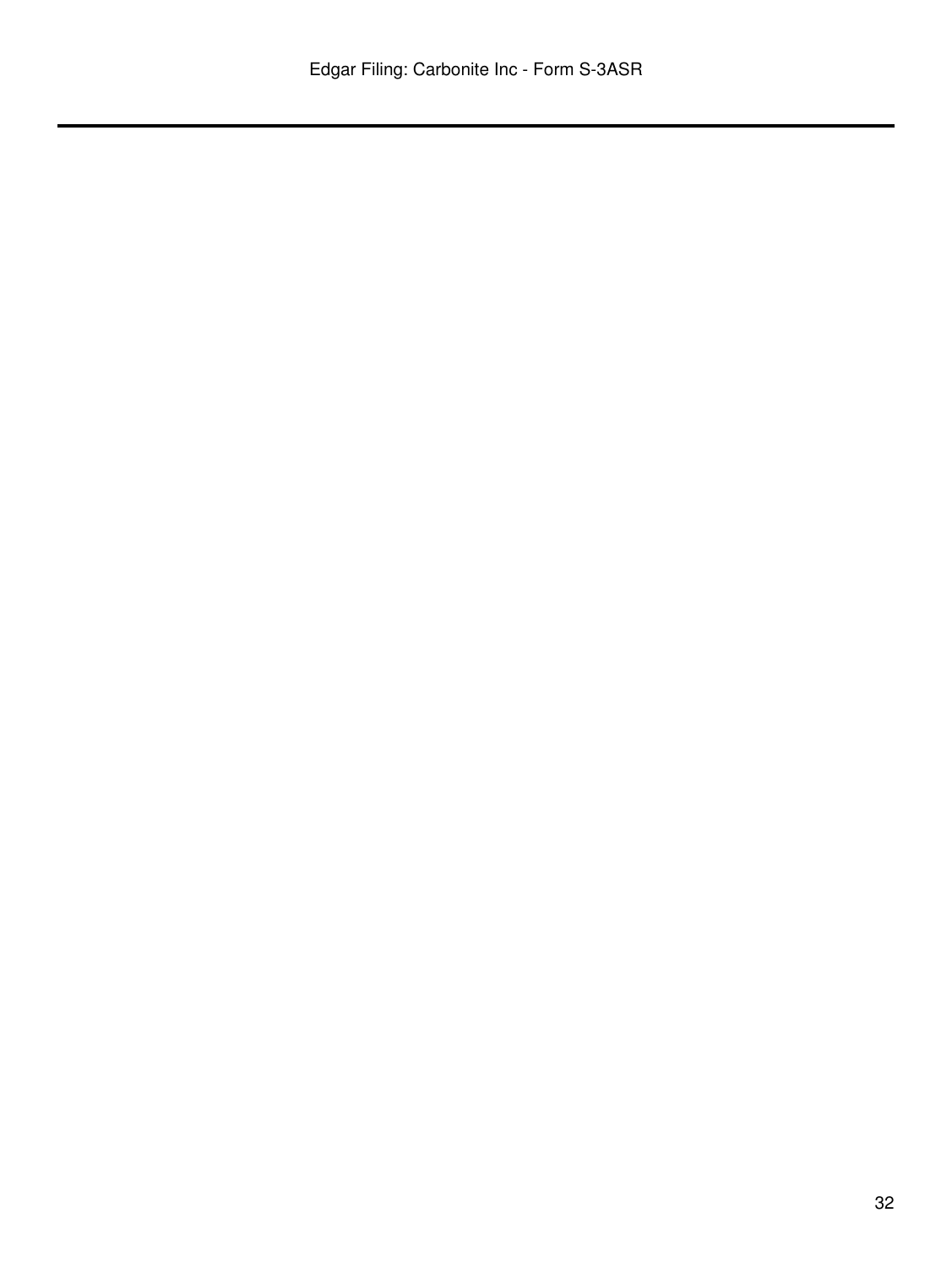Holders of common stock warrants, preferred stock warrants, and debt security warrants may have additional rights under the following circumstances:

•certain reclassifications, capital reorganizations, or changes of the common stock, or preferred stock, as applicable; • stock, or preferred stock, as applicable; or certain share exchanges, mergers, or similar transactions involving us and which result in changes of the common

•certain sales or dispositions to another entity of all or substantially all of our property and assets.

If one of the above transactions occurs and holders of our common stock, preferred stock, or debt securities are entitled to receive stock, securities, or other property with respect to or in exchange for their securities, the holders of the common stock warrants, preferred stock warrants, and debt security warrants then outstanding, as applicable, will be entitled to receive upon exercise of their warrants the kind and amount of shares of stock and other securities or property that they would have received upon the applicable transaction if they had exercised their warrants immediately before the transaction.

## <span id="page-32-0"></span>DESCRIPTION OF UNITS

The following description, together with the additional information we include in any applicable prospectus supplements, summarizes the material terms and provisions of the units that we may offer under this prospectus. Units may be offered independently or together with common stock, preferred stock, debt securities, and warrants offered by any prospectus supplement, and may be attached to or separate from those securities. While the terms we have summarized below will generally apply to any future units that we may offer under this prospectus, we will describe the particular terms of any series of units that we may offer in more detail in the applicable prospectus supplement. The terms of any units offered under a prospectus supplement may differ from the terms described below. We will incorporate by reference into the registration statement, of which this prospectus is a part, the form of unit agreement, including a form of unit certificate, if any, that describes the terms of the series of units we are offering before the issuance of the related series of units. The following summaries of material provisions of the units and the unit agreements are subject to, and qualified in their entirety by reference to, all the provisions of the unit agreement applicable to a particular series of units. We urge you to read the applicable prospectus supplements related to the units that we sell under this prospectus, as well as the complete unit agreements that contain the terms of the units. General

We may issue units consisting of common stock, preferred stock, debt securities, and/or warrants in any combination. Each unit will be issued so that the holder of the unit is also the holder of each security included in the unit. Thus, the holder of a unit will have the rights and obligations of a holder of each included security. The unit agreement under which a unit is issued may provide that the securities included in the unit may not be held or transferred separately, at any time, or at any time before a specified date.

We will describe in the applicable prospectus supplement the terms of the series of units, including the following: enced separately;<br>circumstances those securities may be held or transferred separately; the designation and terms of the units and of the securities comprising the units, including whether and under what

•any provisions of the governing unit agreement that differ from those described below; and

• the units. any provisions for the issuance, payment, settlement, transfer, or exchange of the units or of the securities comprising

The provisions described in this section, as well as those described in the sections entitled "Description of Common Stock," "Description of Preferred Stock," "Description of Debt Securities," and "Description of Warrants," will apply to each unit and to any common stock, preferred stock, debt security, or warrant included in each unit, respectively. Issuance in Series

We may issue units in such amounts and in such numerous distinct series as we determine.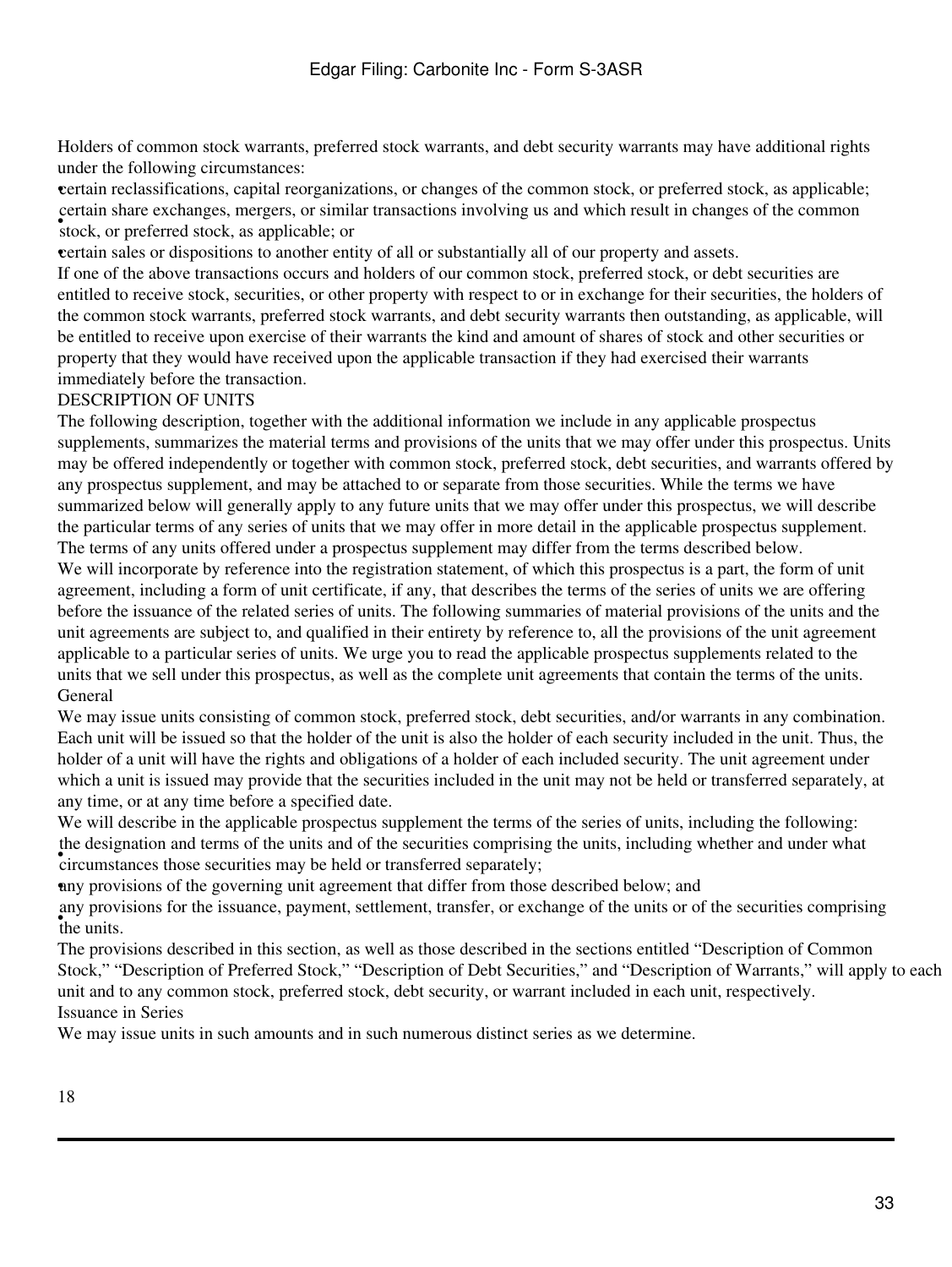## Enforceability of Rights by Holders of Units

Each unit agent will act solely as our agent under the applicable unit agreement and will not assume any obligation or relationship of agency or trust with any holder of any unit. A single bank or trust company may act as unit agent for more than one series of units. A unit agent will have no duty or responsibility in case of any default by us under the applicable unit agreement or unit, including any duty or responsibility to initiate any proceedings at law or otherwise, or to make any demand upon us. Any holder of a unit may, without the consent of the related unit agent or the holder of any other unit, enforce by appropriate legal action its rights as holder under any security included in the unit. Title

We, the unit agent, and any of their agents may treat the registered holder of any unit certificate as an absolute owner of the units evidenced by that certificate for any purposes and as the person entitled to exercise the rights attaching to the units so requested, despite any notice to the contrary.

#### <span id="page-33-0"></span>LEGAL OWNERSHIP OF SECURITIES

We can issue securities in registered form or in the form of one or more global securities. We refer to those persons who have securities registered in their own names on the books that we or any applicable trustee, depositary, or warrant agent maintain for this purpose as the "holders" of those securities. These persons are the legal holders of the securities. We refer to those persons who, indirectly through others, own beneficial interests in securities that are not registered in their own names as "indirect holders" of those securities. As we discuss below, indirect holders are not legal holders, and investors in securities issued in book-entry form or in street name will be indirect holders. See also the section entitled "Description of Debt Securities - Form, Transfer, and Exchange" for additional discussion of book entry and certificated form of ownership as such forms of ownership impact the rights and obligations of purchasers of debt securities to be issued under this prospectus.

#### Book-Entry Holders

We may issue securities in book-entry form only, as we will specify in the applicable prospectus supplement. This means securities may be represented by one or more global securities registered in the name of a financial institution that holds them as depositary on behalf of other financial institutions that participate in the depositary's book-entry system. These participating institutions, which are referred to as participants, in turn, hold beneficial interests in the securities on behalf of themselves or their customers. Upon the issuance of a global security, the depositary will credit, on its book-entry registration and transfer system, the participants' accounts with the respective principal amounts of the book-entry securities represented by the global security beneficially owned by such participants. The accounts to be credited will be designated by any dealers, underwriters, or agents participating in the distribution of the book-entry securities. Ownership of book-entry securities will be shown on, and the transfer of the ownership interests will be effected only through, records maintained by the depositary for the related global security (with respect to interests of participants) and on the records of participants (with respect to interests of persons holding through participants). The laws of some states may require that certain purchasers of securities take physical delivery of such securities in definitive form. These laws may impair the ability to own, transfer, or pledge beneficial interests in book-entry securities.

Only the person in whose name a security is registered is recognized as the holder of that security. Securities issued in global form will be registered in the name of the depositary or its participants. Consequently, for securities issued in global form, we will recognize only the depositary as the holder of the securities, and we will make all payments on the securities to the depositary. The depositary passes along the payments it receives to its participants, which in turn pass the payments along to their customers who are the beneficial owners. The depositary and its participants do so under agreements they have made with one another or with their customers; they are not obligated to do so under the terms of the securities.

As a result, investors in a book-entry security will not own securities directly. Instead, they will own beneficial interests in a global security, through a bank, broker, or other financial institution that participates in the depositary's book-entry system or holds an interest through a participant. As long as the securities are issued in global form, investors will be indirect holders, and not holders, of the securities.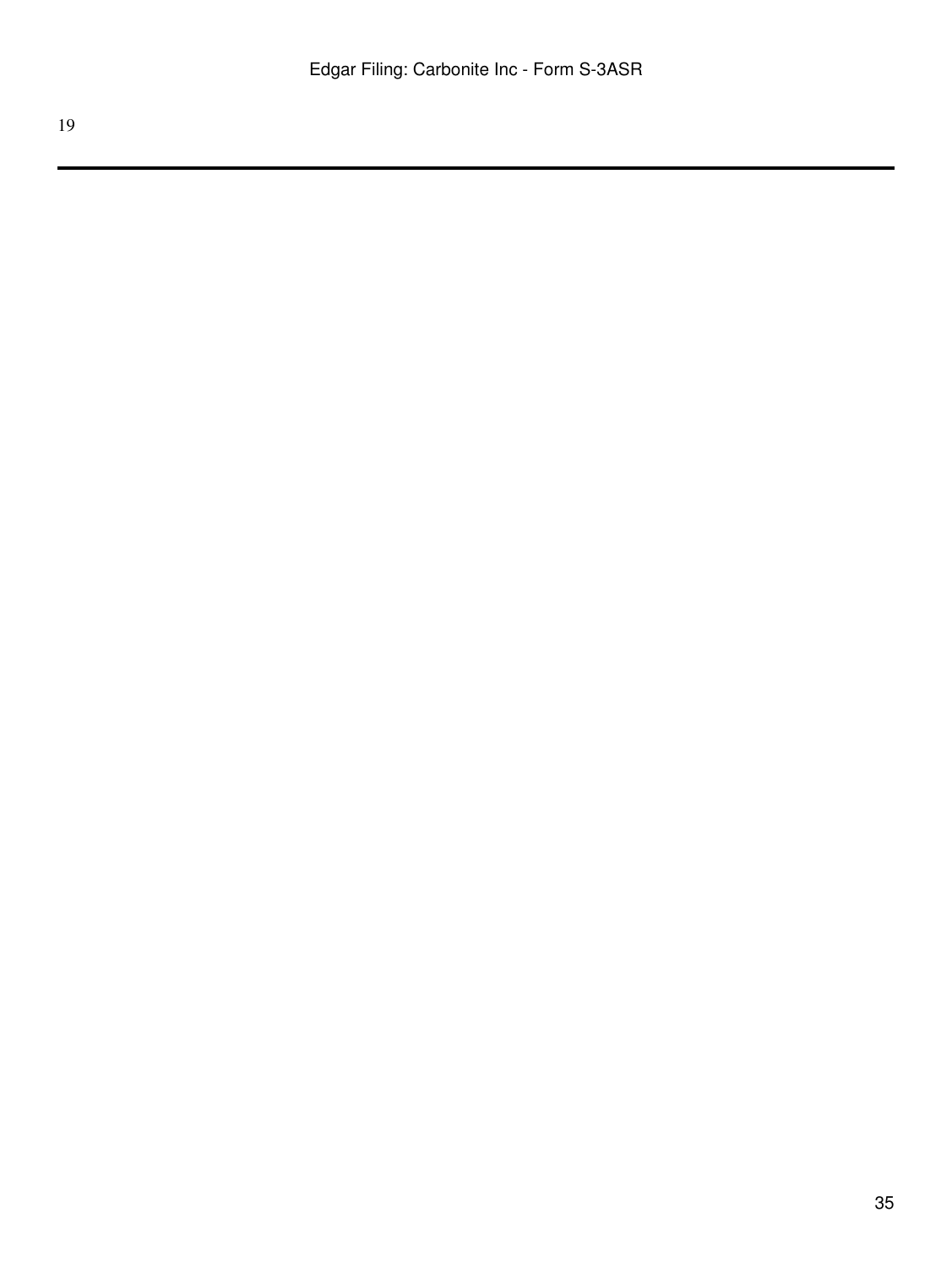## Street Name Holders

We may terminate a global security or issue securities in non-global form. In these cases, investors may choose to hold their securities in their own names or in "street name." Securities held by an investor in street name would be registered in the name of a bank, broker, or other financial institution that the investor chooses, and the investor would hold only a beneficial interest in those securities through an account he, she, or it maintains at that institution. For securities held in street name, we will recognize only the intermediary banks, brokers, and other financial institutions in whose names the securities are registered as the holders of those securities, and we will make all payments on those securities to them. These institutions pass along the payments they receive to their customers who are the beneficial owners, but only because they agree to do so in their customer agreements or because they are legally required to do so. Investors who hold securities in street name will be indirect holders, not holders, of those securities.

#### Legal Holders

Our obligations, as well as the obligations of any applicable trustee and of any third parties employed by us or a trustee, run only to the legal holders of the securities. We do not have obligations to investors who hold beneficial interests in global securities, in street name, or by any other indirect means. This will be the case whether an investor chooses to be an indirect holder of a security or has no choice because we are issuing the securities only in global form.

For example, once we make a payment or give a notice to the holder, we have no further responsibility for the payment or notice even if that holder is required, under agreements with depositary participants or customers or by law, to pass it along to the indirect holders but does not do so. Whether and how the holders contact the indirect holders is up to the holders.

Special Considerations For Indirect Holders

If you hold securities through a bank, broker, or other financial institution, either in book-entry form or in street name, you should check with your own institution to determine the following:

•how it handles securities payments and notices;

whether it imposes fees or charges;

•how it would handle a request for the holders' consent, if ever required;

**Synchronic and How you can** whether and how you can instruct it to send you securities registered in your own name so you can be a holder, if that

• to act to protect their interests; and how it would exercise rights under the securities if there were a default or other event triggering the need for holders

•if the securities are in book-entry form, how the depositary's rules and procedures will affect these matters. Global Securities

A global security is a security that represents one or any other number of individual securities held by a depositary. Generally, all securities represented by the same global securities will have the same terms. Each security issued in book-entry form will be represented by a global security that we deposit with and register in the name of a financial institution or its nominee that we select. The financial institution that we select for this purpose is called the depositary. Unless we specify otherwise in the applicable prospectus supplement, The Depository Trust Company, New York, New York, known as DTC, will be the depositary for all securities issued in book-entry form. A global security may not be transferred to or registered in the name of anyone other than the depositary, its nominee, or a successor depositary, unless special termination situations arise. We describe those situations below under "Special Situations When a Global Security Will Be Terminated." As a result of these arrangements, the depositary, or its nominee, will be the sole registered owner and holder of all securities represented by a global security, and investors will be permitted to own only beneficial interests in a global security. Beneficial interests must be held by means of an account with a broker, bank, or other financial institution that in turn has an account with the depositary or with another institution that does. Thus, an investor whose security is represented by a global security will not be a holder of the security, but only an indirect holder of a beneficial interest in the global security.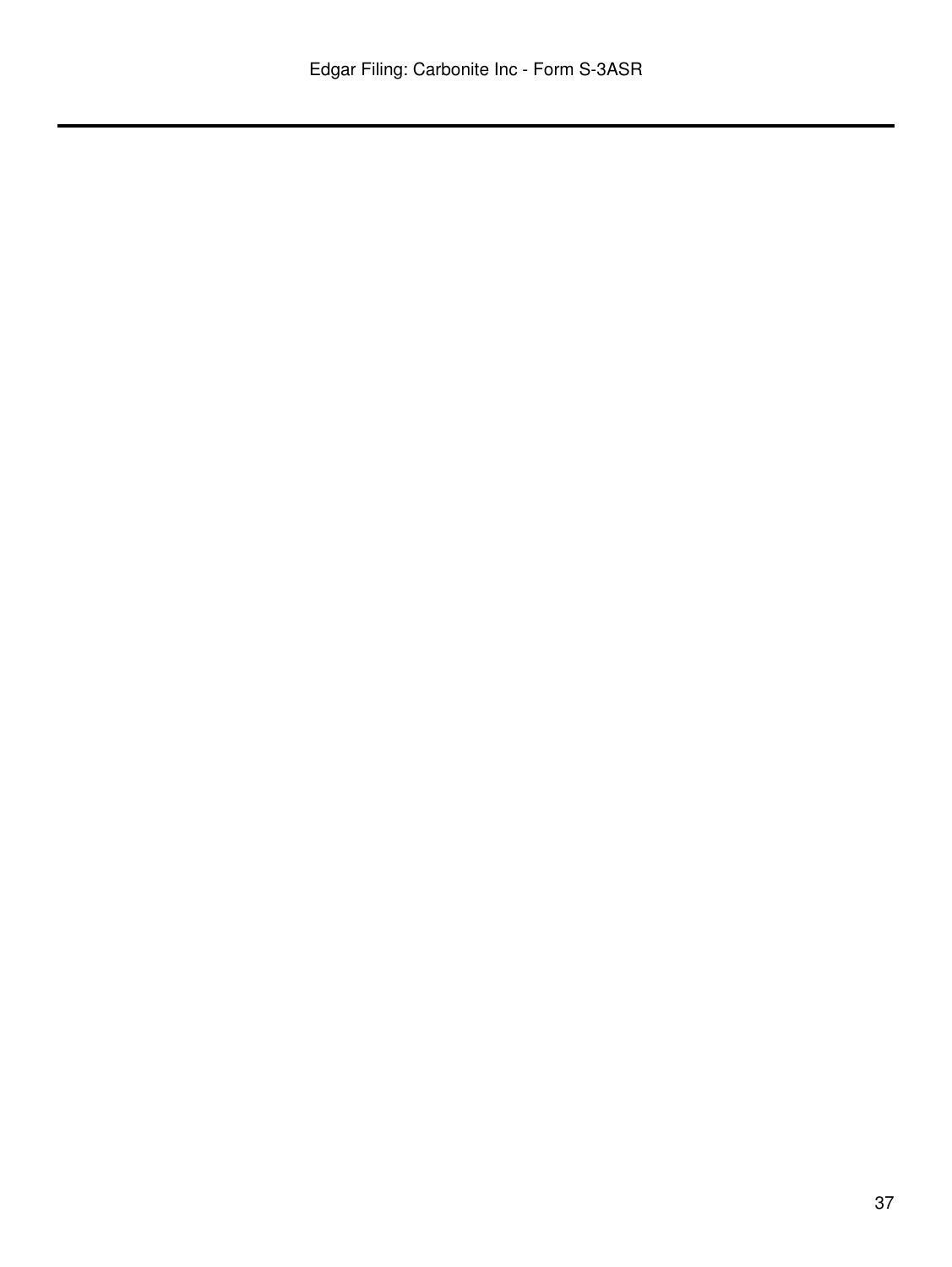If the prospectus supplement for a particular security indicates that the security will be issued in global form only, then the security will be represented by a global security at all times unless and until the global security is terminated. If termination occurs, we may issue the securities through another book-entry clearing system or decide that the securities may no longer be held through any book-entry clearing system.

We may at any time and in our sole discretion determine not to have any of the book-entry securities of any series represented by one or more global securities and, in that event, we will issue certificated securities in exchange for the global securities of that series.

Special Considerations For Global Securities

The rights of an indirect holder relating to a global security will be governed by the account rules of the investor's financial institution and of the depositary, as well as general laws relating to securities transfers. We do not recognize an indirect holder as a holder of securities and instead deal only with the depositary that holds the global security. If securities are issued only in the form of a global security, an investor should be aware of the following:

**EXECURDER FOR THE SECURITIES TO BE SECURED IN THIS, HER, OF AS HAMP, and cannot began hold given** certificates for his, her, or its interest in the securities, except in the special situations we describe below; an investor cannot cause the securities to be registered in his, her, or its name, and cannot obtain non-global

securities and protection of his, her, or its legal rights relating to the securities, as we describe above; an investor will be an indirect holder and must look to his, her, or its own bank or broker for payments on the

an investor may not be able to sell interests in the securities to some are required by law to own their securities in non-book-entry form; an investor may not be able to sell interests in the securities to some insurance companies and to other institutions that

• representing the securities must be delivered to the lender or other beneficiary of the pledge in order for the pledge to an investor may not be able to pledge his, her, or its interest in a global security in circumstances where certificates be effective;

Include the deposition y is policies, which may enange from time to the matters relating to an investor's interest in a global security; the depositary's policies, which may change from time to time, will govern payments, transfers, exchanges, and other

we and any approache trastee have no responsibility for any applicable trustee supervise the depositary in any way; we and any applicable trustee have no responsibility for any aspect of the depositary's actions or for its records of security within its book-entry system use immediately available funds, and your broker or bank may require you to do the depositary may, and we understand that DTC will, require that those who purchase and sell interests in a global so as well; and

• interest in a global security, may also have their own policies affecting payments, notices, and other matters relating financial institutions that participate in the depositary's book-entry system, and through which an investor holds its to the securities.

There may be more than one financial intermediary in the chain of ownership for an investor. We do not monitor and are not responsible for the actions of any of those intermediaries.

Special Situations When a Global Security Will Be Terminated

In a few special situations described below, the global security will terminate and interests in it will be exchanged for physical certificates representing those interests. After that exchange, the choice of whether to hold securities directly or in street name will be up to the investor. Investors must consult their own banks or brokers to find out how to have their interests in securities transferred to their own name, so that they will be direct holders. We have described the rights of holders and street name investors above.

Unless we provide otherwise in the applicable prospectus supplement, the global security will terminate when the following special situations occur:

depositary for that global security and we do not appoint another institution to act as depositary within 90 days; if the depositary notifies us that it is unwilling, unable, or no longer qualified under the Exchange Act to continue as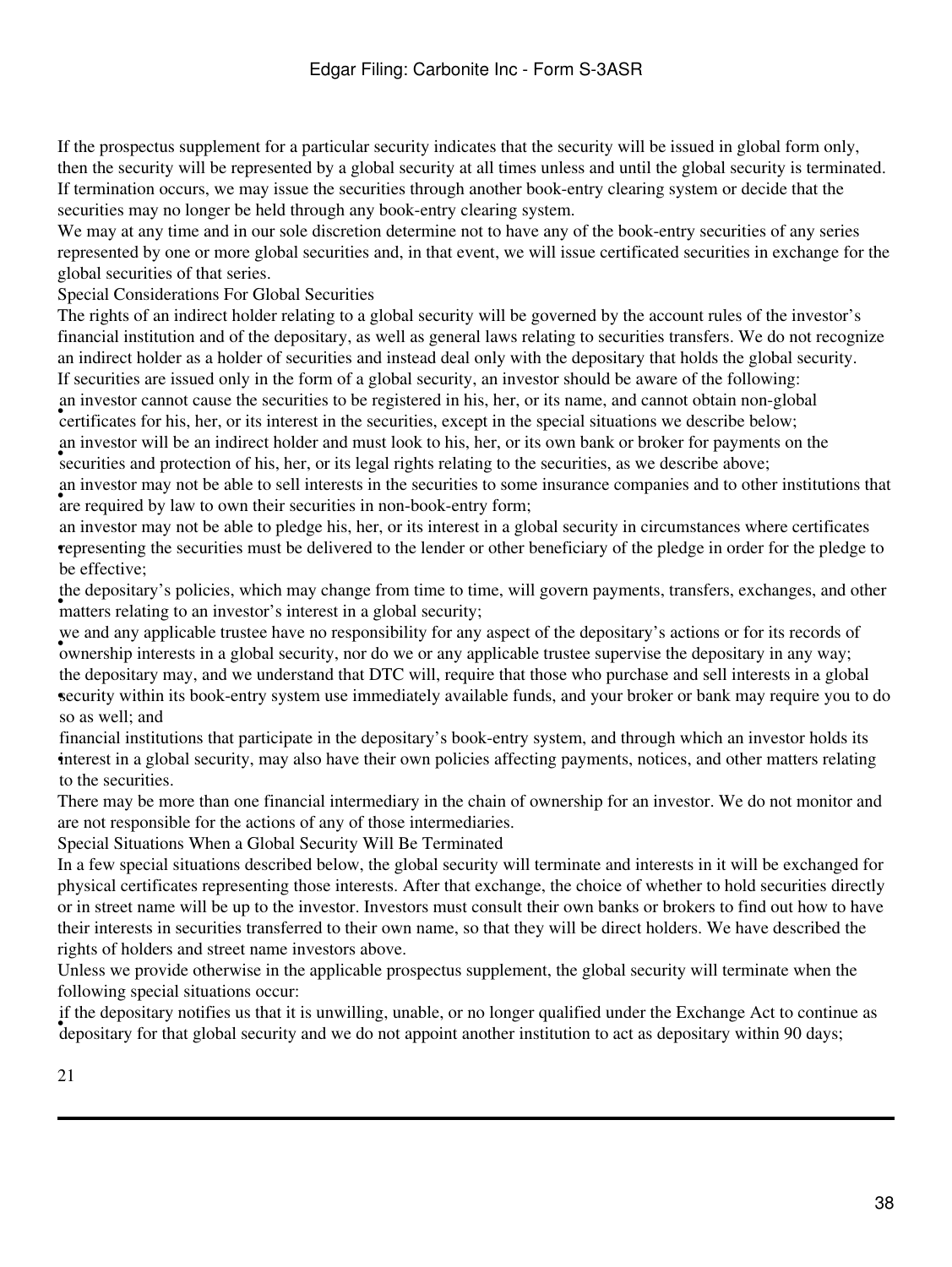•if we notify any applicable trustee that we wish to terminate that global security; or

• or waived. if an event of default has occurred with regard to securities represented by that global security and has not been cured

The prospectus supplement may also list additional situations for terminating a global security that would apply only to the particular types and series of securities covered by the applicable prospectus supplement. When a global security terminates, the depositary, and not we or any applicable trustee, is responsible for deciding the names of the institutions that will be the initial direct holders.

## <span id="page-38-0"></span>CERTAIN PROVISIONS OF DELAWARE LAW, OUR CERTIFICATE OF INCORPORATION, AND BYLAWS Anti-Takeover Provisions

#### Certificate of Incorporation and Bylaws

Our certificate of incorporation provides for our board of directors to be divided into three classes with staggered three-year terms. Only one class of directors will be elected at each annual meeting of our stockholders, with the other classes continuing for the remainder of their respective three-year terms. Because our stockholders do not have cumulative voting rights, our stockholders holding a majority of the shares of common stock outstanding will be able to elect all of our directors. Our certificate of incorporation and bylaws provide that all stockholder actions must be effected at a duly called meeting of stockholders and not by a consent in writing, and that only our board of directors, chairperson of the board, chief executive officer, or president may call a special meeting of stockholders. Our certificate of incorporation and bylaws require a 75% stockholder vote for the rescission, alteration, amendment, or repeal of the bylaws by stockholders, and provide that stockholders may only remove a director for cause with a 75% stockholder vote. Our certificate of incorporation and bylaws also provide that vacancies occurring on our board of directors for any reason and newly created directorships resulting from an increase in the authorized number of directors may be filled only by vote of a majority of the remaining members of our board of directors. Our bylaws establish an advance notice procedure for stockholder approvals to be brought before an annual meeting of our stockholders, including proposed nominations of persons for election to our board of directors. The combination of the classification of our board of directors, the lack of cumulative voting or the ability of stockholders to take action by written consent, the 75% stockholder voting requirements, the limitations on removing directors without cause, the ability of the board to fill vacancies, and the advance notice provisions will make it more difficult for our existing stockholders to replace our board of directors as well as for another party to obtain control of us by replacing our board of directors. Since our board of directors has the power to retain and discharge our officers, these provisions could also make it more difficult for existing stockholders or another party to effect a change in management. In addition, the authorization of undesignated preferred stock makes it possible for our board of directors to issue preferred stock with voting or other rights or preferences that could impede the success of any attempt to change our control.

These provisions may have the effect of deterring hostile takeovers or delaying changes in our control or management. These provisions are intended to enhance the likelihood of continued stability in the composition of our board of directors and its policies and to discourage certain types of transactions that may involve an actual or threatened acquisition of us. These provisions are designed to reduce our vulnerability to an unsolicited acquisition proposal. The provisions also are intended to discourage certain tactics that may be used in proxy fights. However, such provisions could have the effect of discouraging others from making tender offers for our shares and, as a consequence, they also may inhibit fluctuations in the market price of our stock that could result from actual or rumored takeover attempts. Such provisions may also have the effect of preventing changes in our management.

Section 203 of the Delaware General Corporation Law

We are subject to Section 203 of the Delaware General Corporation Law, which prohibits a Delaware corporation from engaging in any business combination with any interested stockholder for a period of three years after the date that such stockholder became an interested stockholder, with the following exceptions:

that resulted in the stockholder becoming an interested stockholder; before such date, the board of directors of the corporation approved either the business combination or the transaction

stockholder owned at least 85% of the voting stock of the corporation outstanding at the time the transaction began, upon completion of the transaction that resulted in the stockholder becoming an interested stockholder, the interested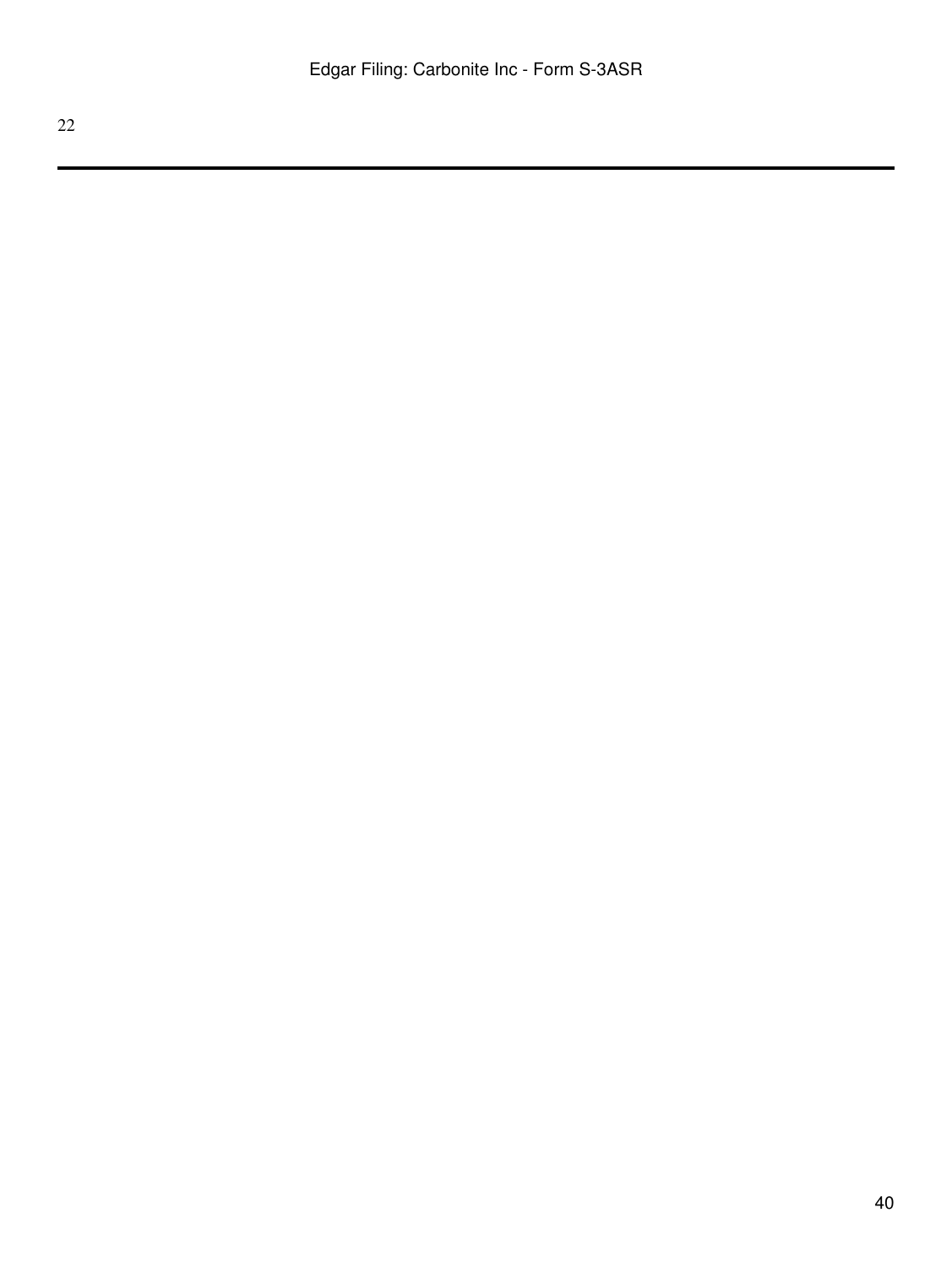excluding for purposes of determining the voting stock outstanding (but not the outstanding voting stock owned by the interested stockholder) those shares owned (i) by persons who are directors and also officers and (ii) employee stock plans in which employee participants do not have the right to determine confidentially whether shares held subject to the plan will be tendered in a tender or exchange offer; or

special meeting of the stockholders, and not by written consent, by the affirmative vote of at least two-thirds of the on or after such date, the business combination is approved by the board of directors and authorized at an annual or outstanding voting stock that is not owned by the interested stockholder.

In general, Section 203 defines business combination to include the following:

•any merger or consolidation involving the corporation and the interested stockholder;

• stockholder; any sale, transfer, pledge, or other disposition of 10% or more of the assets of the corporation involving the interested

subject to certain exceptions, any transaction<br>the corporation to the interested stockholder; subject to certain exceptions, any transaction that results in the issuance or transfer by the corporation of any stock of

• class or series of the corporation beneficially owned by the interested stockholder; or any transaction involving the corporation that has the effect of increasing the proportionate share of the stock or any

benefits by or through the corporation. the receipt by the interested stockholder of the benefit of any loss, advances, guarantees, pledges, or other financial

In general, Section 203 defines an "interested stockholder" as an entity or person who, together with the person's affiliates and associates, beneficially owns, or within three years prior to the time of determination of interested stockholder status did own, 15% or more of the outstanding voting stock of the corporation.

Acceleration of equity upon change in control

Generally, under our 2005 Stock Incentive Plan and 2011 Equity Award Plan, in the event of certain mergers, a reorganization or consolidation of our company with or into another corporation, or the sale of all or substantially all of our assets or all of our capital stock wherein the successor corporation does not assume outstanding equity or issue equivalent equity, our board of directors may accelerate vesting of outstanding equity under such plans. Choice of Forum

Our certificate of incorporation provides that the Court of Chancery of the State of Delaware will be the exclusive forum for any derivative action or proceeding brought on our behalf; any action asserting a breach of fiduciary duty; any action asserting a claim against us arising pursuant to the Delaware General Corporation Law, our certificate of incorporation, or our bylaws; or any action asserting a claim against us that is governed by the internal affairs doctrine.

## Limitations of Liability and Indemnification

Our certificate of incorporation and bylaws provide that we will indemnify our directors and officers, and may indemnify our employees and other agents, to the fullest extent permitted by the Delaware General Corporation Law, which prohibits our certificate of incorporation from limiting the liability of our directors for the following: •any breach of the director's duty of loyalty to us or to our stockholders;

•acts or omissions not in good faith or that involve intentional misconduct or a knowing violation of law;

- unlawful payment of dividends or unlawful stock repurchases or
	- redemptions; and

•any transaction from which the director derived an improper personal benefit.

If Delaware law is amended to authorize corporate action further eliminating or limiting the personal liability of a director, then the liability of our directors will be eliminated or limited to the fullest extent permitted by Delaware law, as so amended. Our certificate of incorporation does not eliminate a director's duty of care and, in appropriate circumstances, equitable remedies, such as injunctive or other forms of non-monetary relief, remain available under Delaware law. This provision also

•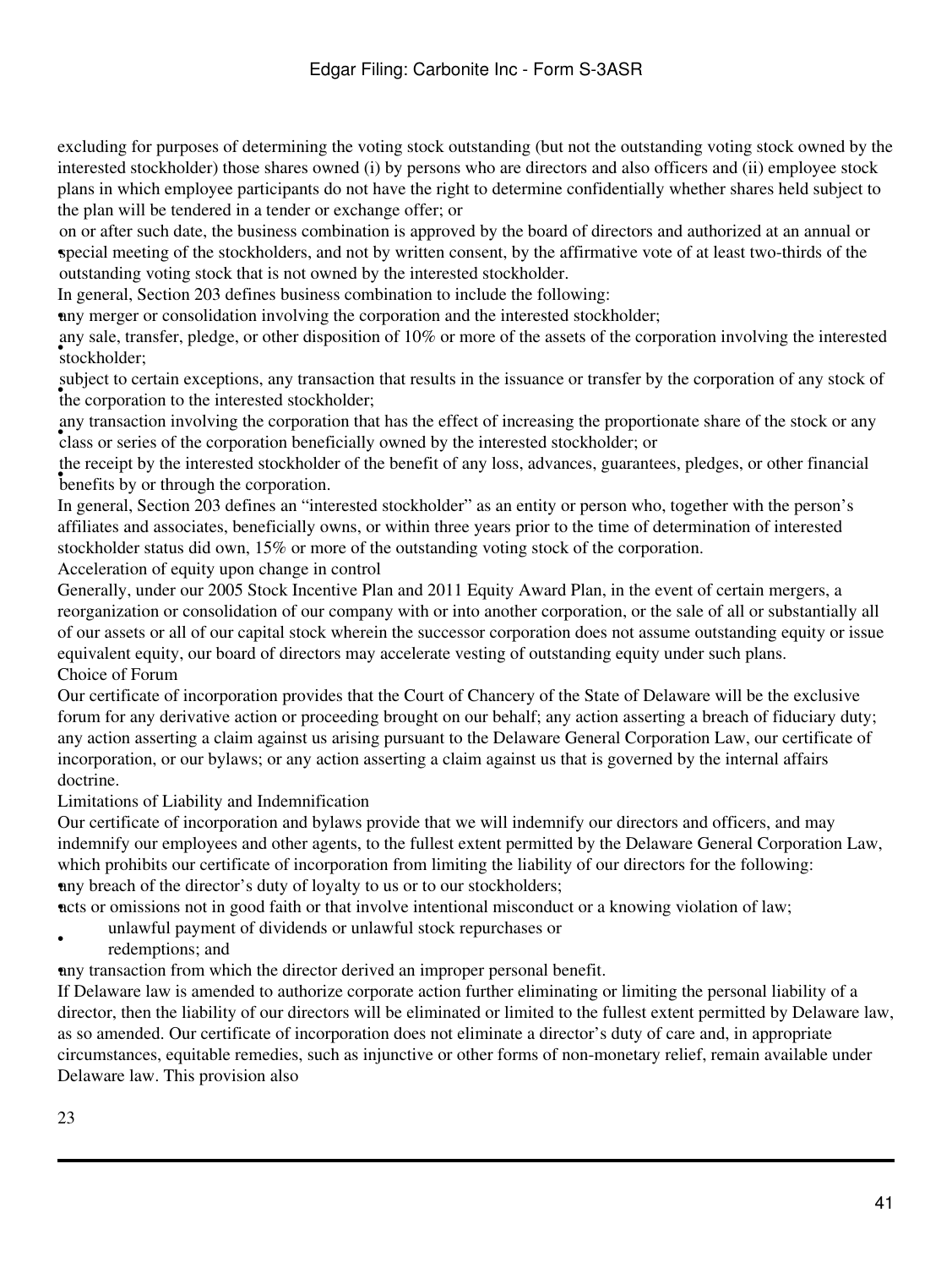does not affect a director's responsibilities under any other laws, such as the federal securities laws or other state or federal laws. Under our bylaws, we are also empowered to purchase insurance on behalf of any person whom we are required or permitted to indemnify.

In addition to the indemnification required in our certificate of incorporation and bylaws, we have entered into indemnification agreements with each of our directors and officers. These agreements provide for the indemnification of such directors, officers, and employees for certain expenses and liabilities incurred in connection with any action, suit, proceeding, or alternative dispute resolution mechanism, or hearing, inquiry, or investigation that may lead to the foregoing, to which they are a party, or are threatened to be made a party, by reason of the fact that they are or were a director, officer, employee, agent, or fiduciary of our company, or any of our subsidiaries, by reason of any action or inaction by them while serving as an officer, director, employee, agent, or fiduciary, or by reason of the fact that they were serving at our request as a director, officer, employee, agent, or fiduciary of another entity. In the case of an action or proceeding by or in the right of our company or any of our subsidiaries, no indemnification will be provided for any claim where a court determines that the indemnified party is prohibited from receiving indemnification. We believe that the provisions of our certificate of incorporation and bylaws described above and these indemnification agreements are necessary to attract and retain qualified persons as directors and officers. We also maintain directors' and officers' liability insurance.

The limitation of liability and indemnification provisions in our certificate of incorporation and bylaws may discourage stockholders from bringing a lawsuit against directors for breach of their fiduciary duties. They may also reduce the likelihood of derivative litigation against directors and officers, even though an action, if successful, might benefit us and our stockholders. A stockholder's investment may be harmed to the extent we pay the costs of settlement and damage awards against directors and officers pursuant to these indemnification provisions. Insofar as indemnification for liabilities arising under the Securities Act may be permitted to our directors, officers, and controlling persons pursuant to the foregoing provisions, or otherwise, we have been advised that, in the opinion of the SEC, such indemnification is against public policy as expressed in the Securities Act, and is, therefore, unenforceable.

There is no pending litigation or proceeding naming any of our directors or officers as to which indemnification is being sought, nor are we aware of any pending or threatened litigation that may result in claims for indemnification by any director or officer.

## <span id="page-41-0"></span>PLAN OF DISTRIBUTION

We or a selling stockholder may sell the securities under this prospectus in one or more of the following ways from time to time:

•through agents;

•to or through underwriters;

•through dealers;

•directly to one or more purchasers; or

•through a combination of these methods of sale.

The securities that we or a selling stockholder distribute by any of these methods may be sold, in one or more transactions, at:

•a fixed price or prices, which may be changed;

•market prices prevailing at the time of sale;

prices related to prevailing market prices;

•negotiated prices; or

•a combination of these pricing methods.

We will set forth in a prospectus supplement the terms of the offering of our securities, including: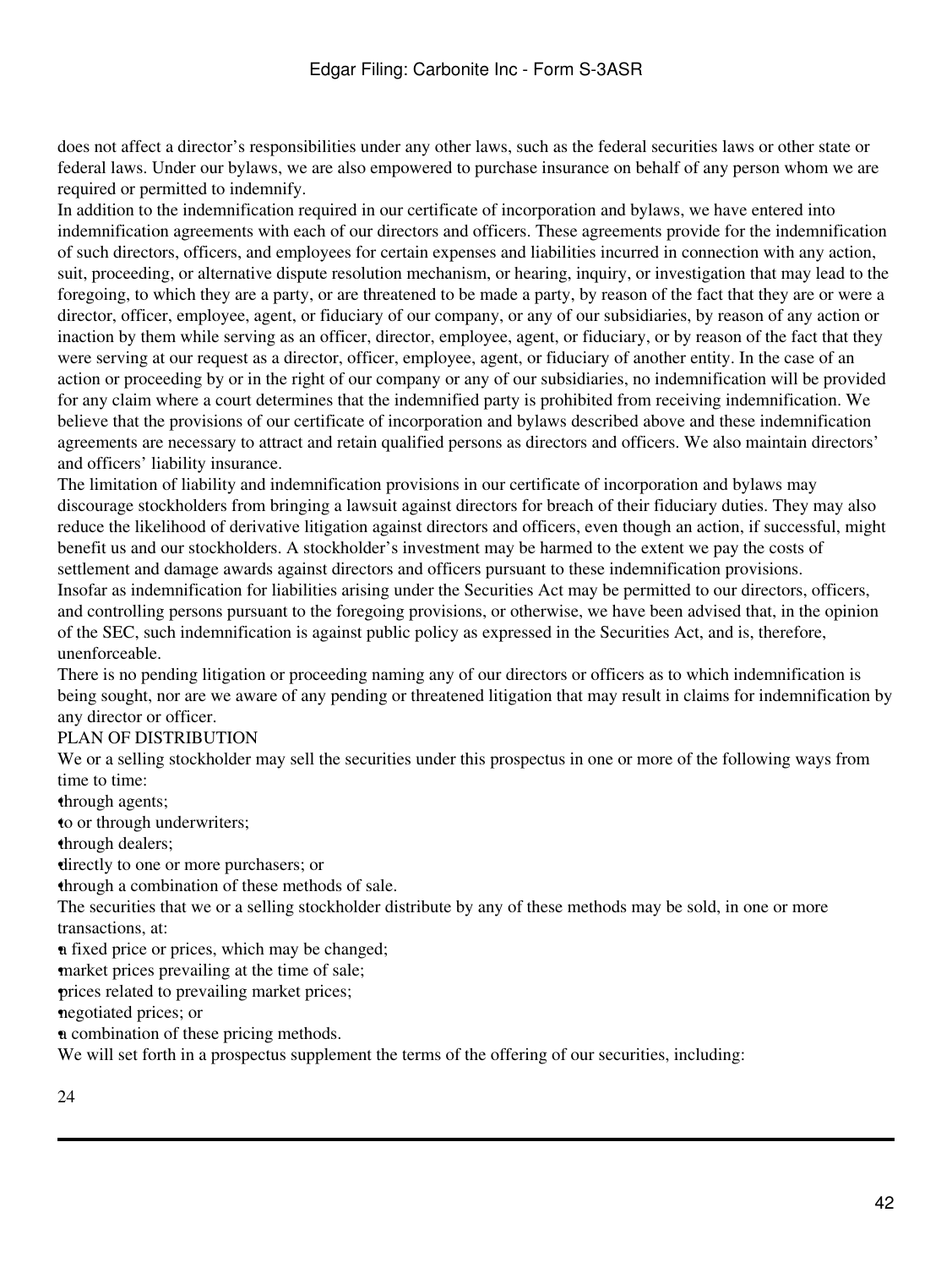•the name or names of any agents, underwriters, or dealers;

•the purchase price of our securities being offered and the proceeds from the sale;

• stockholder; any over-allotment options under which underwriters may purchase additional securities from us or a selling

ency ice any agency fees or underwriting discounts and commissions and other items constituting agents' or underwriters'

the public offering price;

•any discounts or concessions allowed or reallowed or paid to dealers; and

•any securities exchanges on which such securities may be listed.

Unless otherwise indicated in the applicable prospectus supplement, if we or a selling stockholder use underwriters for a sale of securities, the underwriters will acquire the securities for their own account. The underwriters may resell the securities in one or more transactions, including negotiated transactions, at a fixed public offering price, or at varying prices determined at the time of sale. The obligations of the underwriters to purchase the securities will be subject to the conditions set forth in the applicable underwriting agreement. Unless otherwise indicated in a prospectus supplement, the underwriters will be obligated to purchase all the securities offered if they purchase any of the securities offered. We may change from time to time any initial public offering price and any discounts or concessions the underwriters allow or reallow or pay to dealers. We may use underwriters with whom we have a material relationship. We will describe in the prospectus supplement naming the underwriter the nature of any such relationship. We may designate agents who agree to use their reasonable efforts to solicit purchases for the period of their appointment or to sell securities on a continuing basis. We may also sell securities directly to one or more purchasers without using underwriters or agents.

Underwriters, dealers, or agents may receive compensation in the form of discounts, concessions, or commissions from us, a selling stockholder, or from purchasers of the securities as their agents in connection with the sale of the securities. These underwriters, dealers, or agents may be considered to be underwriters under the Securities Act. As a result, discounts, commissions, or profits on resale received by underwriters, dealers, or agents may be treated as underwriting discounts and commissions. Each prospectus supplement will identify any underwriter, dealer, or agent and describe any compensation received by them from us. Any initial public offering price and any discounts or concessions allowed or reallowed or paid to dealers may be changed from time to time.

In compliance with the guidelines of the Financial Industry Regulatory Authority, or FINRA, the aggregate maximum discount, commission or agency fees or other items constituting underwriting compensation to be received by any FINRA member or independent broker-dealer will not exceed 8% of the proceeds from any offering pursuant to this prospectus and any applicable prospectus supplement.

In connection with any offering, the underwriters may engage in stabilizing transactions, over-allotment transactions, syndicate covering transactions, and penalty bids in accordance with Regulation M under the Exchange Act. • *specified maximum.* Stabilizing transactions permit bids to purchase the underlying security so long as the stabilizing bids do not exceed a

stock over-allotted by the underwriters is not greater than the number of shares that they may purchase in the Over-allotment involves sales by the underwriters of shares of our common stock in excess of the number of shares the underwriters are obligated to purchase, which creates a syndicate short position. The short position may be either a covered short position or a naked short position. In a covered short position, the number of shares of our common over-allotment option. In a naked short position, the number of shares of our common stock involved is greater than the number of shares in the over-allotment option. The underwriters may close out any covered short position by either exercising their over-allotment option or purchasing shares of our common stock in the open market. • purchase in the open market as compared to the price at which they may purchase shares through the over-allotment Syndicate covering transactions involve purchases of our common stock in the open market after the distribution has been completed in order to cover syndicate short positions. In determining the source of shares to close out the short position, the underwriters will consider, among other things, the price of shares of our common stock available for option so that if there is a naked short position, the position can only be closed out by buying shares in the open market. A naked short position is more likely to be created if the underwriters are concerned that there could be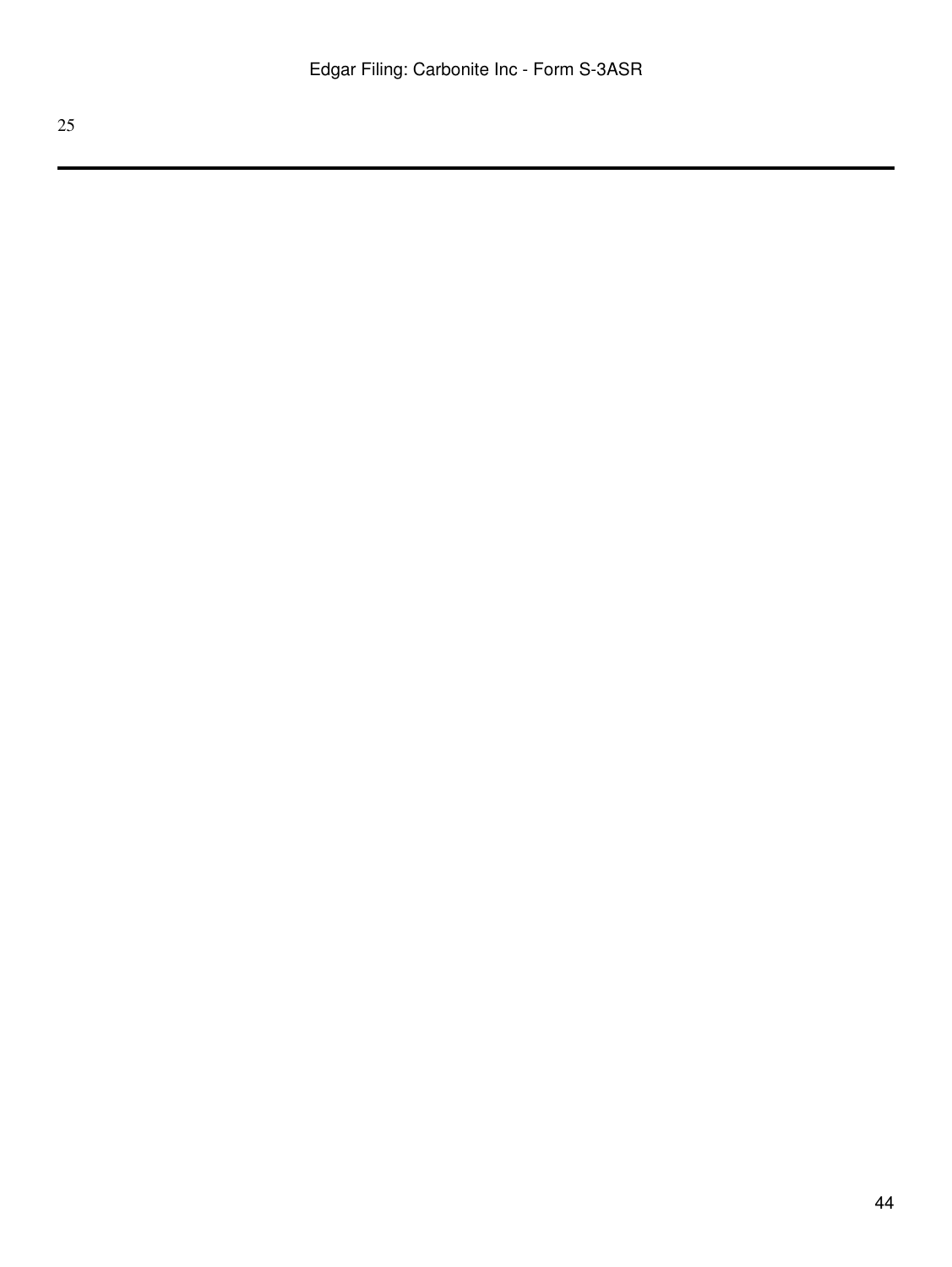downward pressure on the price of the shares of our common stock in the open market after the pricing of any offering that could adversely affect investors who purchase in that offering.

when the common stock originally sold by the syndicate member is purchased in a stabilizing or syndicate covering Penalty bids permit the representatives of the underwriters to reclaim a selling concession from a syndicate member transaction to cover syndicate short positions.

These stabilizing transactions, over-allotments, syndicate covering transactions, and penalty bids may have the effect of raising or maintaining the market price of our common stock or preventing or retarding a decline in the market price of our common stock. As a result, the price of our common stock may be higher than the price that might otherwise exist in the open market. These transactions may be effected on the Nasdaq Global Market or otherwise and, if commenced, may be discontinued at any time.

Underwriters, dealers, and agents may be entitled under agreements entered into with us to indemnification against certain civil liabilities, including liabilities under the Securities Act, or to contribution with respect to payments they may be required to make in respect of these liabilities thereof. Underwriters, dealers, and agents and their affiliates may be customers of, may engage in transactions with, or perform services for us in the ordinary course of business for which they receive compensation.

Offers to purchase offered securities may be solicited by agents designated by us from time to time. Any agent involved in the offer or sale of the offered securities in respect of which this prospectus is delivered will be named, and any commissions payable by us will be set forth in the applicable prospectus supplement. Unless otherwise set forth in the applicable prospectus supplement, any agent will be acting on a reasonable best efforts basis for the period of its appointment. Any agent may be deemed to be an underwriter, as that term is defined in the Securities Act, of the offered securities so offered and sold.

If offered securities are sold to the public by means of an underwritten offering, either through underwriting syndicates represented by managing underwriters or directly by the managing underwriters, we will execute an underwriting agreement with an underwriter or underwriters, and the names of the specific managing underwriter or underwriters, as well as any other underwriters, will be set forth in the applicable prospectus supplement. In addition, the terms of the transaction, including commissions, discounts and any other compensation of the underwriters and dealers, if any, will be set forth in the applicable prospectus supplement, which prospectus supplement will be used by the underwriters to make resales of the offered securities. If underwriters are utilized in the sale of the offered securities, the offered securities will be acquired by the underwriters for their own account and may be resold from time to time in one or more transactions, including:

•negotiated transactions;

•at fixed public offering prices; and

•at varying prices determined by the underwriters at the time of sale.

In addition, unless otherwise indicated in the applicable prospectus supplement, the underwriting agreement will provide that the obligations of the underwriters are subject to specified conditions precedent and that the underwriters with respect to a sale of offered securities will be obligated to purchase all of the offered securities if any are purchased.

We may grant to the underwriters options to purchase additional offered securities to cover over-allotments, if any, at the public offering price with additional underwriting discounts or commissions, as may be set forth in the applicable prospectus supplement. If we grant any over-allotment option, the terms of the over-allotment option will be set forth in the applicable prospectus supplement.

If a dealer is utilized in the sales of offered securities, we will sell the offered securities to the dealer as principal. The dealer may then resell the offered securities to the public at varying prices to be determined by the dealer at the time of resale. Any dealer may be deemed to be an underwriter of the offered securities so offered and sold. The name of the dealer and the terms of the transaction will be set forth in the applicable prospectus supplement.

We may directly solicit offers to purchase offered securities and sell offered securities directly to institutional investors or others with respect to any resale of the offered securities. The terms of any of these sales will be described in the applicable prospectus supplement.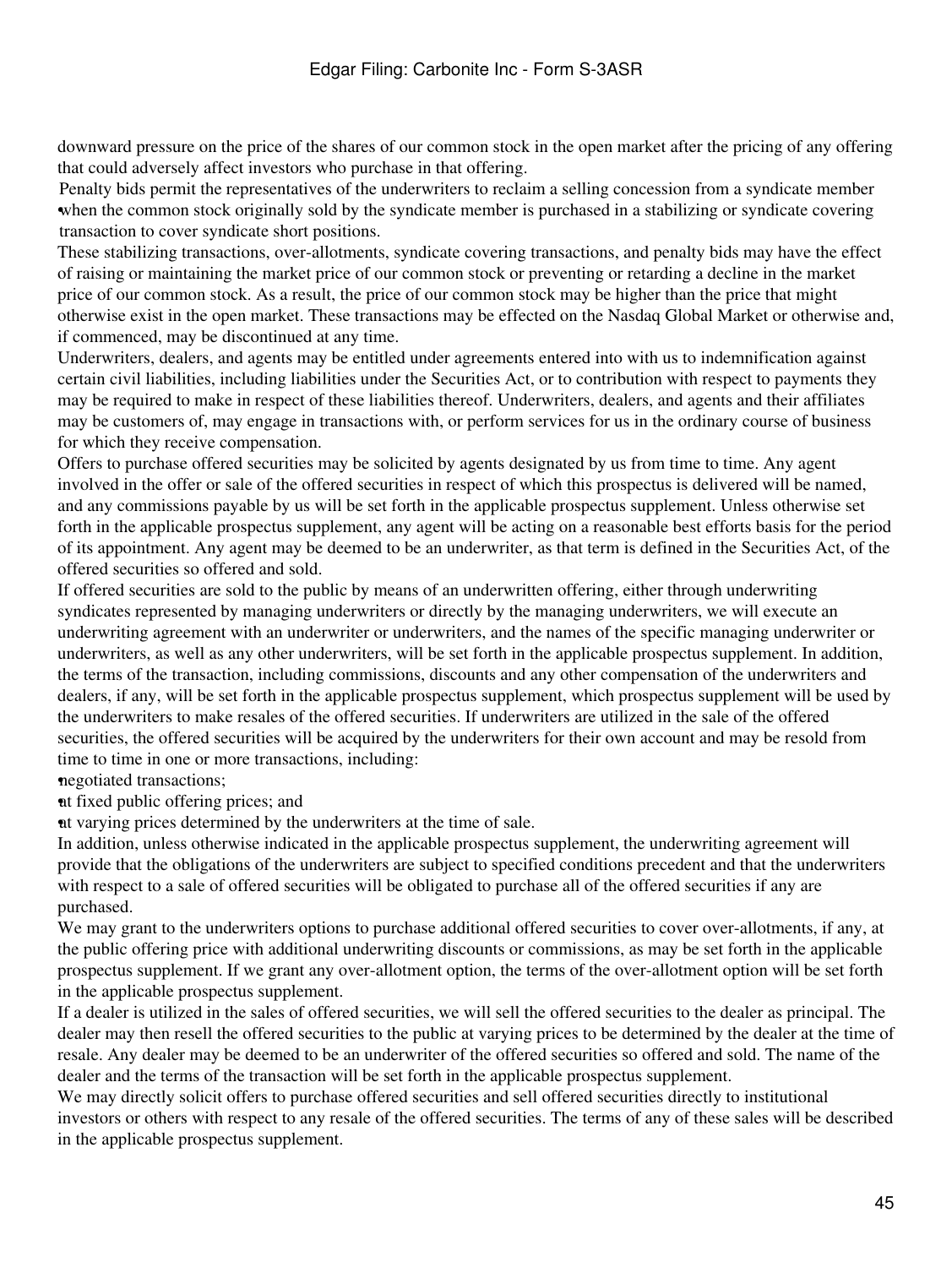In order to comply with the securities laws of some states, if applicable, the shares of common stock offered by this prospectus must be sold in such jurisdictions only through registered or licensed brokers or dealers. In addition, in some states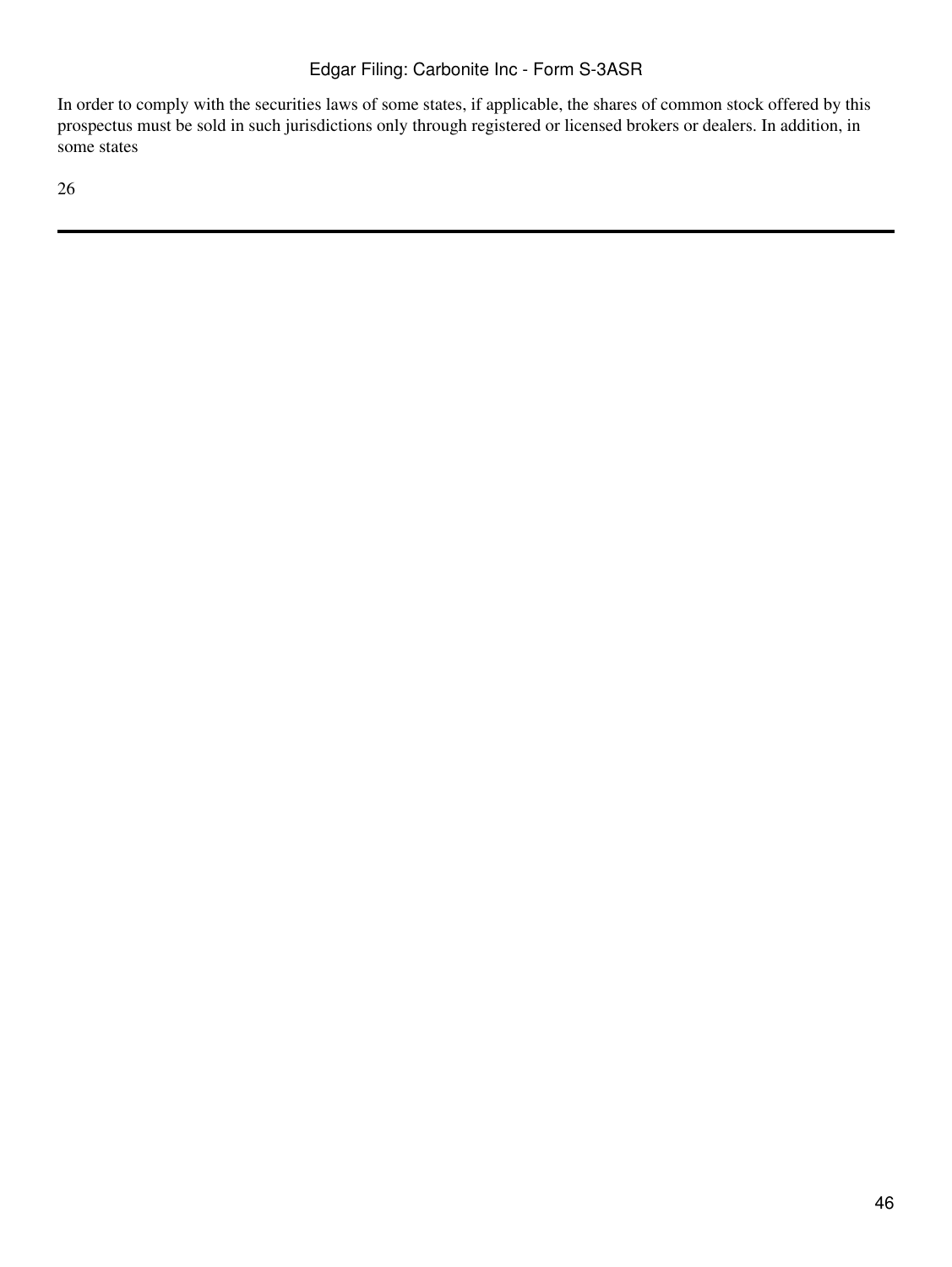the shares of common stock may not be sold unless they have been registered or qualified for sale in the applicable state or an exemption from the registration or qualification requirement is available and is complied with. To the extent required, this prospectus may be amended or supplemented from time to time to describe a specific plan of distribution.

## <span id="page-46-0"></span>LEGAL MATTERS

The validity of the securities offered hereby is being passed upon for us by Foley & Lardner LLP, Boston, Massachusetts.

## <span id="page-46-1"></span>**EXPERTS**

The consolidated financial statements incorporated in this Prospectus by reference from the Company's Annual Report on Form 10-K for the year ended December 31, 2017, and the effectiveness of Carbonite Inc.'s internal control over financial reporting have been audited by Deloitte & Touche LLP, an independent registered public accounting firm, as stated in their reports, which are incorporated herein by reference. Such consolidated financial statements have been so incorporated in reliance upon the reports of such firm given upon their authority as experts in accounting and auditing.

The consolidated financial statements of Carbonite, Inc. as of December 31, 2016, and for each of the two years in the period then ended appearing in Carbonite, Inc.'s Annual Report (Form 10-K) for the year ended December 31, 2017, have been audited by Ernst & Young LLP, independent registered public accounting firm, as set forth in its report thereon, included therein, and incorporated herein by reference. Such consolidated financial statements are incorporated herein by reference in reliance upon such report given on the authority of such firm as experts in accounting and auditing.

## <span id="page-46-2"></span>WHERE YOU CAN FIND MORE INFORMATION

We file annual, quarterly, and current reports, proxy statements and other information with the SEC. Our SEC filings are available to the public over the Internet at the SEC's website at http://www.sec.gov. Copies of certain information filed by us with the SEC are also available on our website at www.carbonite.com. Our website is not a part of this prospectus. You may also read and copy any document we file at the SEC's Public Reference Room, 100 F Street, N.E., Washington, D.C. 20549. Please call the SEC at 1-800-SEC-0330 for further information on the operation of the Public Reference Room.

This prospectus is part of a registration statement that we filed with the SEC. This prospectus omits some information contained in the registration statement in accordance with SEC rules and regulations. You should review the information and exhibits in the registration statement for further information on us and our consolidated subsidiaries and the securities that we are offering. Statements in this prospectus concerning any document we filed as an exhibit to the registration statement or that we otherwise filed with the SEC are not intended to be comprehensive and are qualified by reference to these filings. You should review the complete document to evaluate these statements. INCORPORATION OF CERTAIN DOCUMENTS BY REFERENCE

<span id="page-46-3"></span>The SEC allows us to incorporate by reference much of the information we file with the SEC, which means that we can disclose important information to you by referring you to those publicly available documents. The information that we incorporate by reference in this prospectus is considered to be part of this prospectus. Because we are incorporating by reference future filings with the SEC, this prospectus is continually updated and those future filings may modify or supersede some of the information included or incorporated in this prospectus. This means that you must look at all of the SEC filings that we incorporate by reference to determine if any of the statements in this prospectus or in any document previously incorporated by reference have been modified or superseded. This prospectus incorporates by reference the documents listed below (File No. 001-35264) and any future filings we make with the SEC under Sections 13(a), 13(c), 14 or 15(d) of the Exchange Act (in each case, other than those documents or the portions of those documents not deemed to be filed) between the date of the initial registration statement and the effectiveness of the registration statement and following the effectiveness of the registration statement until the offering of the securities under the registration statement is terminated or completed:

• including the information specifically incorporated by reference into the Annual Report on Form 10-K from our our Annual Report on Form 10-K for the fiscal year ended December 31, 2017 filed with the SEC on March 12, 2018, definitive proxy statement for the 2018 Annual Meeting of Stockholders;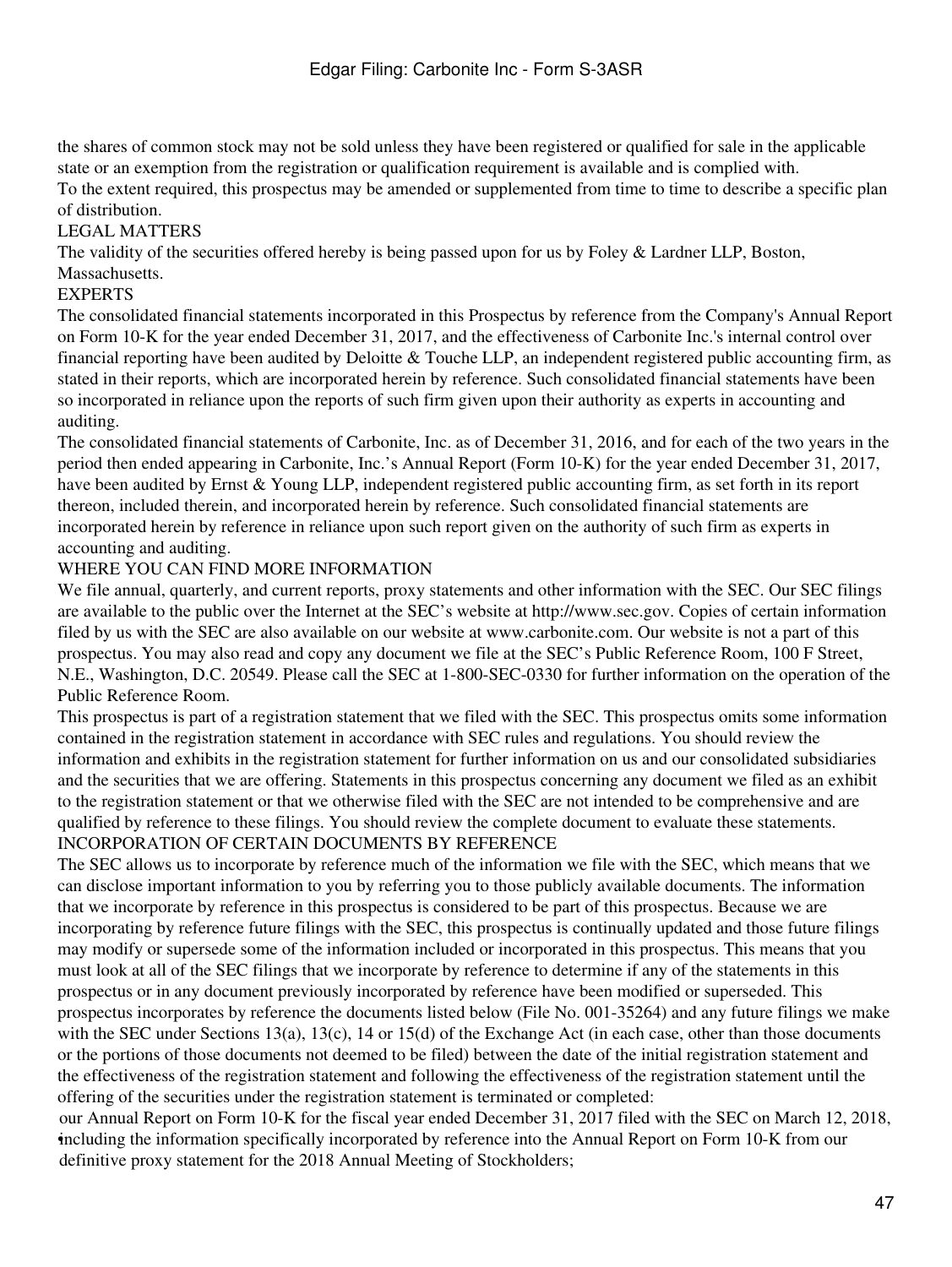our Quarterly Report on Form 10-Q for the quarterly period ended March 31, 2018 filed with the SEC on May 10,<br>2018: 2018;

•our Current Reports on Form 8-K filed with the SEC on March 19, 2018 and May 8, 2018; and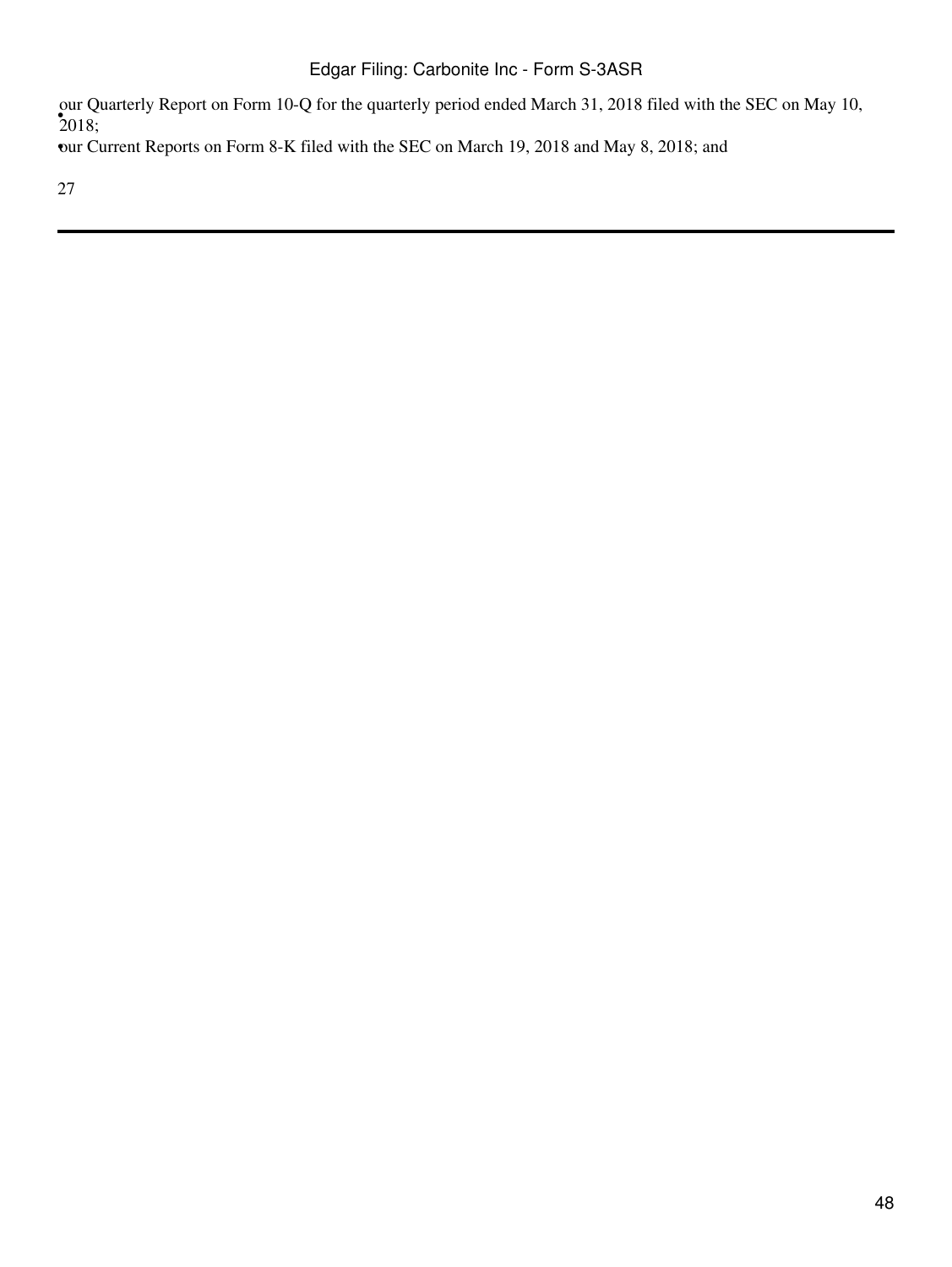August 1, 2011, including any amendments or reports filed for the purpose of updating that description. the description of our common stock contained in our registration statement on Form 8-A filed with the SEC on Notwithstanding the foregoing, information furnished under Items 2.02 and 7.01 of any Current Report on Form 8-K, including the related exhibits under Item 9.01, is not incorporated by reference in this prospectus. You may request a copy of any or all of these documents, which will be provided to you at no cost, by writing or telephoning us using the following contact information: Carbonite, Inc.

Two Avenue de Lafayette

Boston, Massachusetts 02111

Attn: Danielle Sheer, General Counsel

Telephone: (617) 587-1100

You should rely only on the information contained in this prospectus, including information incorporated by reference as described above, any accompanying prospectus supplement or any "free writing prospectus" that we may authorize to be delivered to you. We have not authorized anyone to provide you with different information. If anyone provides you with different or inconsistent information, you should not rely on it. You should not assume that the information in this prospectus or any prospectus supplement is accurate as of any date other than the date on the front of those documents or that any document incorporated by reference is accurate as of any date other than its filing date. You should not consider this prospectus to be an offer or solicitation relating to the securities in any jurisdiction in which such an offer or solicitation relating to the securities is not authorized. Furthermore, you should not consider this prospectus to be an offer or solicitation relating to the securities if the person making the offer or solicitation is not qualified to do so, or if it is unlawful for you to receive such an offer or solicitation.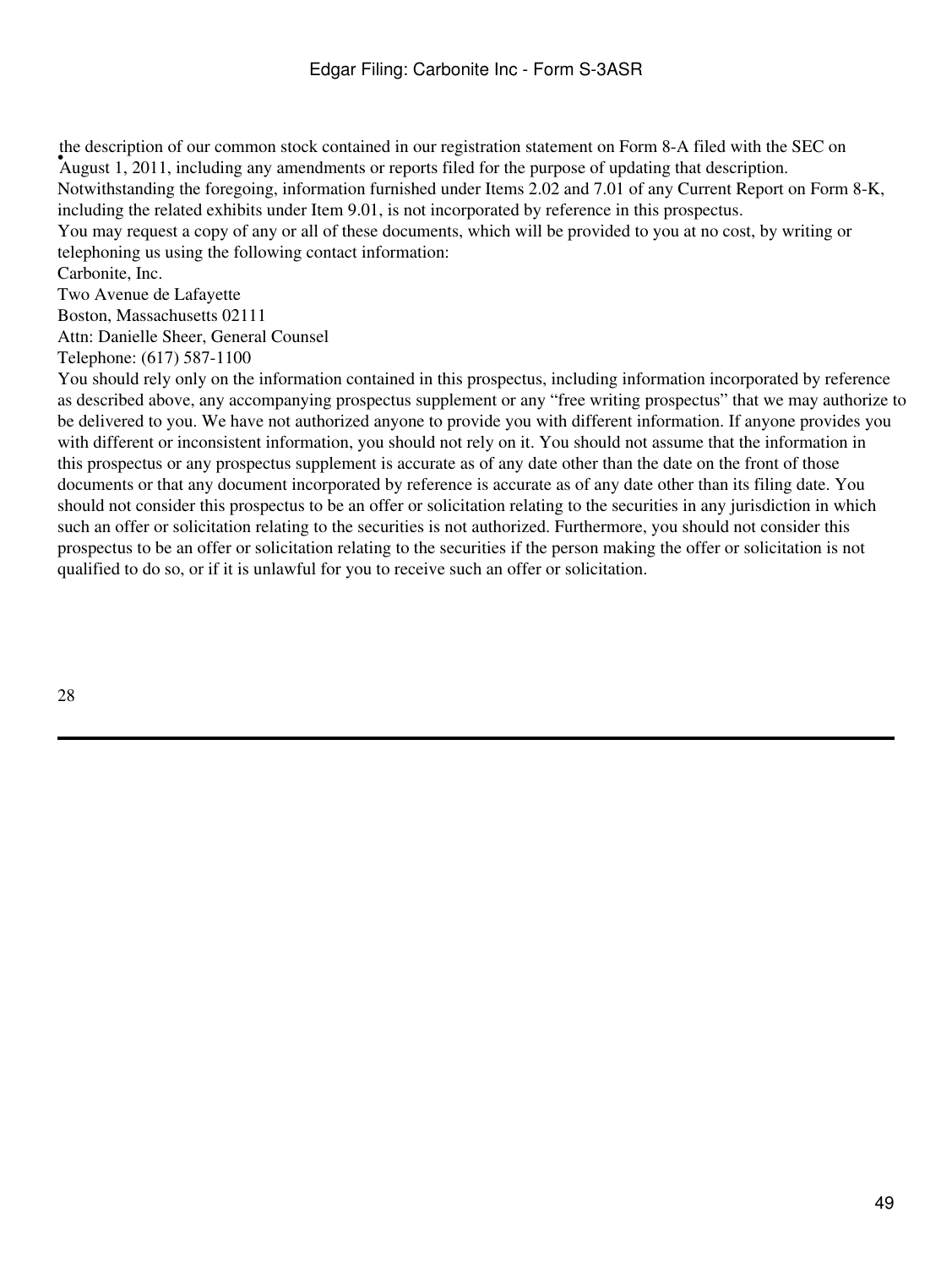#### <span id="page-49-0"></span>PART II

INFORMATION NOT REQUIRED IN PROSPECTUS

Item 14. Other Expenses of Issuance and Distribution.

The following table sets forth the various expenses to be incurred in connection with the registration of the securities being registered hereby, all of which will be borne by the Registrant. All amounts shown are estimates. SEC registration fee

Transfer agent's, trustee's and depository's fees and expenses  $_{**}$ 

| Printing expenses                  | $**$ |
|------------------------------------|------|
| Legal fees of Registrant's counsel | $**$ |
| Accounting fees and expenses       | $**$ |
| Miscellaneous                      | $**$ |
| Total expenses                     | $**$ |
| Deferred in                        |      |
| accordance                         |      |
| with Rules                         |      |
| $456(b)$ and<br>$\ast$             |      |
| $457(r)$ under                     |      |
| the                                |      |
| Securities                         |      |
| Act of 1933.                       |      |
| An estimate                        |      |
| of the                             |      |
| various                            |      |
| expenses in                        |      |
| connection                         |      |
| with the sale                      |      |
| and                                |      |
| distribution                       |      |
| $**$ of the                        |      |
| securities                         |      |
| being                              |      |
| offered will                       |      |
| be included                        |      |
| in the                             |      |
| applicable                         |      |
| prospectus                         |      |
| supplement.                        |      |
|                                    |      |

Item 15. Indemnification of Directors and Officers.

Section 145 of the Delaware General Corporation Law authorizes a court to award, or a corporation's board of directors to grant, indemnity to directors and officers in terms sufficiently broad to permit such indemnification under certain circumstances for liabilities, including reimbursement for expenses incurred, arising under the Securities Act of 1933, as amended, or the Securities Act.

Our certificate of incorporation provides for indemnification of our directors, officers, employees, and other agents to the maximum extent permitted by the Delaware General Corporation Law, and our bylaws provide for indemnification of our directors, officers, employees, and other agents to the maximum extent permitted by the Delaware General Corporation Law.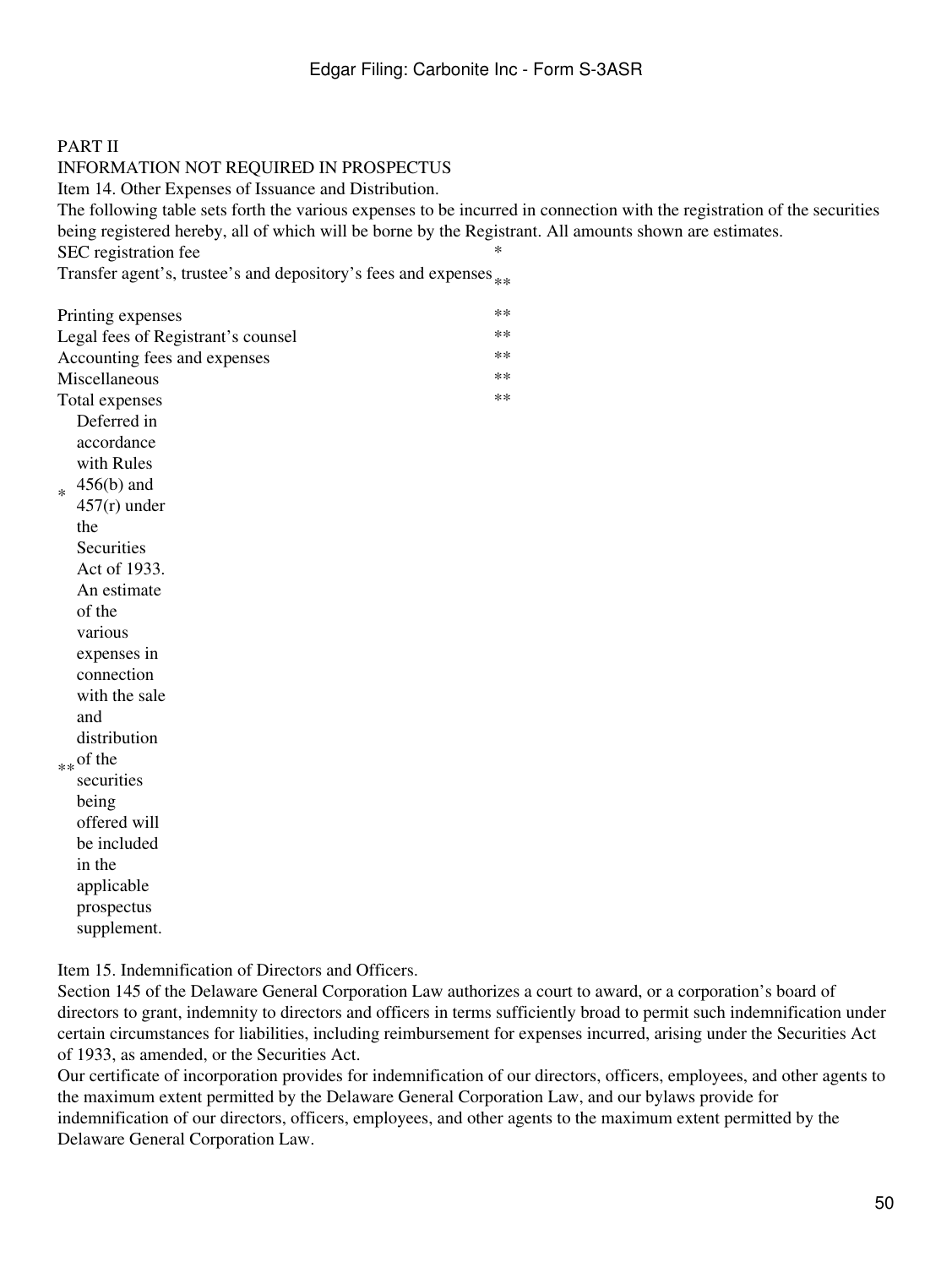## Edgar Filing: Carbonite Inc - Form S-3ASR

In addition, we have entered into indemnification agreements with our directors, officers, and some employees containing provisions which are in some respects broader than the specific indemnification provisions contained in the Delaware General Corporation Law. The indemnification agreements require us, among other things, to indemnify our directors against certain liabilities that may arise by reason of their status or service as directors and to advance their expenses incurred as a result of any proceeding against them as to which they could be indemnified.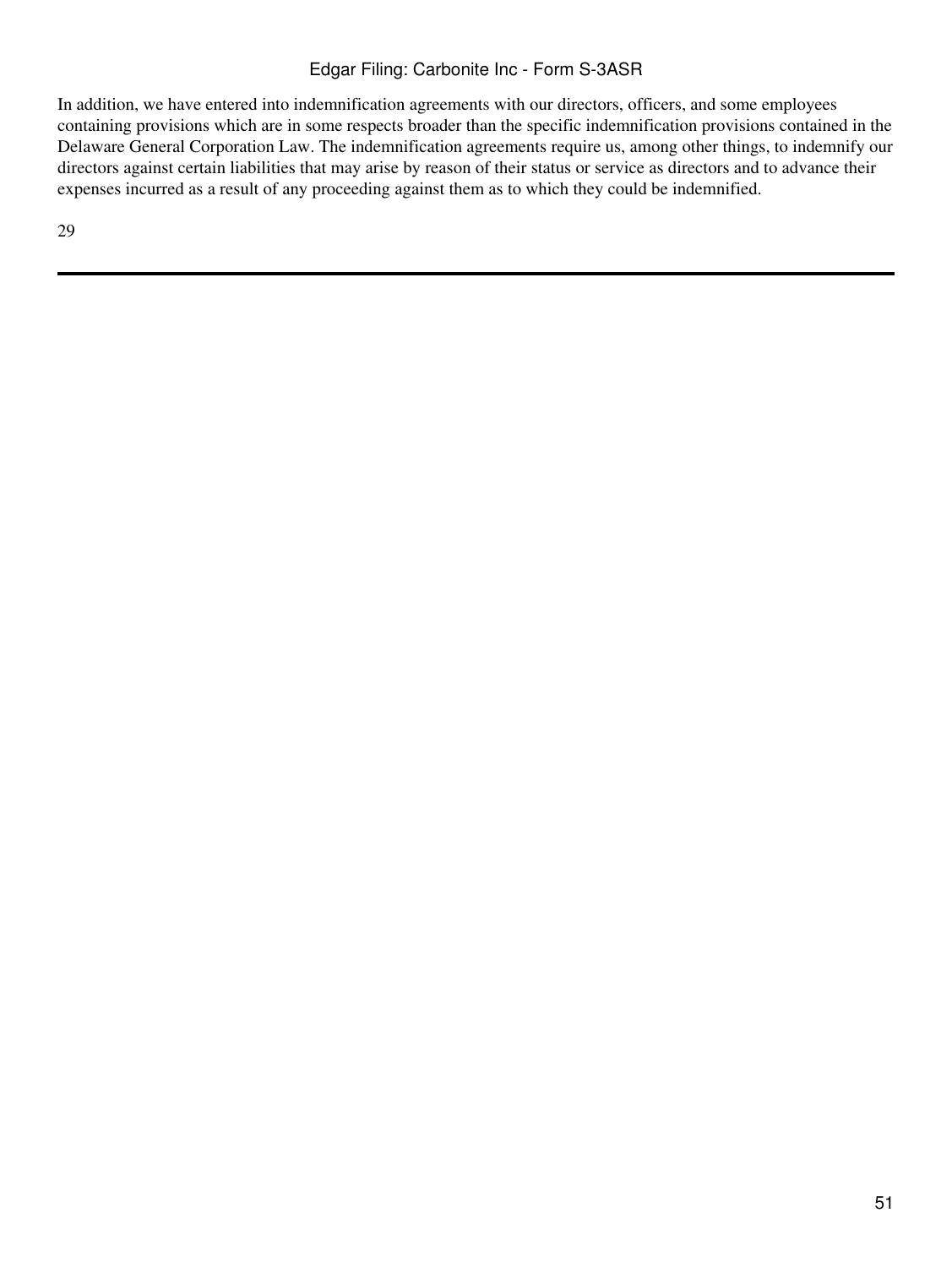## Item 16. Exhibits. EXHIBIT INDEX

Exhibit Exhibit<br>Number Description of Exhibit

- 1.1\* Form of Underwriting Agreement.
- 4.1(1) [Amended and Restated Certificate of Incorporation of Carbonite, Inc.](http://www.sec.gov/Archives/edgar/data/1340127/000095012311097619/b88061exv3w1.htm)
- 4.2(2) [Certificate of Elimination of Series A Junior Participating Preferred Stock, dated as of January 11, 2016.](http://www.sec.gov/Archives/edgar/data/1340127/000134012716000106/certificateofeliminationse.htm)
- 4.3(3) [Amended and Restated Bylaws of Carbonite, Inc.](http://www.sec.gov/Archives/edgar/data/1340127/000095012311065450/b86123a2exv3w2.htm)
- 4.4(4) [Form of Common Stock Certificate of Carbonite, Inc.](http://www.sec.gov/Archives/edgar/data/1340127/000095012311067920/b86123a3exv4w1.htm)
- 4.6† Form of Indenture.
- 4.7\* Form of Debt Security.
- 4.8\* Form of Warrant Agreement and Certificate.
- 4.9\* Form of Unit Agreement and Certificate.
- 5.1† Opinion of Foley & Lardner LLP.
- 12.1\* Statement of Computation of Ratio of Earnings to Fixed Charges and Preferred Stock Dividends.
- 23.1† Consent of Deloitte & Touche LLP, independent registered public accounting firm.
- 23.2† Consent of Ernst & Young LLP, independent registered public accounting firm.
- 23.3† Consent of Foley & Lardner LLP (included in Exhibit 5.1).
- 24.1† [Power of Attorney \(included on signature page\).](#page-57-0)
- 25.1\*\* Statement of Eligibility on Form T-1 under the Trust Indenture Act of 1939 of the Trustee under the Indenture.
- \* To be filed by amendment to this registration statement or by a report filed under the Securities Exchange Act of 1934, as amended, and incorporated herein by reference.
- $*$  To be filed in accordance with the requirements of Section 305(b)(2) of the Trust Indenture Act of 1939 and Rule 5b-3 thereunder.
- (1) Filed as Exhibit 3.1 to Registrant's Quarterly Report on Form 10-Q filed with the Securities and Exchange Commission on November 10, 2011, and incorporated herein by reference.
- (2) Filed as Exhibit 3.1 to Registrant's Current Report on Form 8-K/A filed with the Securities and Exchange Commission on January 13, 2016, and incorporated herein by reference.
- (3) Filed as Exhibit 3.2 to Amendment No. 2 to Registrant's Registration Statement on Form S-1 filed with the Securities and Exchange Commission on July 13, 2011, and incorporated herein by reference.
- (4) Filed as Exhibit 4.1 to Amendment No. 3 to Registrant's Registration Statement on Form S-1 filed with the
- Securities and Exchange Commission on July 25, 2011, and incorporated herein by reference.
- † Filed herewith.

## Item 17. Undertakings

(a) The undersigned Registrant hereby undertakes:

(1) To file, during any period in which offers or sales are being made, a post-effective amendment to this Registration Statement:

(i) To include any prospectus required by Section  $10(a)(3)$  of the Securities Act of 1933;

(ii) To reflect in the prospectus any facts or events arising after the effective date of the Registration Statement (or the most recent post-effective amendment thereof) which, individually or in the aggregate, represent a fundamental change in the information set forth in the Registration Statement. Notwithstanding the foregoing, any increase or decrease in volume of securities offered (if the total dollar value of securities offered would not exceed that which was registered) and any deviation from the low or high end of the estimated maximum offering range may be reflected in the form of prospectus filed with the SEC pursuant to Rule 424(b) if, in the aggregate, the changes in volume and price represent no more than 20 percent change in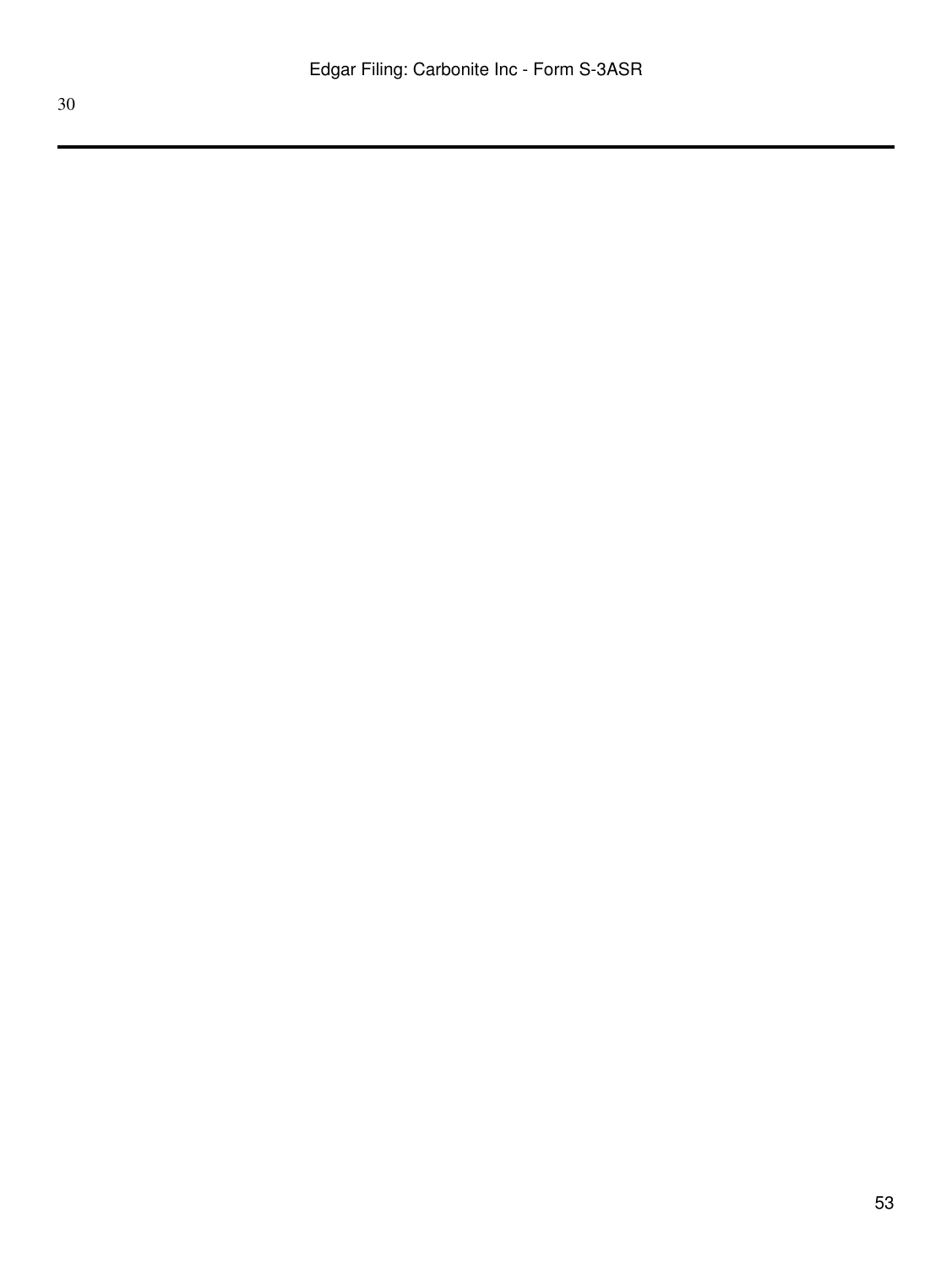the maximum aggregate offering price set forth in the "Calculation of Registration Fee" table in the effective Registration Statement.

(iii) To include any material information with respect to the plan of distribution not previously disclosed in the Registration Statement or any material change to such information in the Registration Statement;

Provided, however, That paragraphs  $(1)(i)$ ,  $(1)(ii)$  and  $(1)(iii)$  do not apply if the information required to be included in a post-effective amendment by those paragraphs is contained in reports filed with or furnished to the SEC by the Registrant pursuant to Section 13 or Section 15(d) of the Securities Exchange Act of 1934 that are incorporated by reference in the Registration Statement, or is contained in a form of prospectus filed pursuant to Rule 424(b) that is part of the Registration Statement.

(2) That, for the purpose of determining any liability under the Securities Act of 1933, each such post-effective amendment shall be deemed to be a new Registration Statement relating to the securities offered therein, and the offering of such securities at that time shall be deemed to be the initial bona fide offering thereof.

(3) To remove from registration by means of a post-effective amendment any of the securities being registered which remain unsold at the termination of the offering.

(4) That, for the purpose of determining liability under the Securities Act of 1933 to any purchaser:

A. Each prospectus filed by the Registrant pursuant to Rule 424(b)(3) shall be deemed to be part of the Registration Statement as of the date the filed prospectus was deemed part of and included in the Registration Statement; and B. Each prospectus required to be filed pursuant to Rule 424(b)(2), (b)(5), or (b)(7) as part of a Registration Statement in reliance on Rule 430B relating to an offering made pursuant to Rule  $415(a)(1)(i)$ , (vii), or (x) for the purpose of providing the information required by section 10(a) of the Securities Act of 1933 shall be deemed to be part of and included in the Registration Statement as of the earlier of the date such form of prospectus is first used after effectiveness or the date of the first contract of sale of securities in the offering described in the prospectus. As provided in Rule 430B, for liability purposes of the issuer and any person that is at that date an underwriter, such date shall be deemed to be a new effective date of the Registration Statement relating to the securities in the Registration Statement to which that prospectus relates, and the offering of such securities at that time shall be deemed to be the initial bona fide offering thereof. Provided, however, that no statement made in a Registration Statement or prospectus that is part of the Registration Statement or made in a document incorporated or deemed incorporated by reference into the Registration Statement or prospectus that is part of the Registration Statement will, as to a purchaser with a time of contract of sale prior to such effective date, supersede or modify any statement that was made in the Registration Statement or prospectus that was part of the Registration Statement or made in any such document immediately prior to such effective date.

(5) That, for the purpose of determining liability of the Registrant under the Securities Act of 1933 to any purchaser in the initial distribution of the securities:

The undersigned Registrant undertakes that in a primary offering of securities of the undersigned Registrant pursuant to this Registration Statement, regardless of the underwriting method used to sell the securities to the purchaser, if the securities are offered or sold to such purchaser by means of any of the following communications, the undersigned Registrant will be a seller to the purchaser and will be considered to offer or sell such securities to such purchaser: (i) Any preliminary prospectus or prospectus of the undersigned Registrant relating to the offering required to be filed pursuant to Rule 424;

(ii) Any "free writing prospectus" relating to the offering prepared by or on behalf of the undersigned Registrant or used or referred to by the undersigned Registrant;

(iii) The portion of any other "free writing prospectus" relating to the offering containing material information about the undersigned Registrant or its securities provided by or on behalf of the undersigned Registrant; and

(iv) Any other communication that is an offer in the offering made by the undersigned Registrant to the purchaser. (b) The undersigned Registrant hereby undertakes that, for purposes of determining any liability under the Securities Act of 1933, each filing of the Registrant's annual report pursuant to section 13(a) or section 15(d) of the Securities Exchange Act of 1934 (and, where applicable, each filing of an employee benefit plan's annual report pursuant to section 15(d) of the Securities Exchange Act of 1934) that is incorporated by reference in the Registration Statement shall be deemed to be a new Registration Statement relating to the securities offered therein, and the offering of such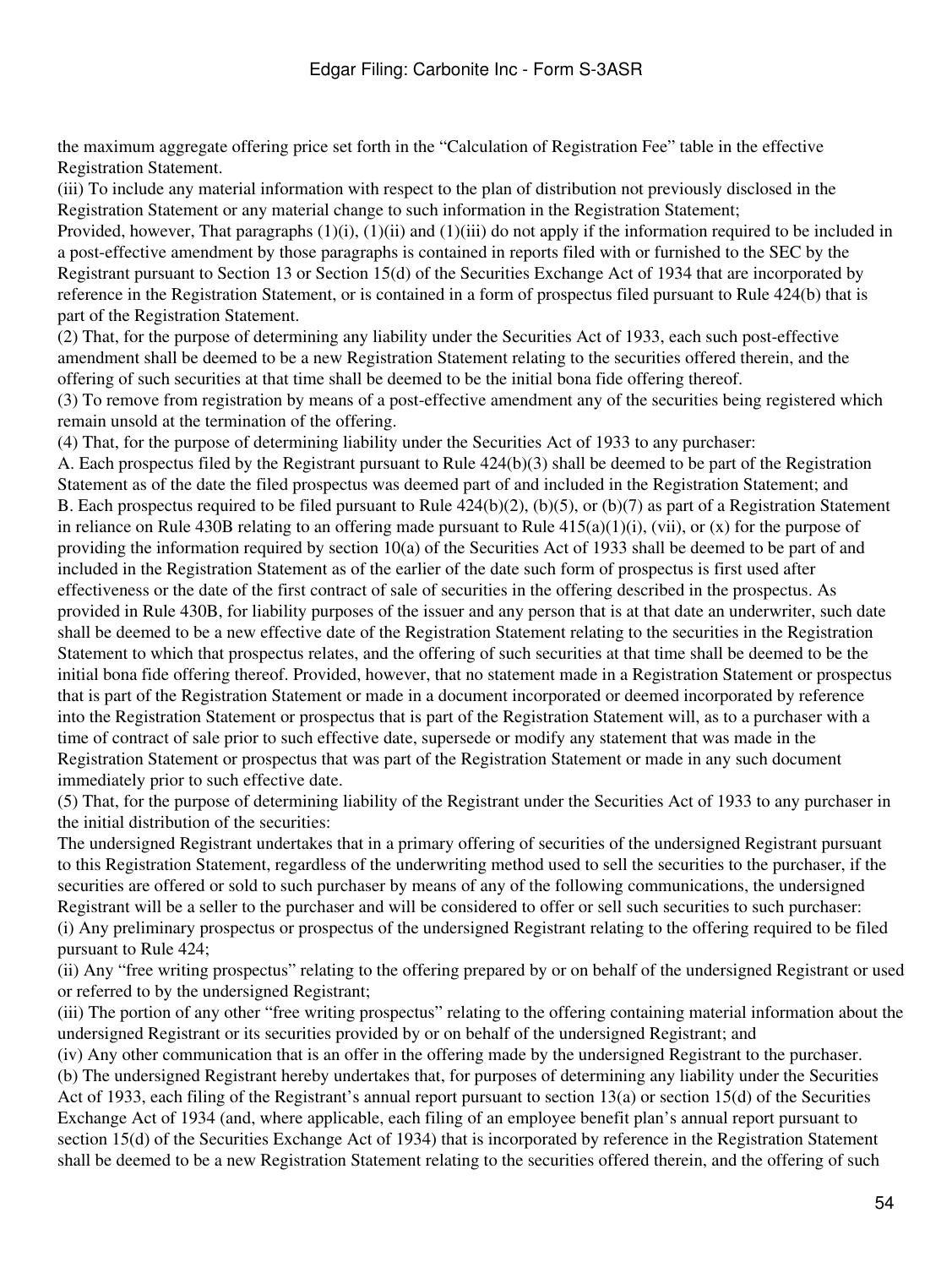# Edgar Filing: Carbonite Inc - Form S-3ASR

securities at that time shall be deemed to be the initial bona fide offering thereof.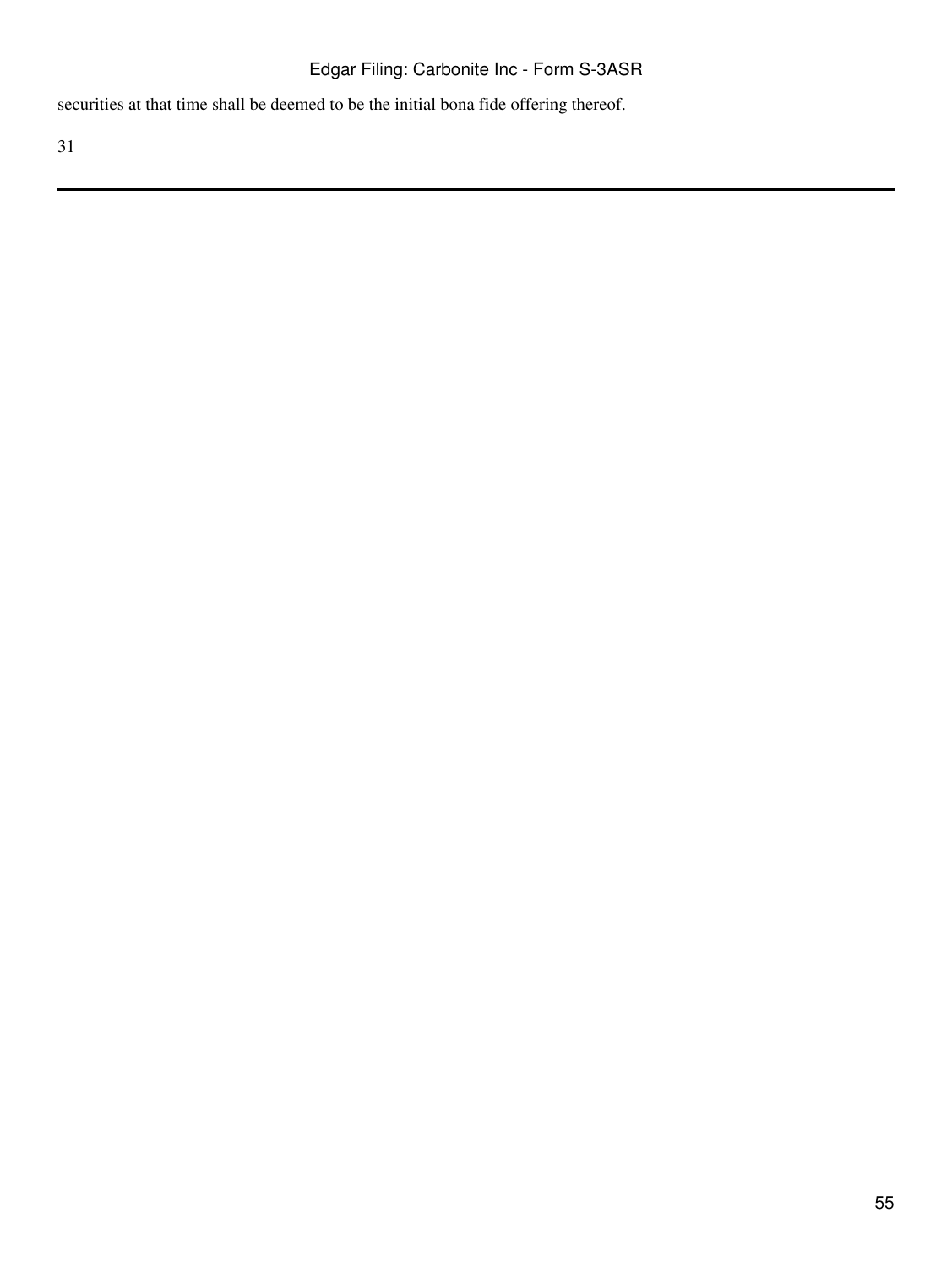(h) Insofar as indemnification for liabilities arising under the Securities Act of 1933 may be permitted to directors, officers, and controlling persons of the Registrant pursuant to the foregoing provisions, or otherwise, the Registrant has been advised that in the opinion of the SEC such indemnification is against public policy as expressed in the Securities Act of 1933 and is, therefore, unenforceable. In the event that a claim for indemnification against such liabilities (other than the payment by the Registrant of expenses incurred or paid by a director, officer or controlling person of the Registrant in the successful defense of any action, suit or proceeding) is asserted by such director, officer or controlling person in connection with the securities being registered, the Registrant will, unless in the opinion of its counsel the matter has been settled by controlling precedent, submit to a court of appropriate jurisdiction the question whether such indemnification by it is against public policy as expressed in the Securities Act of 1933 and will be governed by the final adjudication of such issue.

(j) The undersigned registrant hereby undertakes to file an application for the purpose of determining the eligibility of the trustee to act under subsection (a) of section 310 of the Trust Indenture Act in accordance with the rules and regulations prescribed by the Commission under section 305(b)2 of the Trust Indenture Act.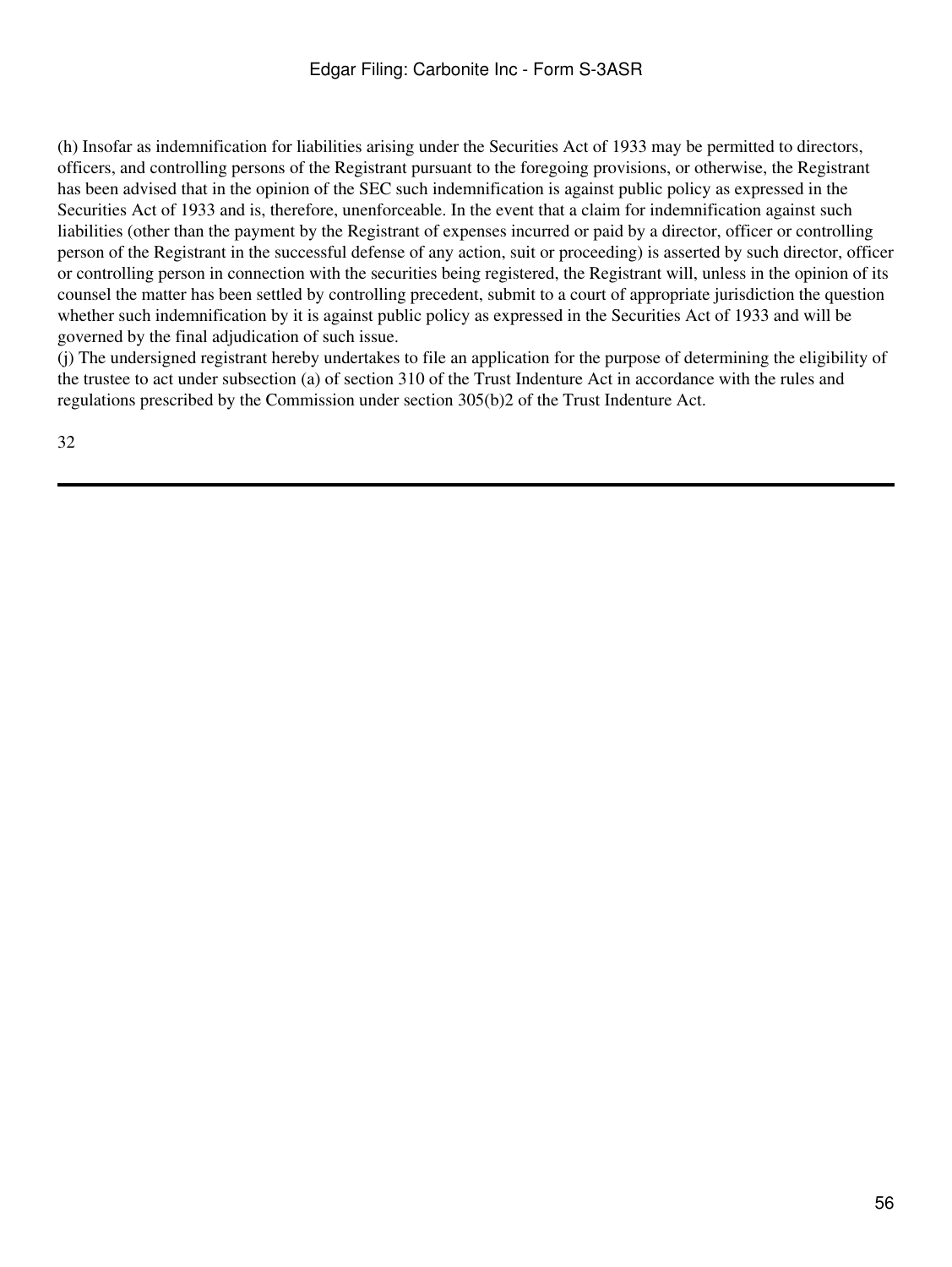## <span id="page-56-0"></span>SIGNATURES

Pursuant to the requirements of the Securities Act of 1933, as amended, the Registrant certifies that it has reasonable grounds to believe that it meets all of the requirements for filing on Form S-3 and has duly caused this Registration Statement to be signed on its behalf by the undersigned, thereunto duly authorized, in the City of Boston, Commonwealth of Massachusetts, on June 1, 2018.

CARBONITE, INC.

By:/s/ Mohamad Ali Mohamad Ali President and Chief Executive Officer